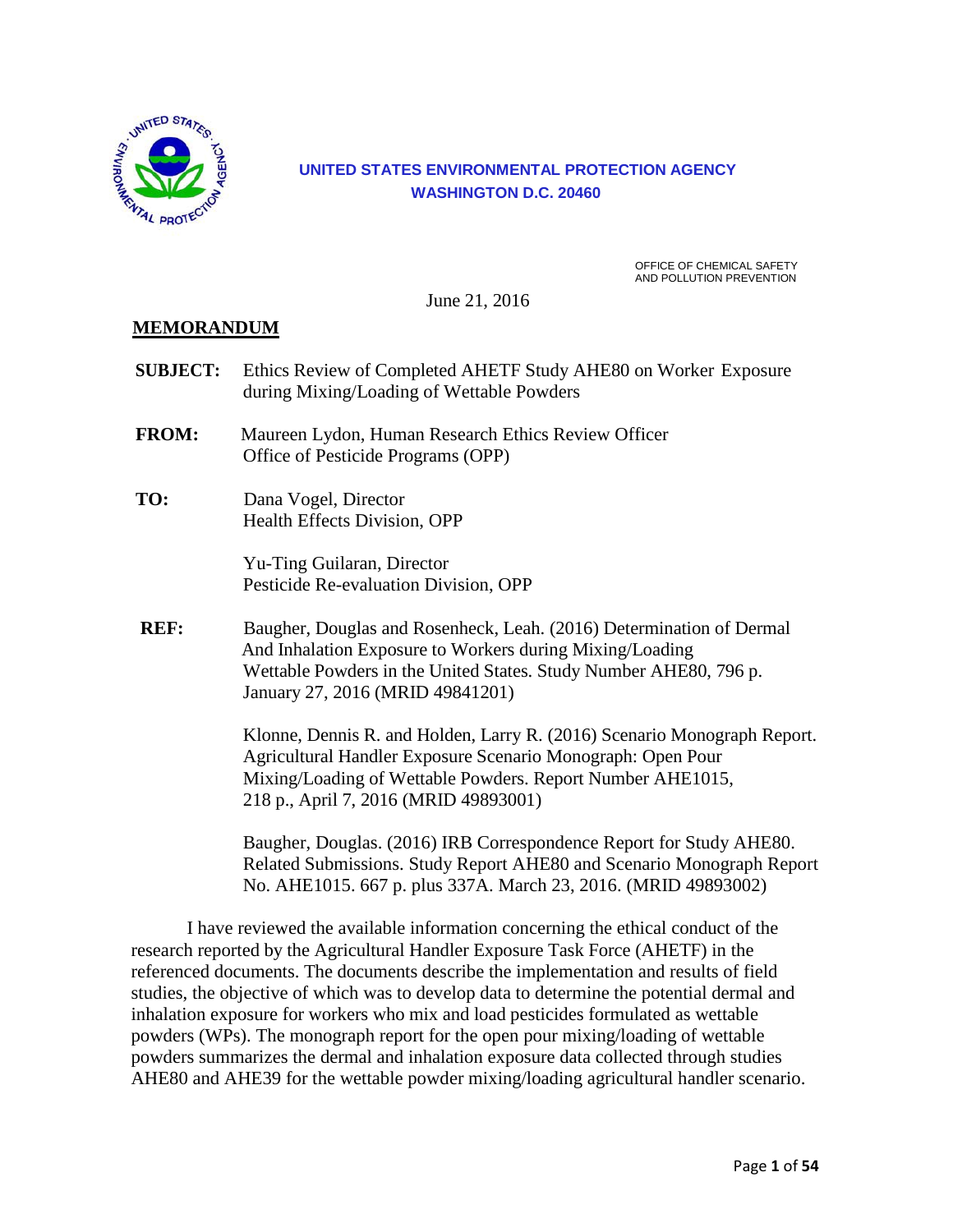In its conduct, study AHE80 met applicable ethical standards for the protection of human subjects of research, and requirements for documentation of ethical conduct of the research were satisfied. As outlined in this memorandum, the Office of Pesticide Programs (OPP) has identified follow-up actions for AHETF based on the ethics review of AHE80 and AHETF has agreed to implement them. If study AHE80 and scenario monograph report AHE1015 are determined to be scientifically acceptable, I find no barrier in regulation to EPA's reliance on them in actions under FIFRA or §408 of FFDCA.

In addition, as further explained in the next section, under 40 CFR 26.1604, EPA is required to seek input from the Human Studies Review Board (HSRB) for intentional exposure human studies covered by EPA's human studies rule that are initiated after April 7, 2006. EPA will share study AHE80, scenario monograph report AHE1015, the associated support documents, and EPA's science and ethics reviews of the study with the HSRB for their review. This memorandum and its attachments document EPA's ethics review.

#### **Request and Requirement for HSRB Review**

The scenario monograph report on agricultural handler exposure from open pour mixing/loading of wettable powders summarizes the results of two studies: AHE39, which was initiated prior to the effective date of the rule on protecting human subjects, and study AHE80, which was initiated after the effective date of the final rule. Under 40 CFR § 26.1604, EPA is required to seek input from the HSRB for human studies covered by EPA's human studies rule that are initiated after April 7, 2006. For human studies initiated prior to April 7, 2006, EPA may, but is not required to, consult with the HSRB unless the study was conducted to identify or measure a toxic effect.

For the July 12 – 13, 2016 HSRB meeting, EPA is seeking HSRB input on whether available information supports a determination that study AHE80 was conducted in substantial compliance with subparts K and L of 40 CFR Part 26; EPA is not seeking any HSRB feedback on the AHE39 study since HSRB review is not required and EPA has concluded that the study is scientifically valid and relevant and not unethical under §26.1704.

#### **Background on Study AHE80**

Study AHE80 developed data to determine the potential dermal and inhalation exposure for workers who mix and load pesticides formulated as wettable powders. The monitored activity included opening bags of product and pouring the powder into a variety of mixing or application equipment as well as the addition of water to the tank.

The AHE80 protocol, approved by an Institutional Review Board (IRB), specified five monitoring units (MUs) to be conducted in each of four geographic monitoring areas (MAs) for an expected total of 20 monitoring units. The four specified monitoring areas for AHE80 were New York (MA 81), Florida (MA 82), Michigan (MA 83), and California (MA 84). A monitoring unit or MU is a single subject carrying out scenario-specific tasks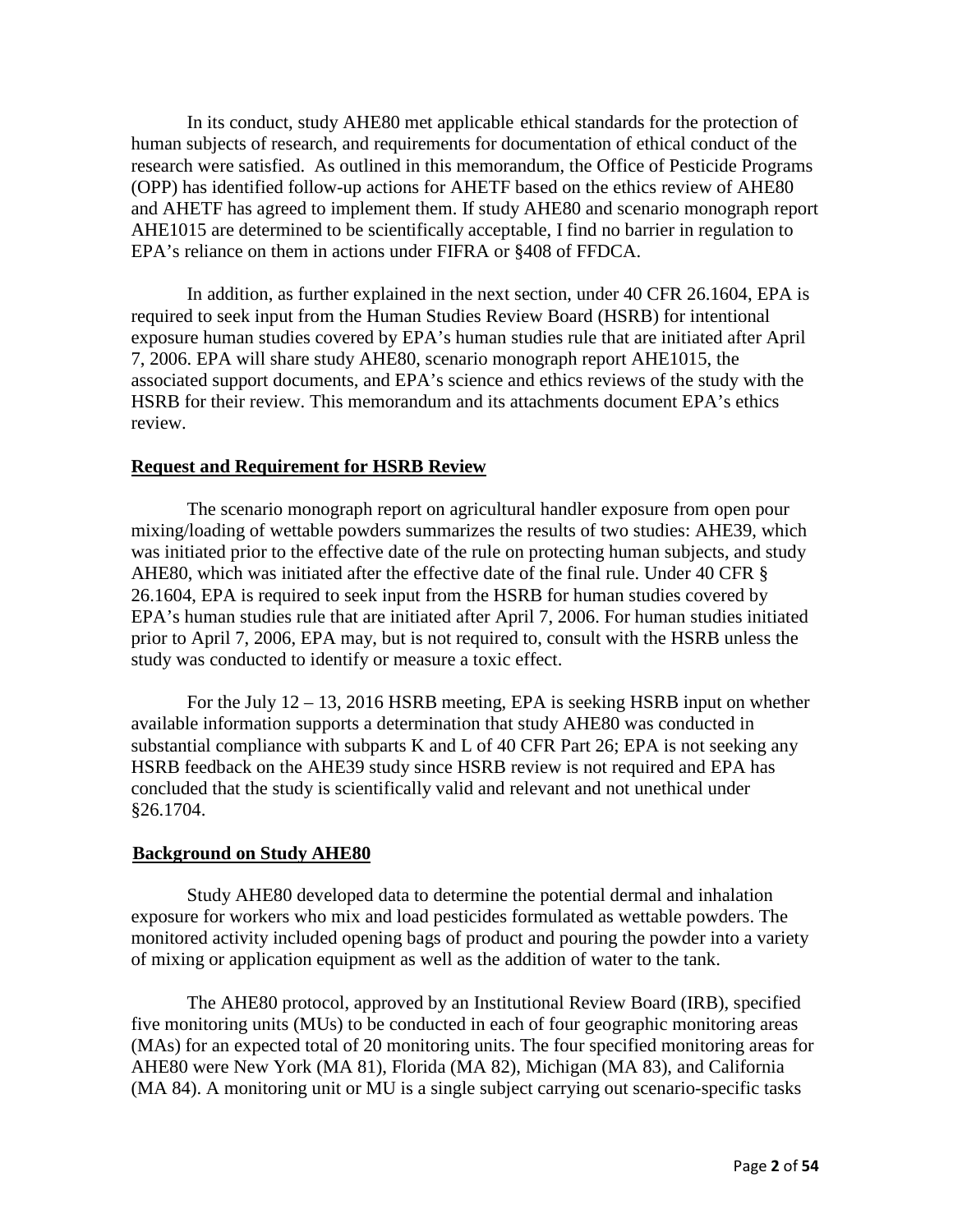under a particular set of circumstances that represent a single workday. A monitoring unit refers to a worker who is carrying out activities using a particular pesticide formulation under a specific scenario, on a particular day. Every MU provides an estimate of a single handler-day of exposure to that pesticide. A cluster is a group of monitoring units that are performed close together in terms of location and time. Under study AHE80, all sets of samples were collected; however, the AHETF included 19 in the data analysis because MU 15 was terminated after the water source malfunctioned when MU 15 was mixing/loading his first load.

Attachment 1 lists major study events in chronological order and attachment 2 identifies the surrogate active ingredient used in study AHE80. Attachment 3 provides worker information for each MU, organized by each of the four monitoring areas for AHE80.

The next section highlights the chronology for reviews by the Institutional Review Board (IRB), EPA and the Human Studies Review Board, beginning with the last HSRB review of the protocol for AHE80.

#### **Required Reviews of Protocol and Ethics-Related Chronology**

The AHE80 scenario design and protocol, approved by the overseeing Institutional Review Board (IRB), and EPA's ethics review, dated December 27, 2010, were discussed by the Human Studies Review Board (HSRB) at its January 26, 2011 meeting. With regard to ethics, the HSRB's March 17, 2011 final report from the meeting concluded that, "the proposed AHETF scenario and field study proposal submitted for review, if revised as suggested and performed as described, is likely to meet the applicable requirements of 40 CFR 26, subparts K and L."

Following the HSRB review, the protocol, consent form, California Experimental Research Subject's Bill of Rights (CaBOR), and recruitment materials for AHE80 were revised to address EPA, California Department of Pesticide Regulation (CDPR), and HSRB comments. Following the January 26, 2011 HSRB meeting, AHETF submitted the first set of revised documents to the Independent Investigational Review Board, Inc. (IIRB) of Plantation, Florida on March 24, 2011. The IIRB approved them on March 29, 2011. Attachment 4 summarizes how the study sponsor addressed the HSRB's comments in the revised materials. The IRB approved six subsequent amendments between June 2011 and November 2013 as reflected in AHETF's chronology of major study events in Attachment 1. [On October 1, 2012, Independent IRB, Inc. was absorbed into its parent company, Schulman Associates Institutional Review Board, Inc. (SAIRB), and a formal name change to SAIRB followed.]

#### **Completeness of Submission**

EPA used the checklist in attachment 5 to verify that the requirements of §26.1303 were fulfilled regarding the documentation for this research. This ethics review considered the study material, IRB correspondence, and AHETF's responses to EPA questions which were integrated into this memorandum.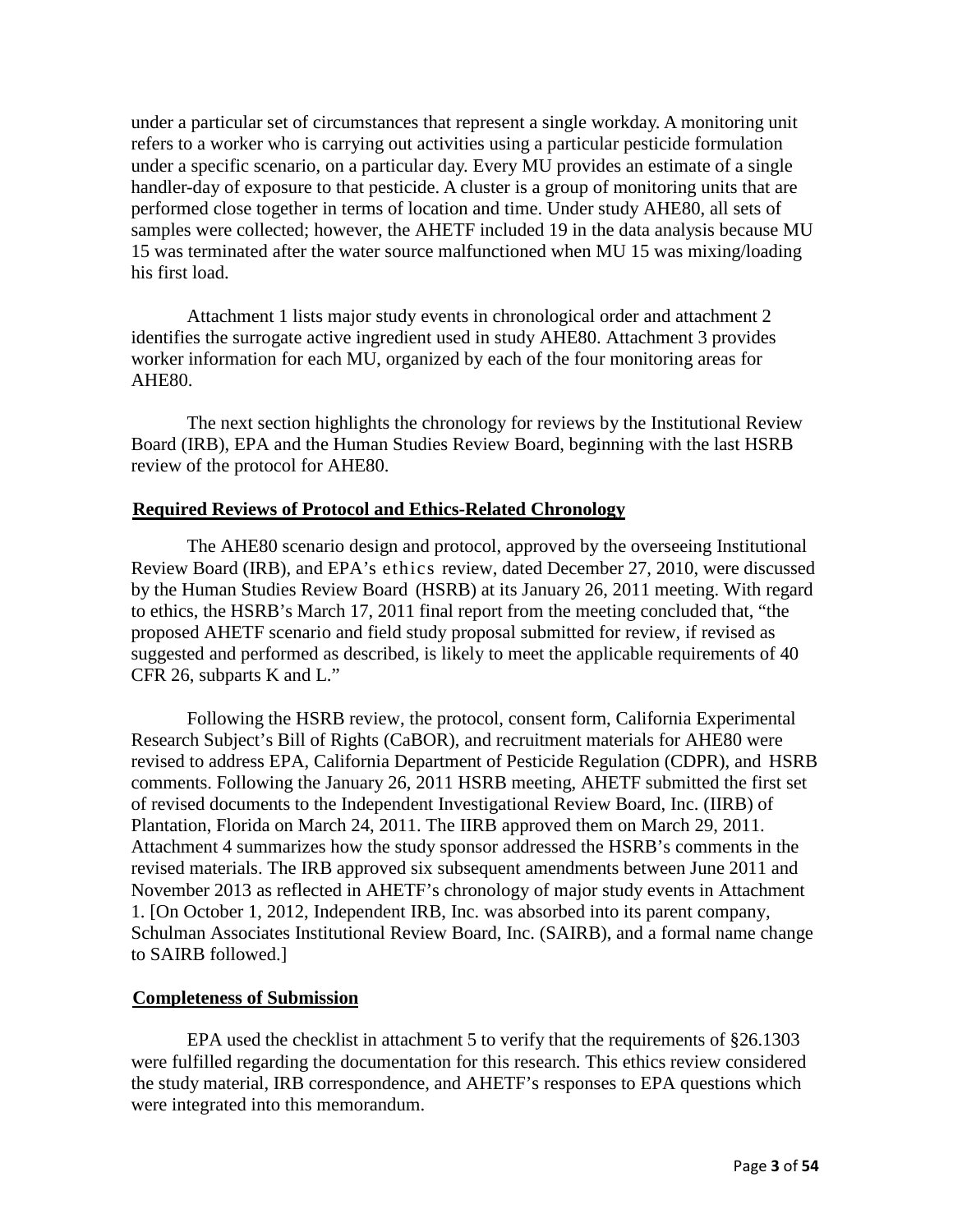#### **Recruitment**

With regard to recruitment, the protocol references SOPs 11.B.7, 11.K.O, 11.L.O, and 11.M.O. The recruitment process outlined in the protocol and these SOPs appears to have been followed in study AHE80 as described in the next section (entitled "EPA Comparison of Recruitment Described in Study versus Protocol and SOPs"). An initial employer universe list was generated from published lists/databases which ranged in size from 1,040 to 12,152 depending on each of the four monitoring areas. Duplicate entries and growers with missing phone numbers were removed to produce the master employer lists. Qualifying calls were placed to the names on the master list, and the lists were narrowed based on responses to qualifying questions, being unreachable, or refusal to talk to interviewer. (Attachment 6 identifies the steps taken to compile the qualified employer list specific to each monitoring area.) Consistent with the protocol, at least seven attempts were made to reach every qualified employer on the qualified list to determine those that use appropriate formulations and might be willing to cooperate and allow recruitment of workers. The result was the Potentially Eligible Employer List. Potentially Eligible Employers are those that meet the research requirements and, at least tentatively, agree to cooperate in the research. Contact/visits occurred to confirm eligibility. The result was the Eligible Employer List. Once eligible employers were identified, the next steps included subject recruitment, informed consent, and study monitoring.

The three phases of the recruitment process are explained below, along with the rationale for AHETF combining the Universe and Master Lists from AHE80 and another agricultural handler exposure study, AHE120, consistent with the IRB-approved protocol amendment. In the study itself, there are four sections  $(3.1 - 3.4)$  which detail the recruitment process for each of the four monitoring areas in the study. As described in study AHE80:

"AHETF located employers who used wettable powders or water soluble packages, were willing to participate in the research using their own equipment, and agreed to allow their employees (if not self-employed) to be recruited for the study. The recruiting procedures were designed to minimize bias in the selection of employers and volunteer participants. The goal was to collect five MUs in each monitoring area.

Recruiting activities occurred in three phases that are each described in detail in the sections below and can be summarized as follows:

• **Phase 1**: Create a list of growers and commercial applicators (i.e., employers) in the monitoring area that might use a wettable powder or water soluble package (Universal Employer List), and then identify those who are qualified for the study by calling them to determine whether they use wettable powders or water soluble packages (Qualified Employer List or QEL). Alternatively, an employer may be identified and qualified by a local agricultural specialist.

• **Phase 2**: Call qualified employers to determine those who use wettable powders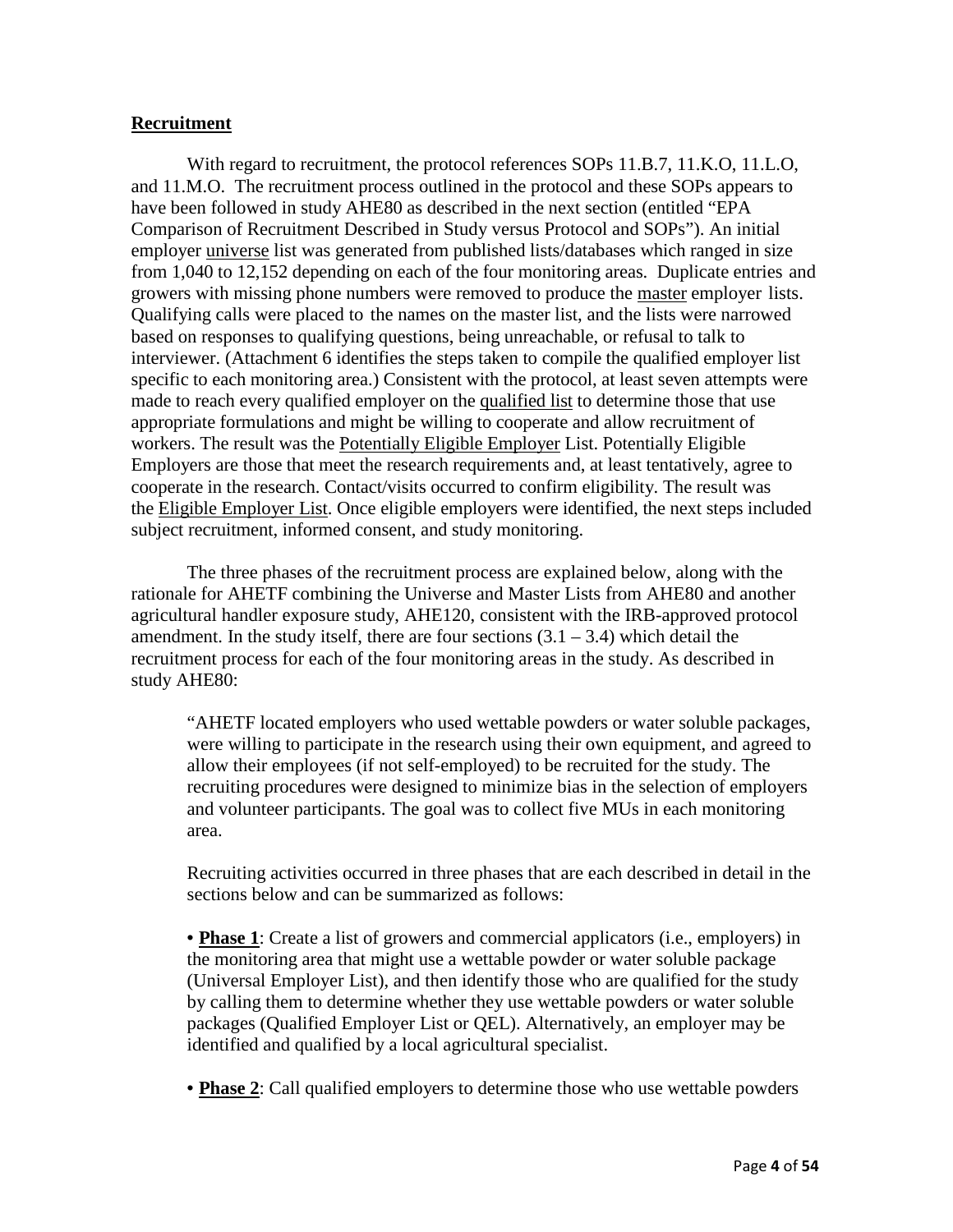and might be willing to cooperate with the study by allowing AHETF to recruit workers to participate in the exposure monitoring study (Potentially Eligible Employer List or PEEL)

• **Phase 3**: Contact and visit potentially eligible employers, confirm eligibility (Eligible Employer List or EEL) and then schedule and conduct informed consent sessions and monitoring of workers mixing and loading wettable powders into a spray tank(s).

The study protocol required recruitment of employers (growers or commercial applicators) that utilize wettable powder formulations. Since three of this study's monitoring regions overlapped with those from study AHE120 which involved the monitoring of workers mixing/loading water soluble packages, recruitment of these two studies was done simultaneously since many employers utilized both wettable powders and water soluble packaged formulations. Therefore the Universe List, Master List, and Qualified List for these two studies were combined. As such, for Phase 1 recruiting it was much more efficient to combine Universe and Master Lists from AHE80 and AHE120 and utilize one questionnaire for both studies than to produce two separate Universe and Master Lists (one for each study) and survey each group (with many growers in both groups) independently from two questionnaires. Similarly for Phase 2 recruiting, it was much more efficient to call all employers on a combined AHE80 and AHE120 Qualified Employer List since many of the employers were qualified to participate in both studies. Screening results from the secondary survey questionnaire or local agricultural specialist notes were used by the Phase 2 recruiter to confirm the type of formulated product used and direct recruitment discussions to the appropriate study.

For Phase 1 and Phase 2 recruiting in 2011, the California, Florida, and New York AHE80 monitoring areas were combined with the AHE120 monitoring areas. For these three AHE80 monitoring areas, interviews were done using a combined AHE80/AHE120 questionnaire. Qualified respondents were placed on a combined AHE80/AHE120 QEL. These procedures were also used in 2012 for Florida and in 2014 for California and Florida. For recruitment in Michigan in 2013, AHE80 specific questionnaires and Universe, Master, and Qualified Lists were developed (for more details, see individual monitoring area recruiting discussions).

From April 2011 to December 2014, AHETF recruited growers and commercial applicators (referred to as 'employers') to participate in study AHE80. The following table summarizes the list sizes and number of MUs collected for each monitoring area in this study." Attachment 7 to this memo includes the charts on "employer lists and recruitment details" for each monitoring area.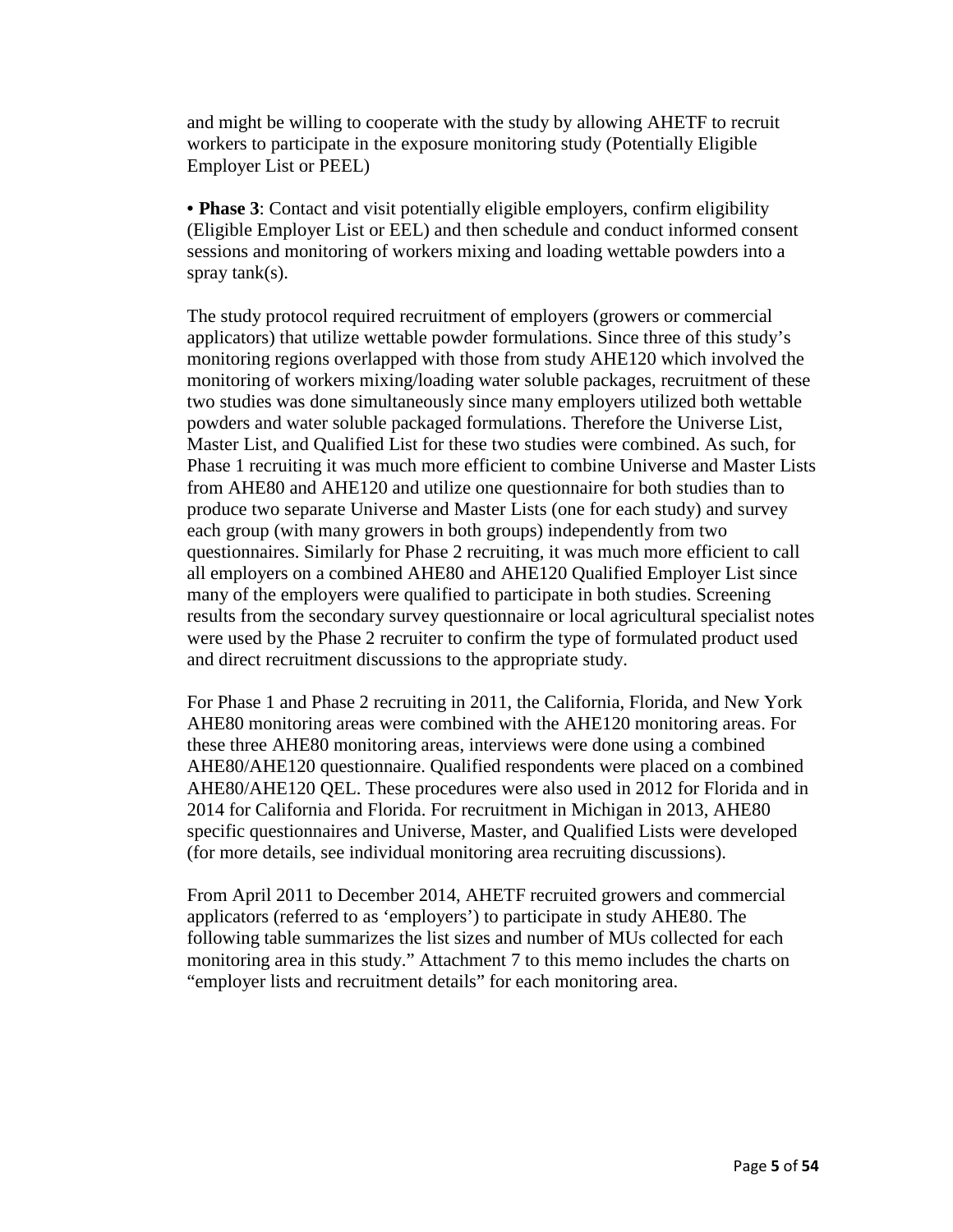| <b>Monitoring</b><br>Area for<br><b>AHE 80</b> | <b>Employer</b><br><b>Universe</b><br>List | <b>Qualified</b><br><b>Employer</b><br>List | <b>Potentially</b><br><b>Eligible</b><br><b>Employer</b><br>List | Eligible<br><b>Employer</b><br>List | <b>MUs</b><br><b>Collected</b> |
|------------------------------------------------|--------------------------------------------|---------------------------------------------|------------------------------------------------------------------|-------------------------------------|--------------------------------|
| $81 = NY$                                      | 1,040                                      | 161                                         | 44                                                               |                                     |                                |
| $82 = FL$                                      | 12,152                                     | 355                                         | 91                                                               | 12                                  |                                |
| $83 = MI$                                      | 955                                        | 209                                         | 60                                                               |                                     | $4*$                           |
| $84 = CA$                                      | 9,353                                      | 413                                         | 383                                                              | 18                                  |                                |

\**Note: One MU was terminated due to equipment and water source problems.*

#### **EPA Comparison of Recruitment Described in Study AHE80 versus Protocol and SOPs**

As part of EPA's ethics review, I compared the recruitment process discussed in study AHE80 with the recruitment process identified in the protocol, as well as the specific AHETF standard operating procedures (SOPs) referenced in the protocol impacting recruitment. These SOPs were previously reviewed by the Human Studies Review Board. The protocol references SOPs 11.B.7, 11.K.O, 11.L.O, and 11.M.O when discussing recruitment. When considered together, these SOPs discuss basic steps to be followed during the process of assembling lists and recruitment. I identify the basic steps below, as well as the applicable SOP per step. The SOP on recruitment also indicates that, **"A studyspecific recruitment plan will be specified in each study protocol."** For the convenience of the Human Studies Review Board, beneath each of the steps below, I note where this step was incorporated into the AHE80 recruitment process. This is prefaced by the phrase, "Incorporation of step into AHE80 study" and refers back to the recruitment phases identified in the previous section and on pages 22-23 of the study. The information prior to the phrase "Incorporation of step into AHE80 study" is based on the SOPs referenced in the protocol. **The purpose of this section is to identify where the SOPs referenced in the protocol were taken into account in study AHE80.**

1. Assemble universe list; (Noted in SOPs 11.K.O and 11.L.O)

Incorporation of this step into AHE80 study: Reflected in recruitment phase 1 in AHE80 study.

2. Randomly select subset as master list for screening; (Noted in SOPs 11.K.O and 11.L.O)

Incorporation of this step into AHE80 study: Reflected in recruitment phase 1 in AHE80 study. As it relates to this topic, EPA asked AHETF, "In each state, did AHETF "randomly select a subset of the universe list as the master list for screening" for study AHE80?

AHETF's detailed response follows: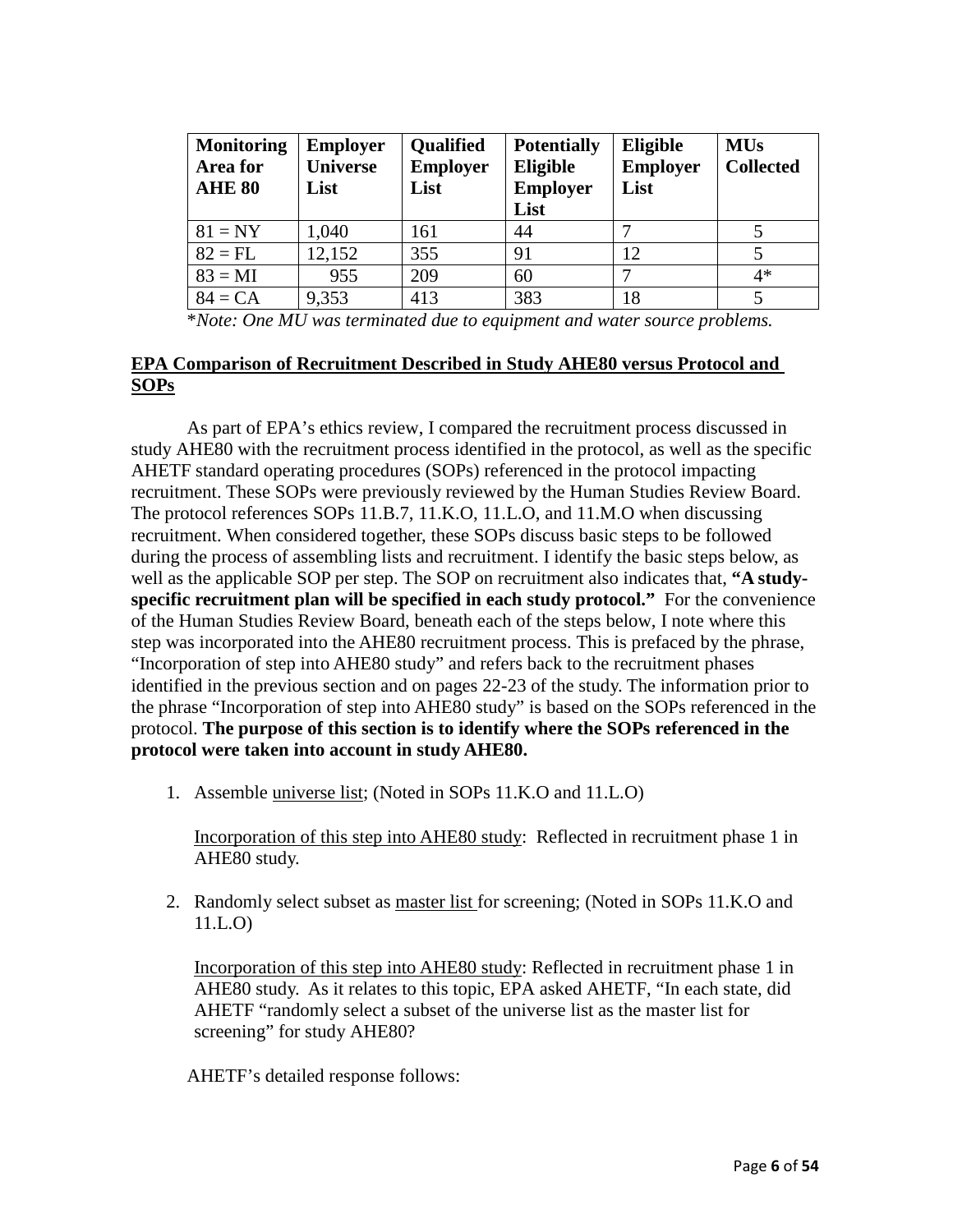"AHETF examined the universe of crop growers from USDA NASS Census of Agricultural estimates for the protocol-specified area and crops. AHETF attempted to locate a sufficient supply or sample of grower names from agriculture list agents that approach NASS estimates. The total number of grower names available from list agents became our Employer Universe List (EUL). **AHETF generally does not initially purchase the total supply of names from list agents but rather a random subset.** 

The initial subset size purchased was based on what we know about grower and product use patterns and knowledge gained from researching growers and experts when defining the scenario. The grower subset obtained from list agent(s) was the Master Employer List (MEL). If the initial subset used for the MEL did not provide enough qualified growers, additional subsets from our available universe (the list agents' supply) were purchased and added to the MEL. AHETF always purchased random subsets from list agents. **If the total available universe of grower names from list agents was used for a region then the EUL is the same as the MEL**" excluding missing phone numbers or any caveats specific to monitoring areas as identified in the study.

EPA's follow-up questions to AHETF were, "Who chooses the random subset?" and "How is it chosen randomly?" AHETF's detailed responses follow:

#### Additional Information Submitted by AHETF

"AHETF determined the size of the subset, and the list agent used a random procedure to select the subset from the total number of growers they had on hand. For a given region, the number of growers was known from the census but percent using wettable powders was estimated because there was no census, market study, or list that specifically identified growers or the number of growers using wettable powders. We tried to obtain a starting list size of about 1,000 growers for each region in 2011.

In NY, we purchased the total universe of growers from the list agents for an unduplicated total of 1,040 growers (32 had missing phone numbers). However, this was all the grower names needed to obtain a sufficient MEL in NY so this EUL became our MEL.

In all other regions, the original subset was insufficient for our recruiting needs and additional grower names were obtained. If we didn't find enough growers in a region and we used up the EUL, then we either expanded to additional crops or increased the size of the Monitoring Area. This was required in the CA and FL monitoring areas. We expanded the original protocol counties in MI to include an additional seven counties. In these regions, the remaining EUL of growers was purchased from the list agents to provide a sufficient MEL for further recruiting. In the CA, FL and MI monitoring areas, the EUL became the MEL." For more detail on the quantities in the EUL and MEL for each monitoring area, see the individual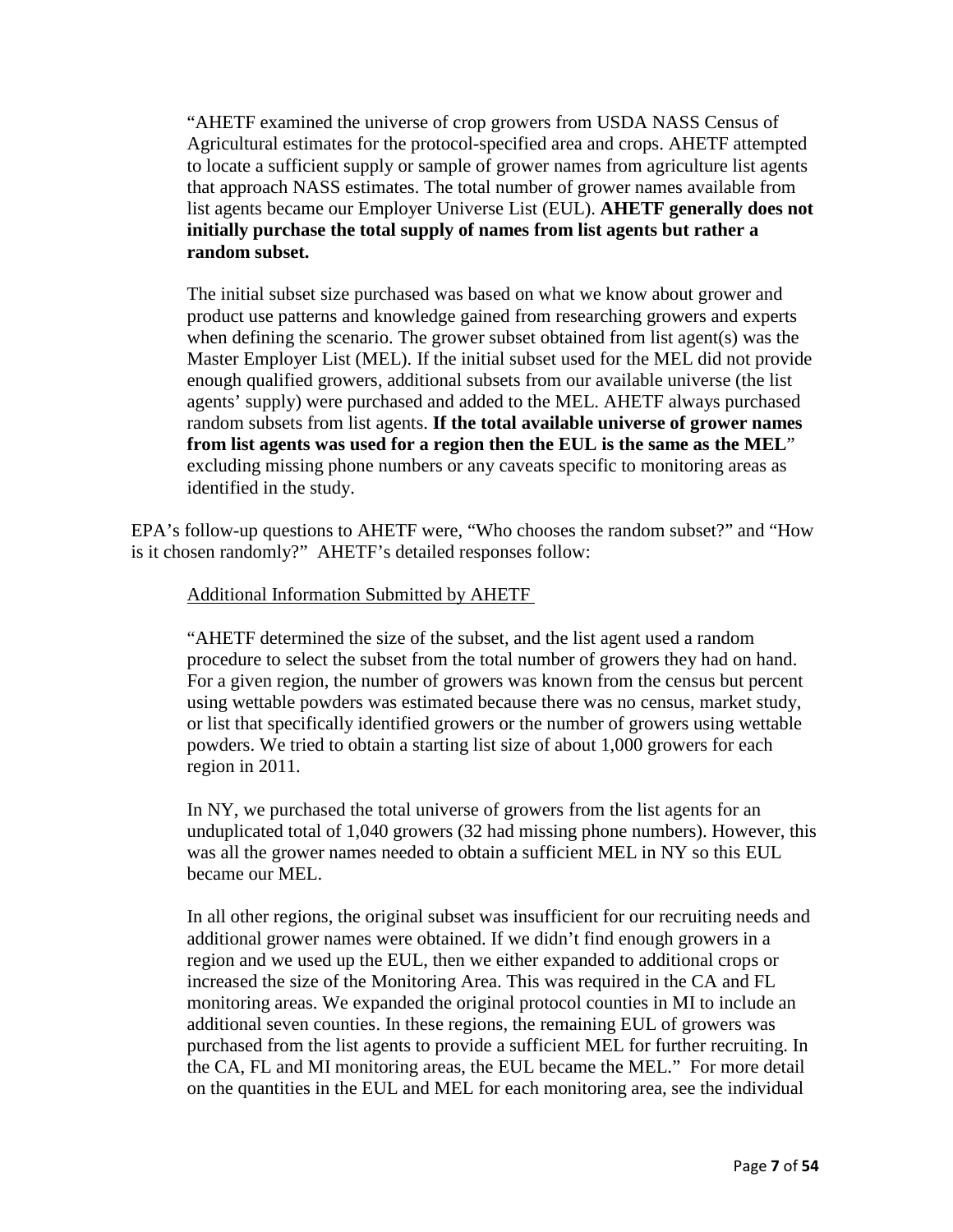sections in the report.

"If we purchase a subset of the list agent's list (and not their total list for the region as we initially did for NY), we always asked the list agent to provide a random subset. Farm Market ID uses a stratified sampling program developed by their company. It uses SQL driven commands to: 1) group the total population of names within the target region by zip code, 2) determine the percentage of the population in each zip code, and 3) draw a random sample from each zip code (where the number of names selected is proportional to its percentage of the total population) using an Nth name selection technique.

Meister Media Worldwide uses a simpler randomizing process. They select all the grower names from the target region and crops, assign a random number to each grower using Excel's Rand function, and sort on the assigned random number to randomize the list. They develop our set of names from this randomized list. For both list agents, any additional subsets of growers from the same region are drawn similarly but with preceding subsets excluded." – *End of AHETF additional information -*

3. Third-party professional calling center screens master list; (Noted in SOPs 11.K.O and 11.L.O)

Incorporation of this step into AHE80 study: Reflected in recruitment phase 1 in AHE80 study. This is discussed in detail in the study in the descriptions of recruitment for the five monitoring areas. As discussed in the study, "Employers on the Master Employer List were prescreened by a commercial calling center…to determine if they used wettable powders or water soluble packages."

4. Identify qualified list; (Noted in SOPs 11.K.O and 11.L.O)

Incorporation of this step into AHE80 study: Reflected in recruitment phase 1 in AHE80 study.

5. AHETF contacts qualified growers/applicators; (Noted in SOP 11.M.0)

As discussed in SOP 11.M.0, the caller will use a "discussion guide" during the eligibility assessment call. The goal is to identify potentially eligible growers/applicators for the study. Growers/applicators/employers will be asked for permission to recruit workers for the study. Written assurance will be obtained from employer that workers will not suffer consequences whether or not they decide to participate and will not be subject to coercion. Growers/applicators/employers will be informed that Study Director may contact them. At this point in the process, the pool of eligible growers/applicators/employers now exists.

Incorporation of this step into AHE80 study: Reflected in recruitment phase 2 in AHE80 study.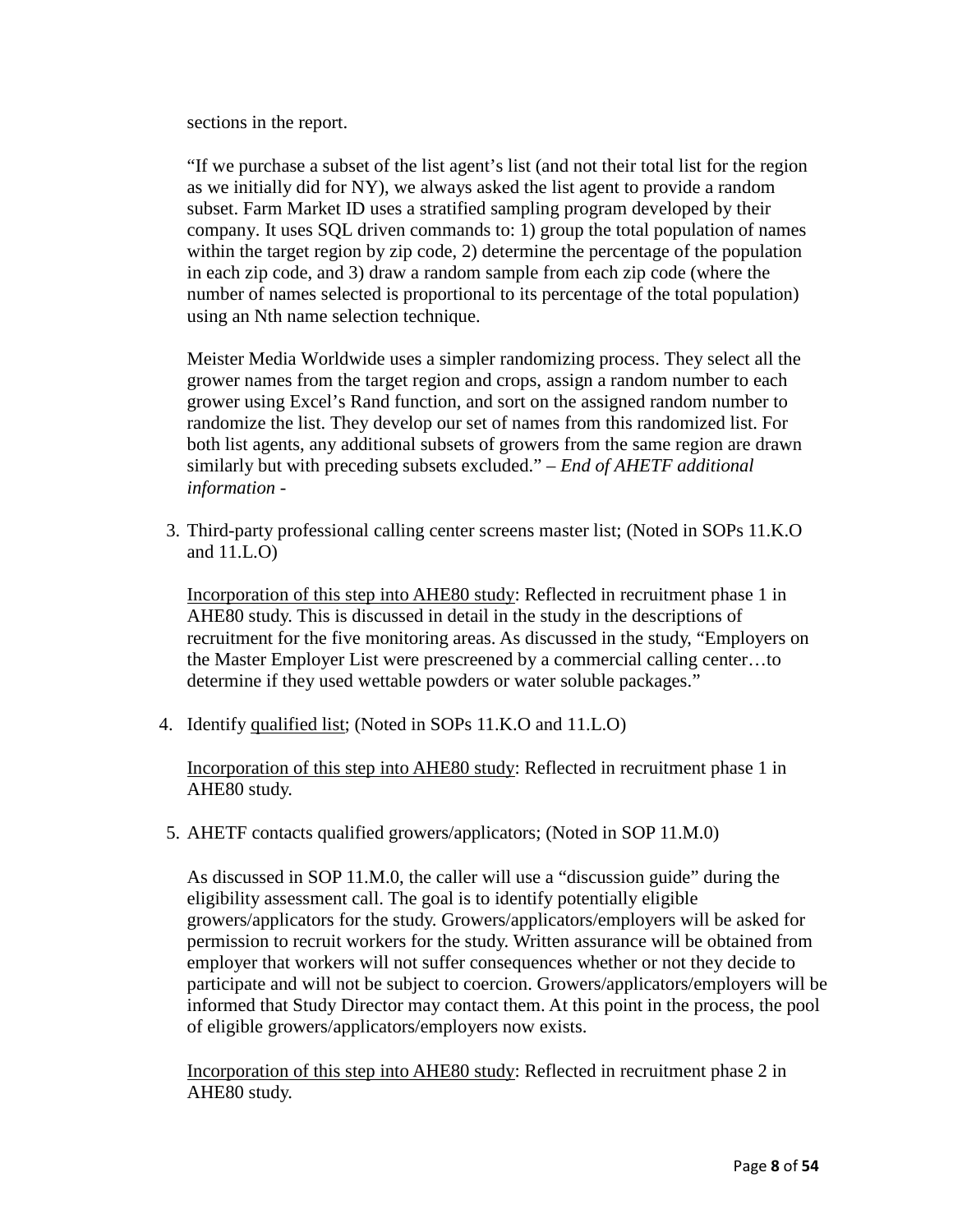AHETF confirmed that "a discussion guide was used by the researcher who made the calls to the qualified growers/applicators. As described in SOP AHETF-11.M.0, Section 5.2, the discussion guide was fashioned after the example discussion guide attached to SOP AHETF-11.M.0 (Attachment 11-M-1). For this study, the one researcher who made the calls to the qualified growers/applicators has 36 years *(of)* experience with field worker exposure testing procedures, is trained in conducting interviews, and has ethics training as required by SOP AHETF-1.B."

6. Recruit workers from the pool of eligible growers, applicators, employers; (Section 4.2 from SOP 11.B.7)

The Study Director (SD) or designee initiates contact with the employees, sometimes by distributing an IRB-approved flyer which generally describes what participation in the study entails and provides a toll-free phone number to accommodate both English and Spanish speakers, or by conducting an on-site visit. Appropriate language flyers (English or Spanish) will be distributed at the discretion of the SD (or designee) or at the request of the employer.

Study Director (SD) organizes the recruitment meetings. (Section 4.3 from SOP 11.B.7) The SD (or designee) organizes a recruitment meeting with only the interested workers present and in the preferred language of the attendees. Recruitment meetings may be done one-on-one or with a group of interested workers. The study, protocol, consent form, and eligibility criteria will be discussed. Workers will be encouraged to take the consent form home for review. Potential volunteers will be given written assurance from their employer that the employee will not suffer consequences whether or not they decide to participate.

Incorporation of this step into AHE80 study: Reflected in recruitment phase 3 in AHE80 study. There are several activities encompassed in this section; for purposes of clarity, they are discussed in separate sections of this ethics review which follow.

#### **Workers' Attendance at Recruitment Meetings**

AHETF confirmed that recruitment meetings occurred in all monitoring areas included in the study and required information was covered. Consistent with the protocol, all growers signed the Employer Cooperation Statement (also known as the employer noncoercion statement) before any recruitment meetings affirming that they would not coerce or unduly influence their workers to either participate or not participate in the study. For any study, if the participant is the grower, then signing the statement is not required. An informational flyer was used during the recruitment meetings with volunteers. The tables on pages 27-39 of study AHE80 which are entitled in part, "Summary of Employer Lists and Recruitment Details" did not include the numbers of "workers attending a recruitment meeting." At EPA's request, AHETF provided these figures which are reflected in the updated tables in attachment 7. AHETF explained that recruitment meetings usually involved just one available worker but, in New York, there were two workers at one recruitment meeting.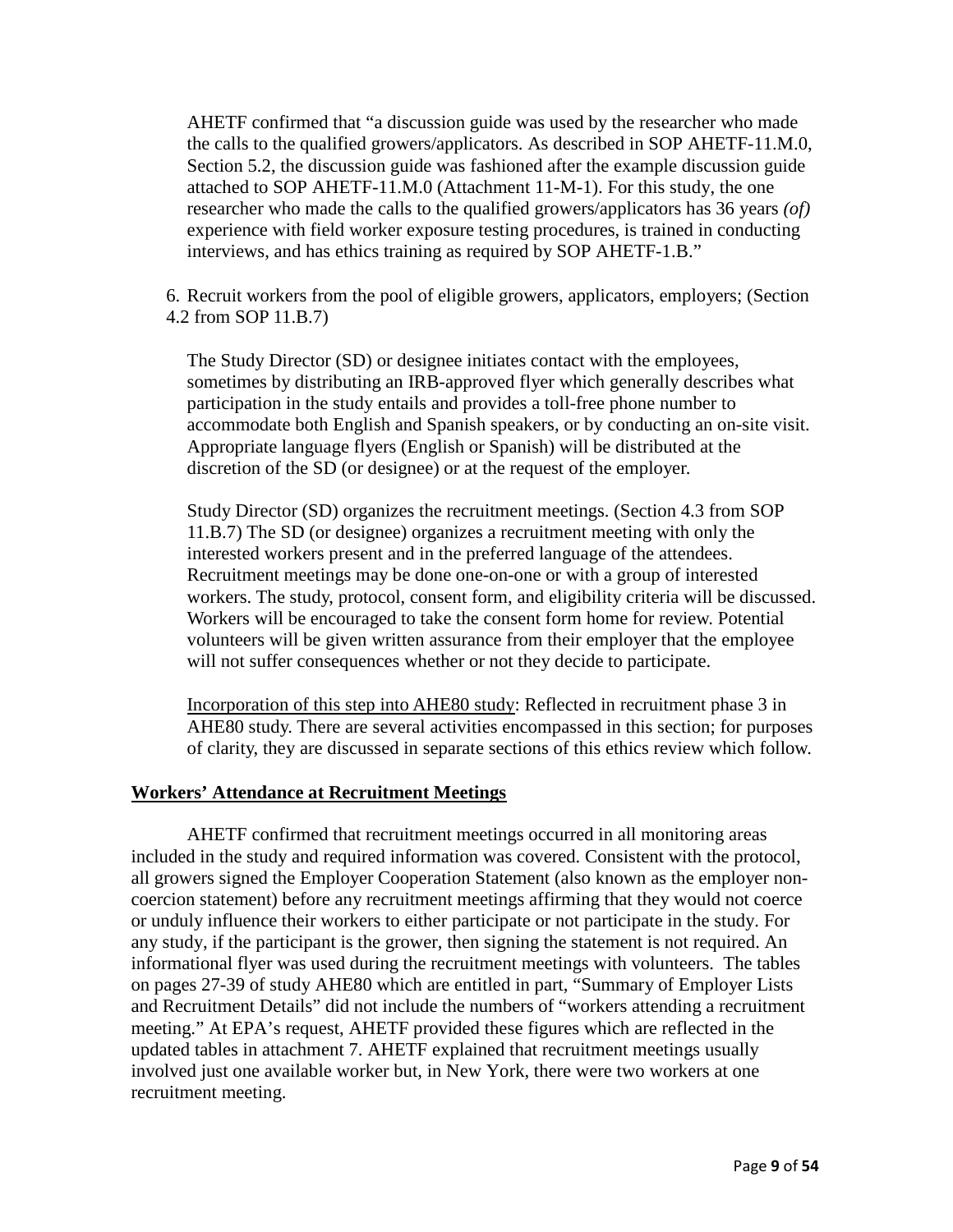#### **Subject Selection**

Section 6.4 (page 26 of 41) of the protocol includes the following information on random selection of equivalent volunteers:

#### **"6.4 Subject Selection and Consenting**

For each monitoring area, the Study Director or designated researcher will contact workers (i.e., potential study participants) from growers in the efficient configuration to begin recruitment activities. When the pool of volunteers at a grower or commercial applicator operation exceeds the number of MUs required (i.e., more than one worker is available and willing to participate), a simple random selection of equivalent volunteers will be made. For example, the names of the volunteers could be written on slips of paper of equal size and placed into a container and mixed thoroughly. A slip of paper would then be drawn from the container to fill the MU. All volunteers will be informed of the possibility of not being selected for this reason. Volunteers who are not selected will be released to resume their normal activities. The method of random selection will be documented in the study file."

#### *-End of excerpt -*

The participating subjects met the eligibility criteria as identified on the informed consent form which the subjects signed and the IRB and EPA approved. In New York and Michigan, there were more workers who signed consent forms than the number of MUs necessary. EPA asked AHETF about the method of random selection used in each applicable state to select the workers who would participate. In New York, one subject chose to participate in study AHE120 rather than study AHE80. In Michigan, AHETF explained that, "The farm manager decided that the crop needed to be sprayed before the research team was scheduled to be on site. The subject was an employee and did what he was told. By the time the research team arrived, the field had already been sprayed and it did not need to be sprayed again so soon." For that reason, the subject was not used in the study.

#### **Informed Consent Process**

All participating subjects completed the informed consent process and signed the consent form. The most recent version of the informed consent form is dated May 2012 and included on pages 338-350 of the IRB correspondence package shared with the HSRB. Subjects participating in the study in California also signed the California Experimental Research Subject's Bill of Rights as referenced in the consent form. AHETF confirmed that all consent meetings were done privately with only the potential volunteer and researcher present. Consent occurred after the recruitment meeting and prior to monitoring. AHETF confirmed that, "the study director or designee met privately with the volunteer and went through the informed consent (IC) document section by section. After the volunteer read a section, the volunteer was asked standard questions from a formal checklist to document understanding of the IC. Additional questions were asked and answered, and the volunteer did not move on to the next section until the SD was sure that the material was understood."

The consent form states that the label for the product to be used will be reviewed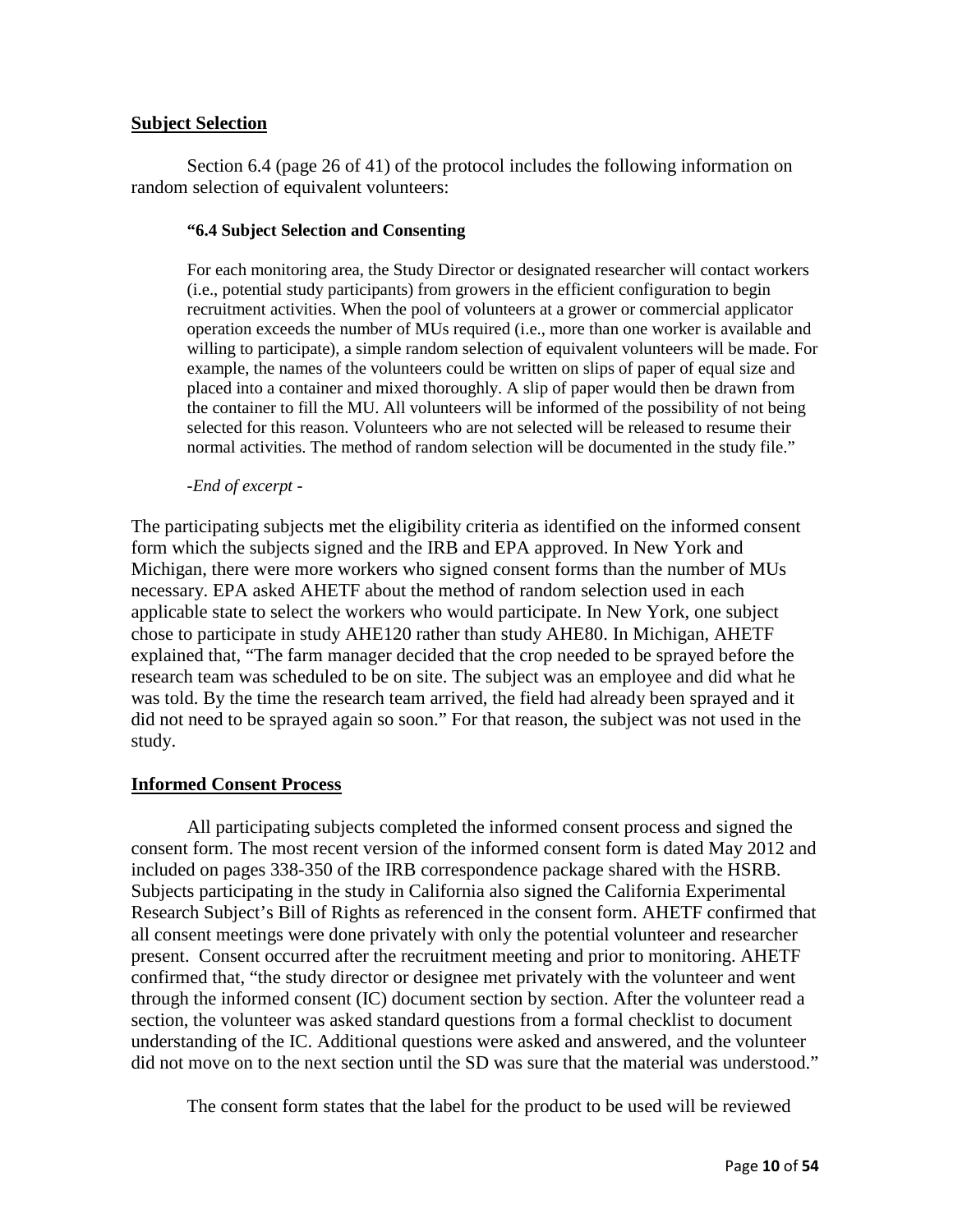with the subject prior to participating in the study. Please see the pertinent excerpt, below, from the consent form:

#### **"PRODUCT HANDLED**

You will be asked to mix/load a pesticide product that is registered by the US Environmental Protection Agency (EPA) and if in California, by the state of California. This product is a wettable powder and must contain one of the following active ingredients: sulfur, DCPA, permethrin or thiophanate-methyl. The label for that product will be reviewed with you before you take part in the study. This review will include how much of that product you might handle during the study, the precautionary health statements on the product label, what clothing and personal protective equipment you must wear, the importance of washing your hands before eating or smoking, and other safety precautions that should be followed. The label for this product will be on hand for you to look over and talk about at any time you want.

The farm or operation management will choose the product that you will use. However, you will know which product you will handle before you sign this consent form.

In addition to the pesticide you will mix/load, farm or operation management may want other registered or approved products added to the mix tank or spray tank. You will be told before you start which materials will be in the tank mix." *- End of excerpt-*

AHETF confirmed that all participating subjects were informed of the active ingredient and the end-use product before signing the informed consent form. AHETF reviewed the following label information with the subjects prior to participating in the study consistent with the informed consent form:

- How much of that product you might handle during the study,
- The clothing and personal protective equipment you must wear,
- The importance of washing your hands before eating or smoking, and
- Other safety precautions that should be followed.

AHETF stated that "this is standard practice at the beginning of each monitoring period." AHETF also noted that, "the field data collection forms contained a checklist of the items." This checklist is in attachment 8. Related to this, the protocol indicates that the specific risks associated with end-use products being handled should be reviewed and "discussed directly from the label." AHETF confirmed that this occurred and that the same information was reviewed with each Spanish-speaking subject using a bilingual researcher. Finally, the consent form outlines the "procedures before the start of the study" and the "procedures on the day of the study." AHETF documented that they followed these procedures, taking into account any approved amendments to the protocol.

The protocol allows for the researcher to read the consent form to non-readers and to have someone present during the consent meeting. For study AHE80, there were no interested workers who were non-readers. The protocol also directs that accommodations will be made for bilingual researchers who must be present if the preferred language is Spanish. In Florida, for study AHE80, there was one worker who opted to have a Spanish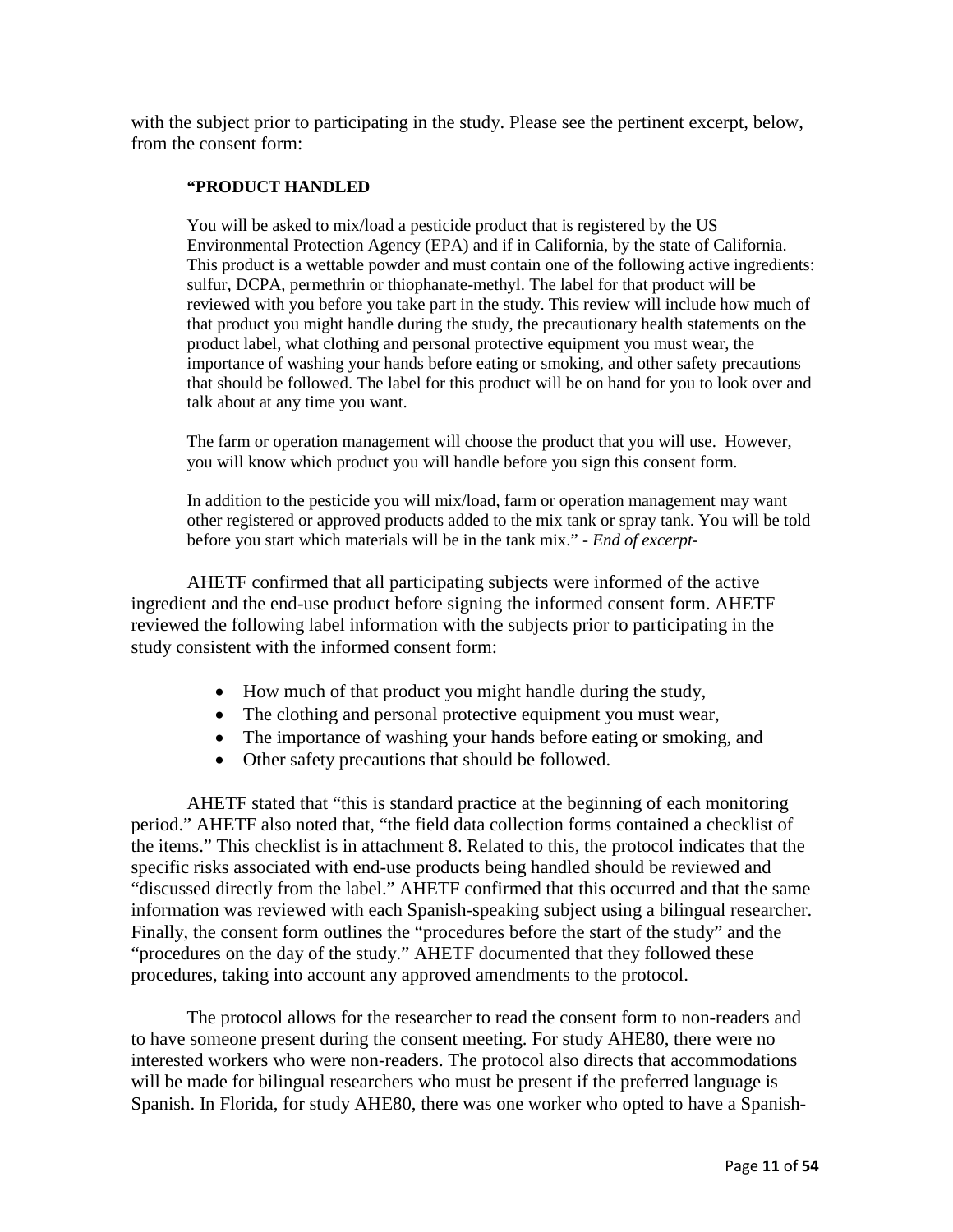speaking researcher present during the consent meeting. AHETF confirmed that "in these cases a bilingual researcher (English and Spanish speaking) performed the informed consent process" in their preferred language.

AHETF confirmed that subjects received copies of the signed consent forms at the end of the consenting session or with their compensation at the end of the monitoring period.

#### **Personal Protective Equipment and Outer Clothing**

AHETF confirmed that the subjects participating in study AHE80 wore the required personal protective equipment (PPE) as specified on product labeling and in the approved protocol, along with the outer clothing prescribed in the protocol. The clothing and PPE worn by workers was consistent with the requirements of the U.S. EPA Worker Protection Standard (WPS).

As discussed on page 13 of study AHE80, "The subjects wore their own long-sleeve shirt and long pants which had been laundered prior to the monitoring period. The outer clothing was inspected for quality and cleanliness by study personnel and for EPA Worker Protection Standard (WPS, 40 CFR Part 156 and 170) compliance by the Study Director or on-site SD-designee. All clothing was deemed acceptable except for one subject (M15) who was wearing a short-sleeve shirt; he was given a clean long-sleeve shirt to wear by a researcher. One subject (M18) had a small tear on the forearm of one sleeve which was closed up with waterproof tape… All subjects wore some type of protective eyewear, usually goggles, and a few workers wore respiratory protection (dust/mist mask or half-face respirator)." AHETF supplied each subject with new chemical-resistant gloves for use when mixing and loading the wettable powder formulation into the application equipment. Table 4 on pages 68-69 of the study identifies the outer clothing worn by each subject, along with its material and condition. Table 5 on pages 70-71 identifies the PPE and additional clothing or items worn by each subject.

#### **Observers and Medical Professionals on Site**

Consistent with the protocol, pages 42-43 of study AHE80 states that, "All research personnel, including the assigned observers, were trained to recognize the signs and symptoms of heat-related illness. A medical professional such as a nurse, Emergency Medical Technician, Certified First Responder, or First Aid Responder (Red Cross Certified) was present for the duration of each monitoring event and periodically checked the subjects for signs of heat-related illness." EPA asked what "periodically checked" meant in practice during study AHE80. AHETF responded that, "For most MUs, the subjects were under constant observation by the medical professional since they were also the observer. However, when a medical professional was on site but not the observer, 'periodically checking' usually meant that after each mixing/loading event the subject was asked whether he/she was still feeling okay and was observed for any effects of heat stress as appropriate or the heat conditions." AHETF identified, in attachment 9, the assigned observers for each monitoring unit for study AHE80.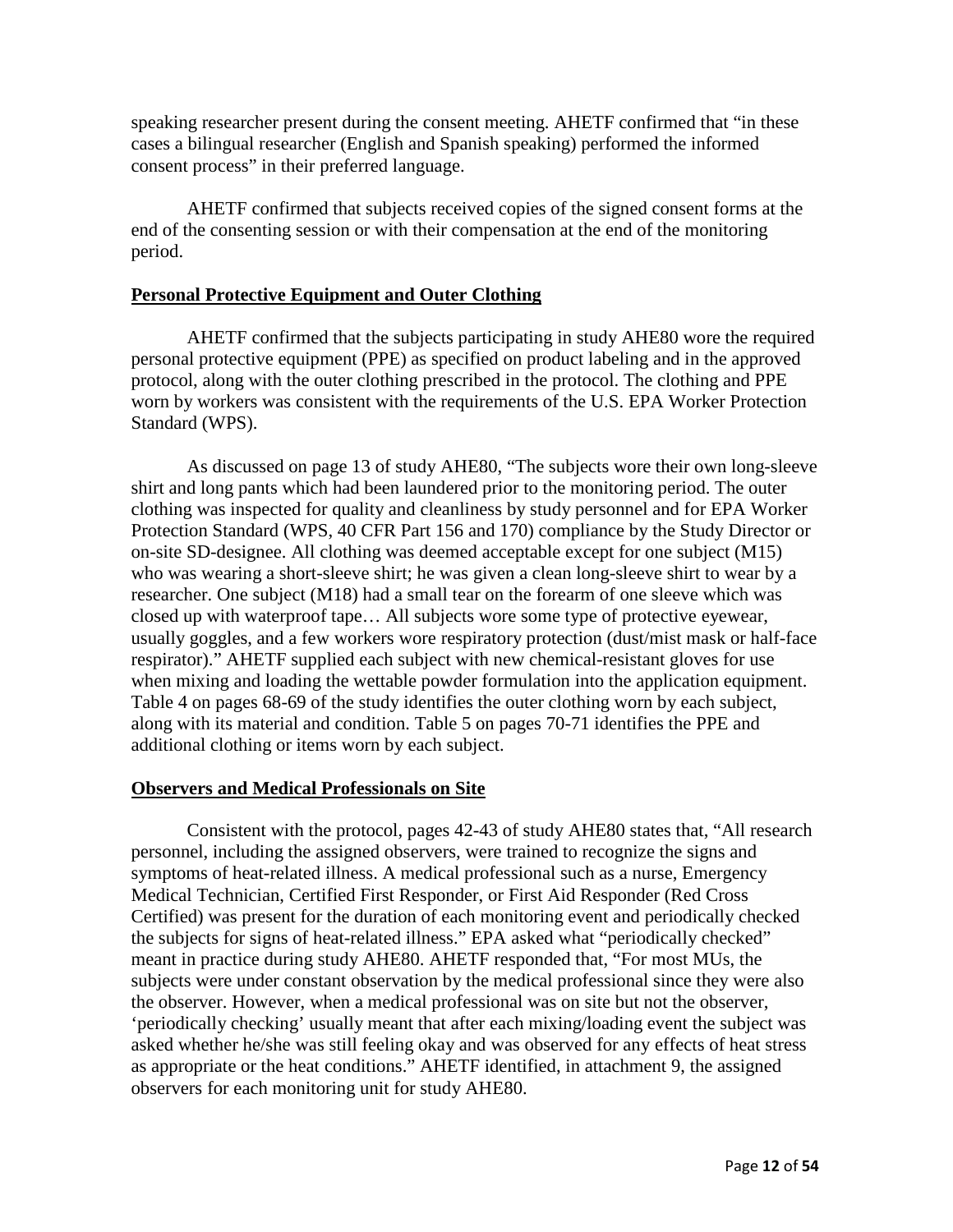AHETF confirmed that the Study Director did not receive any phone calls from subjects reporting illness after participating in the study.

#### **Compensation**

AHETF confirmed that each subject received compensation consistent with the protocol and informed consent document. Compensation was \$20 for participating in the consent meeting and \$80 for each day of participation in the study, regardless of whether or not the subject withdrew or was removed from the study.

#### **Eligibility Criteria and Worker Descriptions**

Attachment 10 includes the eligibility criteria for AHE80 as amended and approved in advance by the IRB. All of the participating subjects signed the IRB-approved informed consent forms which included the eligibility criteria written in plain English. The 19 monitored workers were all adult males, ranging in age from 18 to 71 years old with work experience ranging from 1 to 44 years. The study identifies subjects with numbers thereby protecting their privacy by not revealing their names. As noted previously, there was one Spanish-speaking worker who requested a bilingual researcher who performed the informed consent process and was at the site during monitoring.

#### **WPS Training Criterion**

One of the approved eligibility criteria for handlers to participate in agricultural handler exposure studies reads as follows: "d. Be trained in safe pesticide handling procedures in accordance with the Worker Protection Standard (WPS) or equivalent Canadian regulations, or be exempt from such training." When reviewing the informed consent form used in the agricultural handler exposure studies (and previously reviewed by the IRB, EPA and HSRB), we noticed that this criterion appeared as follows on the consent form: "Confirm that you have been trained in pesticide safety or that you are not required to take this training."

AHETF appropriately explained that the instructions about WPS in the AHETF SOP is aimed at the research team members, all of whom are familiar with the WPS. The informed consent form (ICF) is aimed at the workers. Early on, in the development of the consent form, emphasis was placed on making the ICFs easy to understand. Asking workers if they have received any training on pesticide safety is a simple question which is easy to understand. EPA agrees with this discussion of the history on this topic. However, given how critical it is that the handlers receive Worker Protection Standard training and the fact that handlers are subject to WPS training, EPA wants to ensure that the study participants have actually completed WPS training as opposed to another type.

For that reason, OPP's experts on WPS have recommended that the training criterion be revised to read as follows: "Be trained in safe pesticide handling procedures in accordance with the Worker Protection Standard (WPS) or equivalent Canadian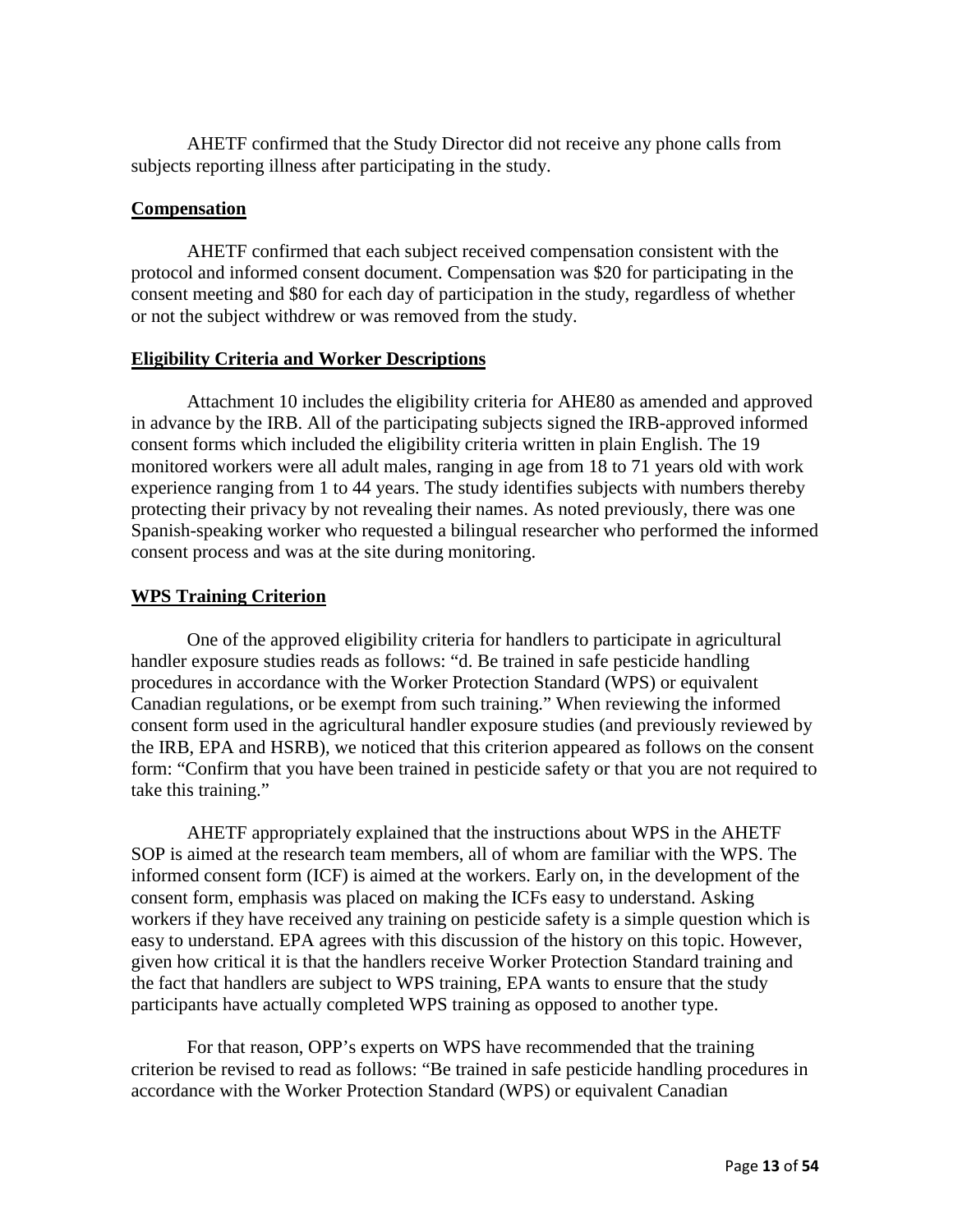regulations, or be a certified applicator of restricted use pesticides or a certified crop advisor." Because OPP recognizes that the remaining studies will be conducted in the United States, OPP is comfortable with the criterion reading as follows for the remaining AHETF studies: "Be trained in safe pesticide handling procedures in accordance with the Worker Protection Standard (WPS), or be a certified applicator of restricted use pesticides or a certified crop advisor."

**Follow-up Action**: EPA will ask AHETF to begin using this updated criterion beginning in August, 2016, after the HSRB meeting, for monitoring units that have not yet been initiated in other AHETF studies to which this same criterion applies. This would necessitate the IRB approving a revision to the consent forms for the remaining studies as applicable. (One of the last sections of this ethics review memo, prior to the conclusion, includes a compilation of follow-up actions, including this one, which resulted from this ethics review.)

Because the study covers agricultural handlers, the handlers are subject to WPS. **WPS requires handlers to receive pesticide safety training before doing any handling tasks, unless they are a certified applicator of restricted use pesticides (RUPs) or a certified crop advisor.** The training can be done by: (1) a certified applicator of Restricted Use Pesticides (RUPs); (2) someone who is designated as a trainer of certified applicators or pesticide handlers by EPA or the state or Tribal agency responsible for pesticide enforcement (e.g., extension or knowledgeable EPA/state/tribal employees); or (3) someone who has completed a train-the-trainer program for trainers of handlers. These conditions apply under the current WPS and will continue to apply under the revised WPS (which will become effective in January 2, 2017). [There is actually one other minor exception in the current rule that won't continue in the revised rule.] A major change under the revised WPS is that handlers must be trained annually rather than every five years. One of the main reasons EPA decided to retain certified applicators as qualified trainers of workers and handlers is so there would be enough trainers available to fulfill the annual training obligation. There are a number of videos available for handler training. After January 2, 2017, all WPS worker and handler training will need to be conducted using EPA-approved materials. EPA will maintain a list of approved materials on EPA's web site at [https://www.epa.gov/pesticide-worker-safety,](https://www.epa.gov/pesticide-worker-safety) and the first draft of the list should be posted by August 2016.

#### **Representativeness of Monitoring Units**

At the conclusion of the field phase of study AHE80, the AHETF conducted a survey of local agricultural experts to evaluate how the growers/applicators who participated in the study compare to the local populations of growers and commercial applicators in their region of the state. Approximately one-third responded by sharing their opinion and answering the "representativeness questions." Of the 11 who answered the questions, 10 of the 11 agreed that "the study participants were typical of local growers/commercial applicators in the region/area where the study was performed." One (from the New York monitoring area) did not agree that the study participants were typical of local growers and commercial applicators in the region were the study was performed. The others who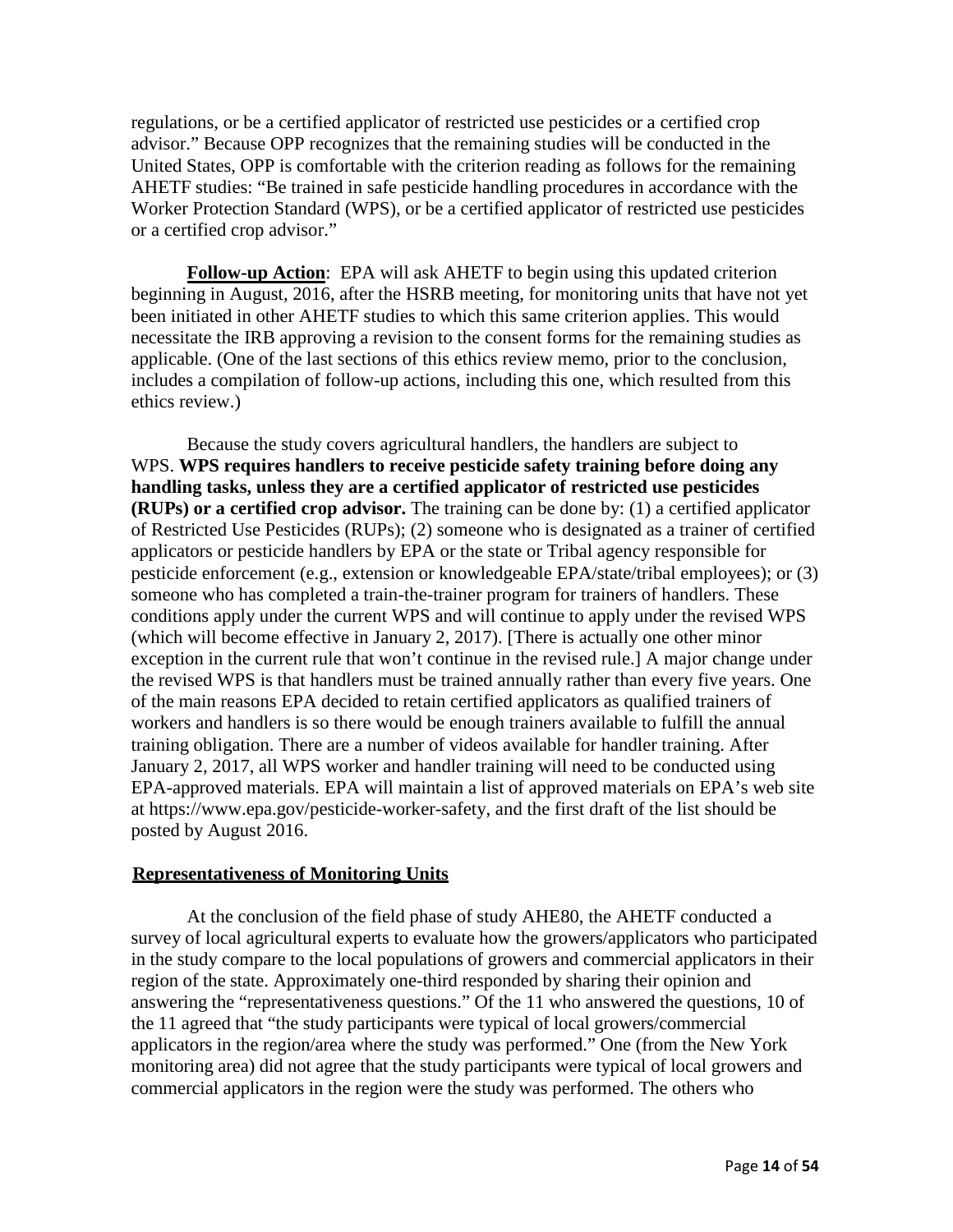received the opinion poll either returned it but declined to comment, did not return the form, or recommended others with more expertise who might respond. Section 3.5 (pages 39-41) in study AHE80 provides the details.

#### **AHE80 Monitoring Units Resulting in Follow-up Actions Recommended by EPA**

The next section through page 21 of this ethics review discusses the monitoring units in AHE80 which prompted EPA to recommend follow-up actions.

#### **Actions of Subject M8 in AHE80**

Page 54 of study AHE80 highlights the following regarding the actions of subject M8 during study AHE80: "Two significant events noted. The subject placed his bare hands into a bag of sulfur to feel the powder and then wiped his hands on the ground. It was also noted that the sprayer treated the mixing/loading area; however the subject moved away while this took place."

#### **Additional Ethics-Related Information Related to Subject Placing Hands in Sulfur**

Regarding the subject placing his bare hands into a bag of sulfur, the assigned AHETF observer for subject M8 indicated that, "The action probably took only about 10 seconds, so there was no chance to actually stop the action." When asked by EPA if the study director intervened, AHETF clarified that, "The incident occurred so quickly there was no opportunity for intervention." Page 54 of AHE80 states that after placing his hands into a bag of sulfur to feel the powder, subject M8 "then wiped his hands on the ground." With regard to the subject "dry-washing" his hands in the sandy soil on the ground, AHETF stated that, "It is likely the subject's normal way of wiping the sulfur off his fingers. The residue level on the subsequent hand wash sample was low." The hand wash sample was taken approximately 3 hours after this occurred. As AHETF noted, "The product label requires protective eyewear and chemical-resistant gloves while mixing/loading. The label does not anticipate this kind of incident."

EPA asked about the subject's practice of wearing PPE throughout this monitoring period. AHETF shared the following details:

"The loading records indicate that 9 loading events occurred during the monitoring interval. Observations indicate the subject had a clipboard hanging at the M/L area on which he typically clipped his chemical-resistant gloves in between loads. The subject also got goggles from his tractor cab to wear while loading and he typically wore sunglasses between loads. The goggles were typically laid on the product bags in between loads." AHETF confirmed that the subject wore his chemical-resistant gloves during the mixing/loading periods monitored during AHE80.

#### **Related Information from EPA Product Manager for Applicable Sulfur Products**

In early June 2016, OPP coordinated with the EPA product manager for sulfur who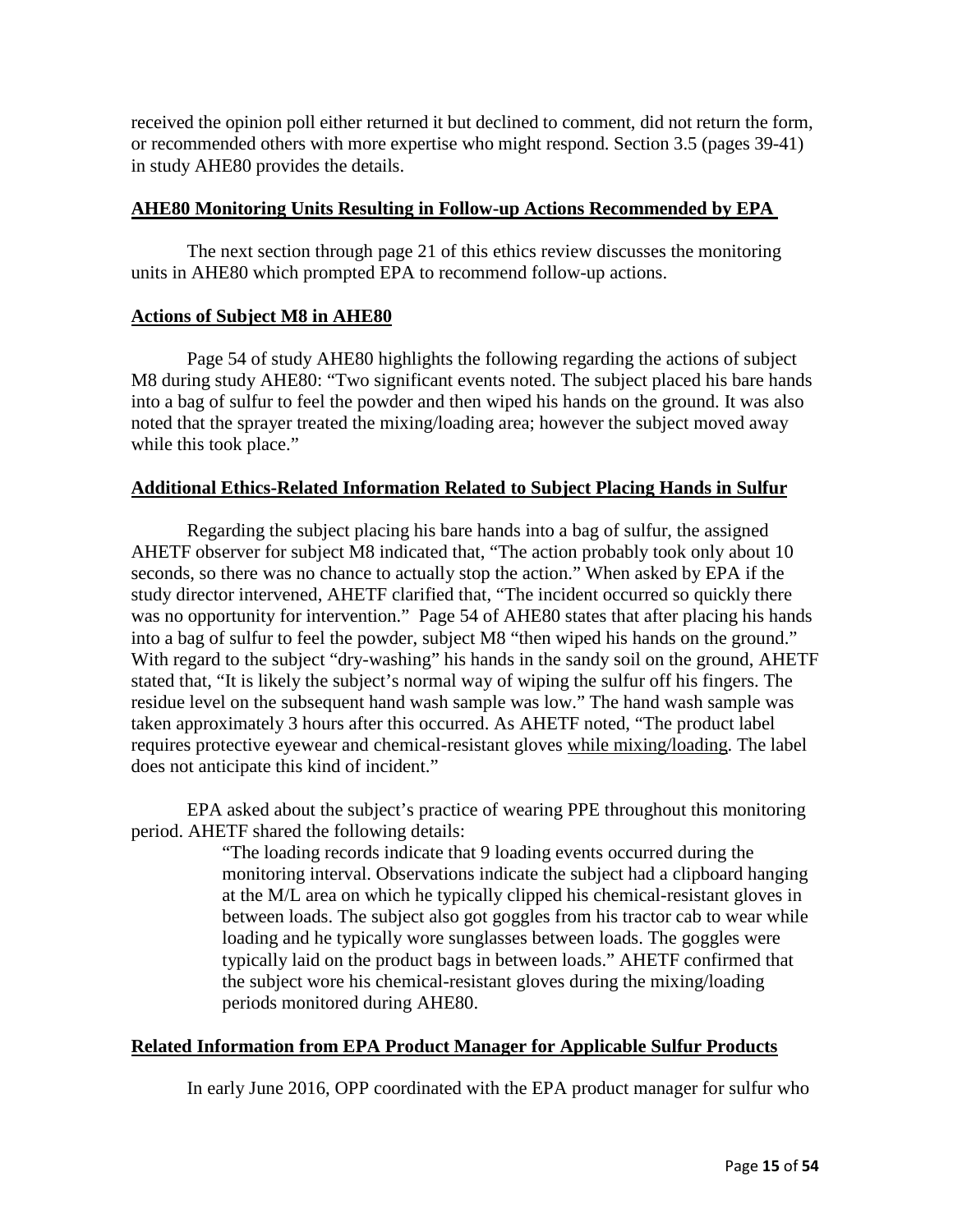shared the following pertinent information, which is publicly available:

#### **Information Shared by EPA Product Manager**

#### **"Acute Effects**

Short-term studies show that sulfur is of very low acute oral toxicity and does not irritate the skin (it has been placed in Toxicity Category IV, the least toxic category, for these effects). Sulfur also is not a skin sensitizer. However, sulfur can cause some eye irritation, dermal toxicity and inhalation hazards (it has been placed in Toxicity Category III for these effects)."

As stated, "Sulfur has been assigned to Toxicity Category III for the acute dermal route of exposure. The signal word on all four products is CAUTION. The current appropriate language for products that have been assigned to Toxicity Category III for acute dermal is:

*'Harmful if absorbed through skin. Avoid contact with skin, eyes or clothing. Wash thoroughly with soap and water after handling and before eating, drinking, chewing gum, using tobacco or using the toilet. Remove and wash contaminated clothing before reuse. Wear (specify any appropriate protective clothing, if appropriate).'*

There are slight variations of this language on the product labels. But the language is consistent in that it states that you need to avoid contact with skin and you need to wash hands. Also, the FIRST AID statement for products assigned to Toxicity Category III for acute dermal is:

#### *If on skin:*

- *– Take off contaminated clothing.*
- *– Rinse skin immediately with plenty of water for 15-20 minutes.*
- *– Call a poison control center or doctor for treatment advice."*

#### **Follow-up Action:**

After subject M8 placed his bare hands into the bag of sulfur and dry-washed his hands in the sandy soil on the ground, EPA believes that the designee for the study director and the licensed practicing nurse (LPN) who was assigned to observe M8 should have directed the subject to wash his hands with water consistent with the product label; the label was on site and this should have occurred immediately.

EPA has shared this information with AHETF and requested that AHETF take the following actions in July 2016 or before:

1) Contact the assigned AHETF observer for M8 and the designee for the study director assigned to monitoring events on that day and inform them, for future reference, that AHETF should have asked M8 to wash his hands with water immediately, consistent with the label on site, and ensured that this occurred. EPA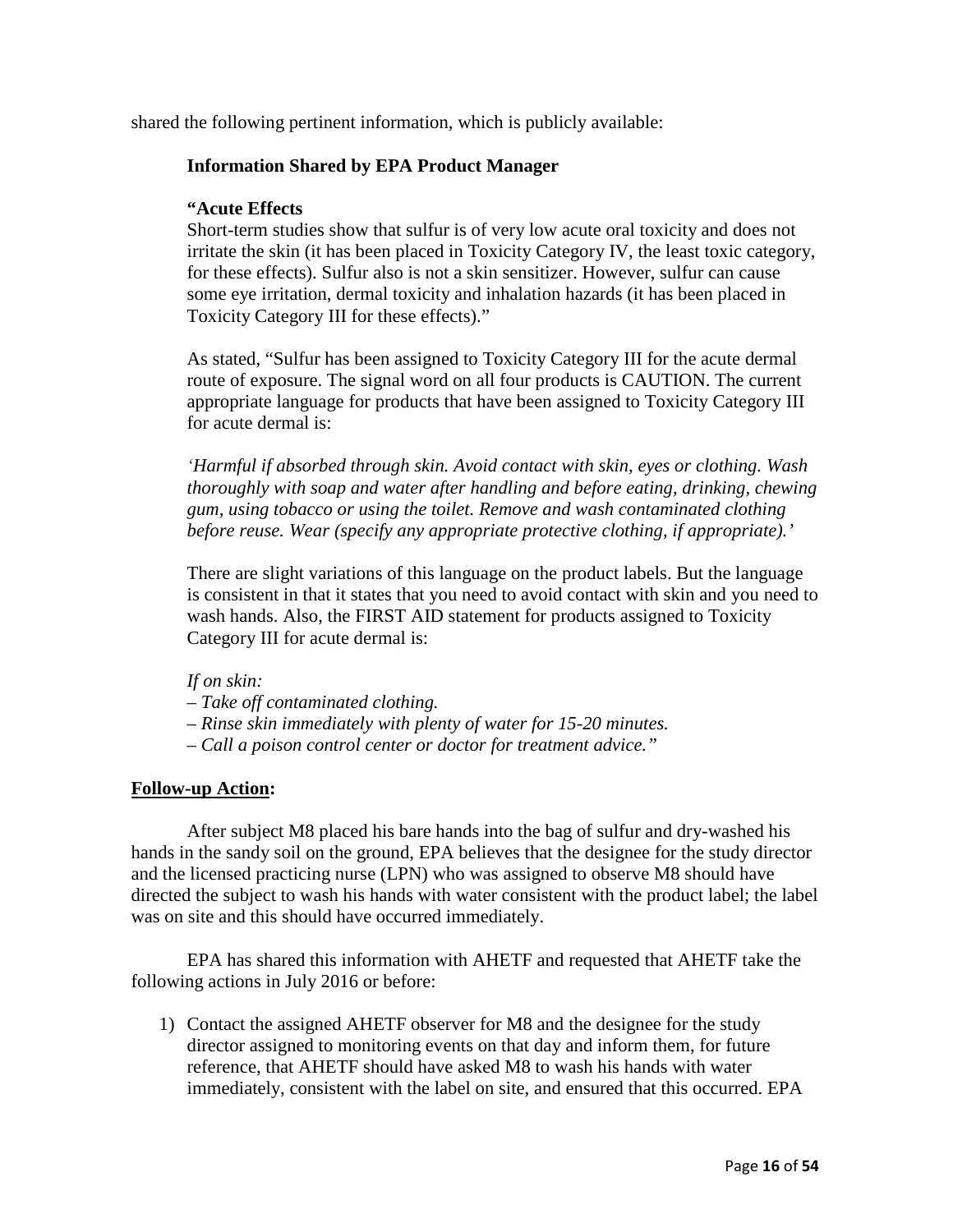asked AHETF to share this information in July 2016 or before. The purpose of this communication is to influence future actions as appropriate in a positive manner and promote adherence to the label;

- 2) Contact subject M8 and notify him that: a) he should not place his bare hands into bags of sulfur or other pesticide products consistent with the label; and b) if this occurs again, consistent with the label, he should wash his hands immediately with plenty of water for the timeframe identified on the label. The product label for sulfur indicates "rinse skin immediately with plenty of water for 15-20 minutes." The purpose of this communication is to influence the subject's future behavior in a positive manner and promote adherence to the label information; and
- 3) While respecting the confidentiality of subject data, share this example of the actions the research team should have taken with the study director, study director designees, observers and assigned medical professionals, for the remaining AHETF studies not yet initiated and/or completed. The intent is to emphasize appropriate follow-up actions in situations like this for the remaining studies under the purview of AHETF.

AHETF has agreed to implement these follow-up actions.

#### **Unreported Deviation**

AHETF should have reported to the IRB that M8 placed his hands in the bag of sulfur and the deviation regarding M8 not washing his hands consistent with the first aid statements on the label.

#### **Statement on Page 54 Regarding Sprayer Treating Mixing/Loading Area**

As noted earlier, page 54 of study AHE80 highlights the following regarding the actions of subject M8 during study AHE80: "Two significant events noted. The subject placed his bare hands into a bag of sulfur to feel the powder and then wiped his hands on the ground. It was also noted that the sprayer treated the mixing/loading area; however the subject moved away while this took place." In response to the latter part of this statement regarding the sprayer treating the mixing/loading (M/L) area, AHETF clarified that, "The application was actually made to grape vines adjacent to, but not directly over the M/L area." AHETF added that, "The M/L area was not directly treated. It was adjacent to treated areas. The observer was following the worker and writing observations. The very next sentence (at 1045 of the observations) says 'M8 walks to lab truck area & sits in his chair.' This indicates the subject had left the mixing/loading area and was approximately 300 feet from the mixing/loading area (see site diagram above)." AHETF's site diagram and additional details are included in Attachment 11.

#### **Actions of Subject M17 in AHE80 and Protocol Deviation**

Page 12 of the study states that: "Subject M17 (5/28/14) did not wear eye protection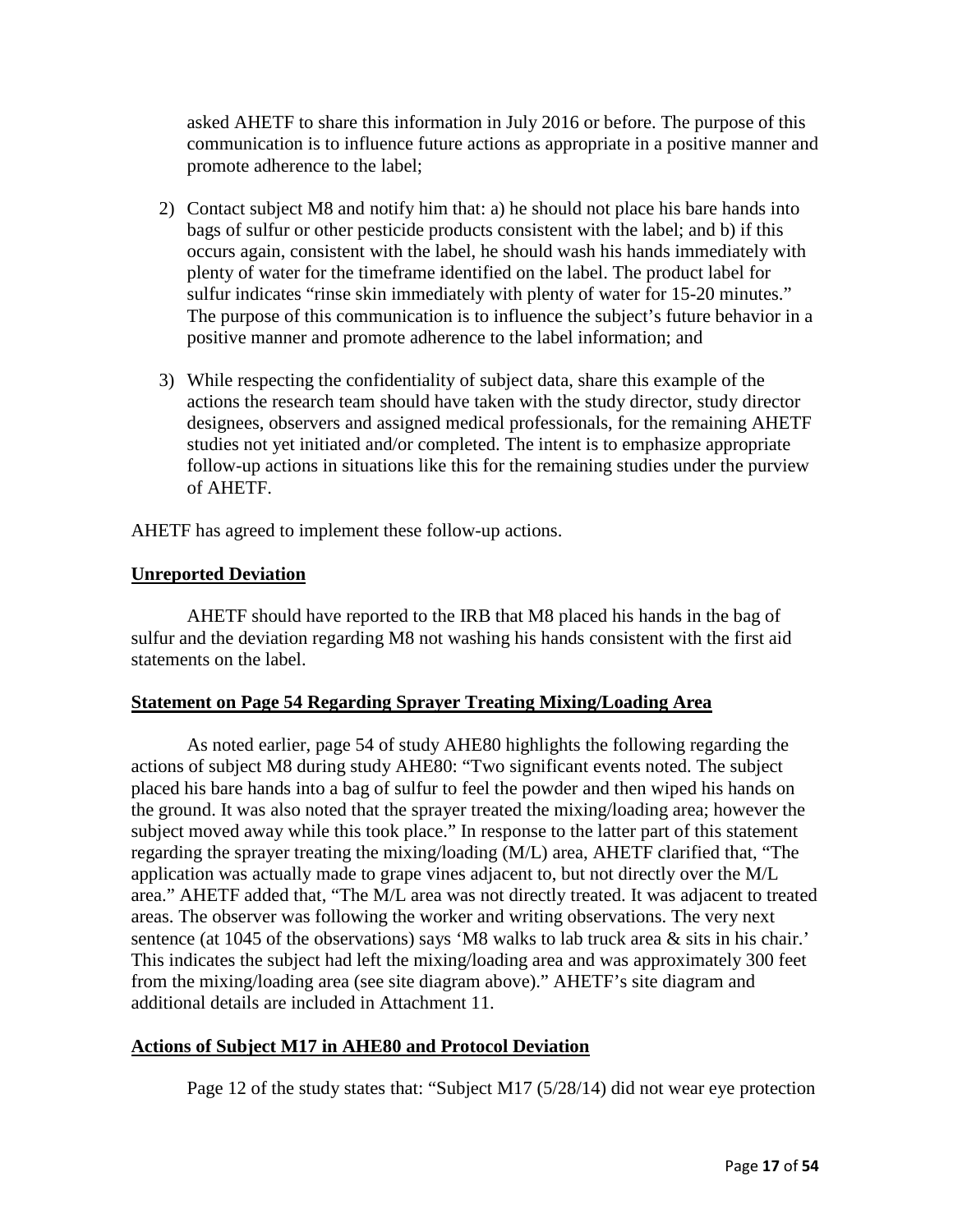when loading the first tank load of sulfur. He did wear his goggles for subsequent loads. Effect: No negative impact or adverse effect to the subject was observed. A noncompliance Issue/Deviation Submission was sent to the SAIRB on 6/2/14."

AHETF explained the following to the IRB in the deviation submission on page 556 of the IRB correspondence:

#### **"Describe the Noncompliance issue in detail, including how it has been resolved.**

Sulfur wettable powder can cause eye irritation when being mixed and loaded into sprayers tanks. The product label requires eye protection (e.g., goggles). The subject reported prior experience with eye irritation from sulfur, was issued new goggles by the research team, and reminded by the Study Director to wear them while in transit to the mixing/loading site. During the loading of the first bag of sulfur, the subject forgot to wear his goggles. The research observer did not notice. I (Study Director, SD) was taking pictures of the equipment and loading from a distance and did not notice. After he emptied the bag of sulfur into the sprayer tank I noticed and brought it to his attention. He donned the goggles to resume mixing/loading the sprayer, and wore them through the rest of the study. There was no eye irritation.

NOTE: Overexposure of the eyes results in immediate irritation that is readily and quickly reversible by flushing the eyes with an eyewash kit. There is no long-term eye injury. The research observer/medical professional had an eyewash kit on her person but it was not needed.

#### **Please describe the corrective measures that have been put in place to prevent similar noncompliance issues from occurring at your site in the future.**

This was a case of subject and researcher oversight.

The SD will continue to remind the subject (just prior to handling product) to wear all required personal protective equipment (PPE).

The subject will remind the observer researcher to be diligent in assuring that all required PPE is used.

The SD will double-check the subject before he handles test substance to assure that all required PPE is used." *– End of excerpt from IRB correspondence-*

AHETF clarified to EPA that the reference to "subject" underlined above was a mistake. AHETF intended to write, "The Study Director will remind the observer researcher to be diligent in assuring that all required PPE is used."

The first-aid label statement advises that, if sulfur gets into the eyes, the following actions should occur:

- "Hold eye open and rinse slowly and gently with water for 15 to 20 minutes.
- Remove contact lenses, if present, after the first 5 minutes, then continue rinsing eye.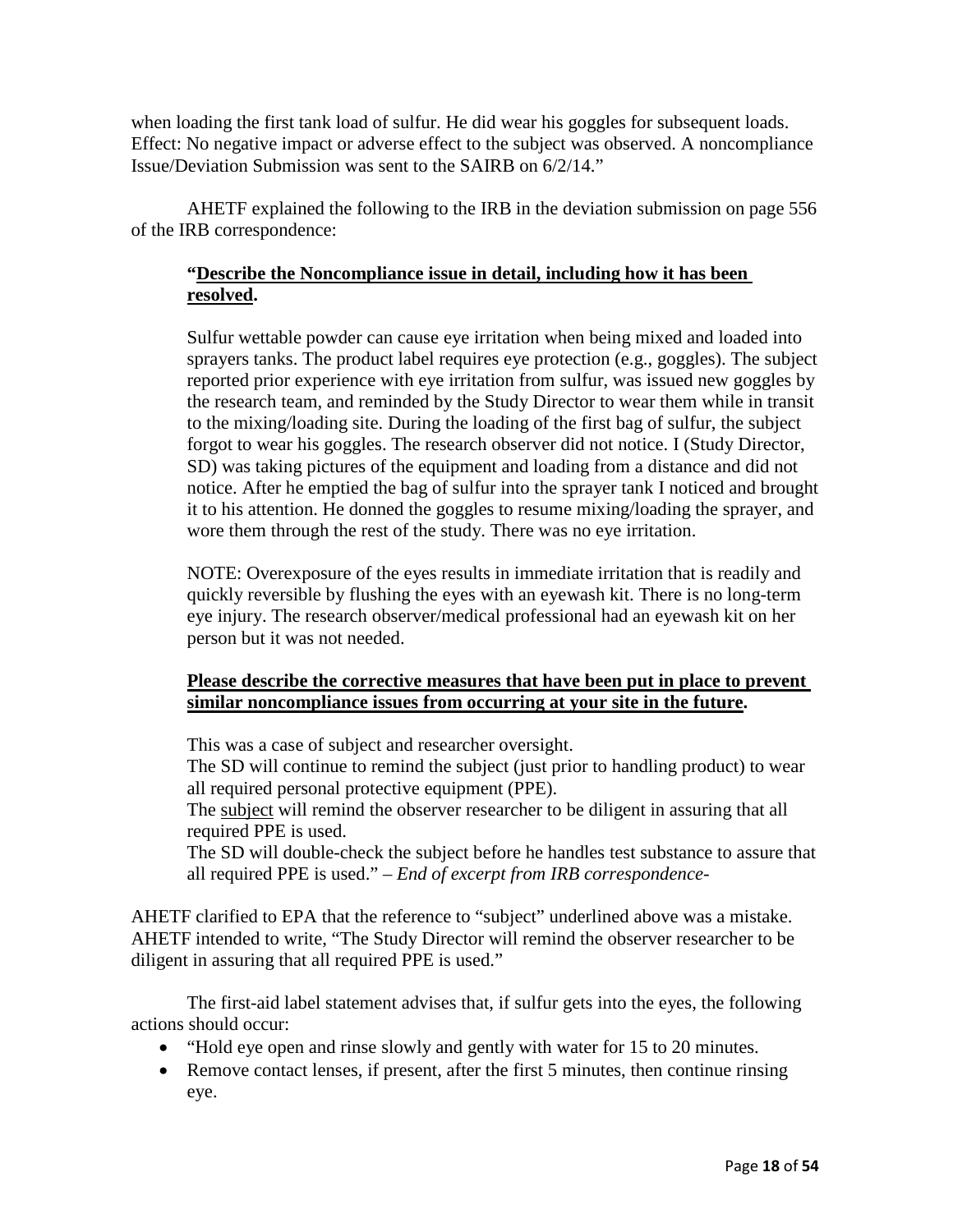• Call a poison control center or doctor for treatment advice."

In M17's case, AHETF field notes state that, "There was no eye irritation reported by the subject or observed by the researchers." The subject told the researcher that his eye was not irritated. If the subject had told AHETF that sulfur had entered his eye or that his eyes were irritated, then an eye wash would have been necessary. However, the field notes do not indicate that the subject had sulfur in his eyes. Instead, the subject stated that his eye was not irritated.

**Follow-up Action**: In light of this, EPA believes that the corrective measures that AHETF outlined to the IRB, with the one revision noted above (i.e. changing "subject" to "Study Director"), are all appropriate and should apply to the remaining AHETF studies as follows:

- The Study Director should continue to remind the participating subjects (just prior to handling the pesticide product) to wear all required personal protective equipment (PPE).
- The Study Director (SD) will remind the observer researchers to be diligent in assuring that all required PPE is used.
- The SD will double-check each subject before he handles test substances to assure that all required PPE is used.

#### **Subject M1's Eye Irritation in AHE80**

Page 48 of study AHE80 states the following with regard to subject M1:

"After the first load there was visible powder on the subject's face and clothes, and the subject complained of eye irritation. A face wash was performed and the subject rinsed his right eye with his own eyewash kit and went back to work. He indicated that eye irritation and the need to flush his eyes is common when working with sulfur. He did not have any further issues with eye irritation for the rest of the monitoring activity."

In response to the eye irritation, the subject's actions were consistent with the label instruction to rinse the eye. The length of the subject's eye wash was not documented. AHETF confirmed that the subject was wearing goggles prior to reporting the eye irritation and continued to wear goggles after the eyewash while mixing and loading as part of the study.

When reading the study, EPA considered whether or not this eye irritation should have been reported to the IRB as an "unanticipated problem." Here are relevant facts to consider on this topic:

1. The SAIRB website states that "**Unanticipated problems are events that are:**  Unexpected; Related or possibly related to research; and Suggests that the research places the subject or others at increased risk for harm." The precautionary statements section of the label states that the sulfur product "causes moderate eye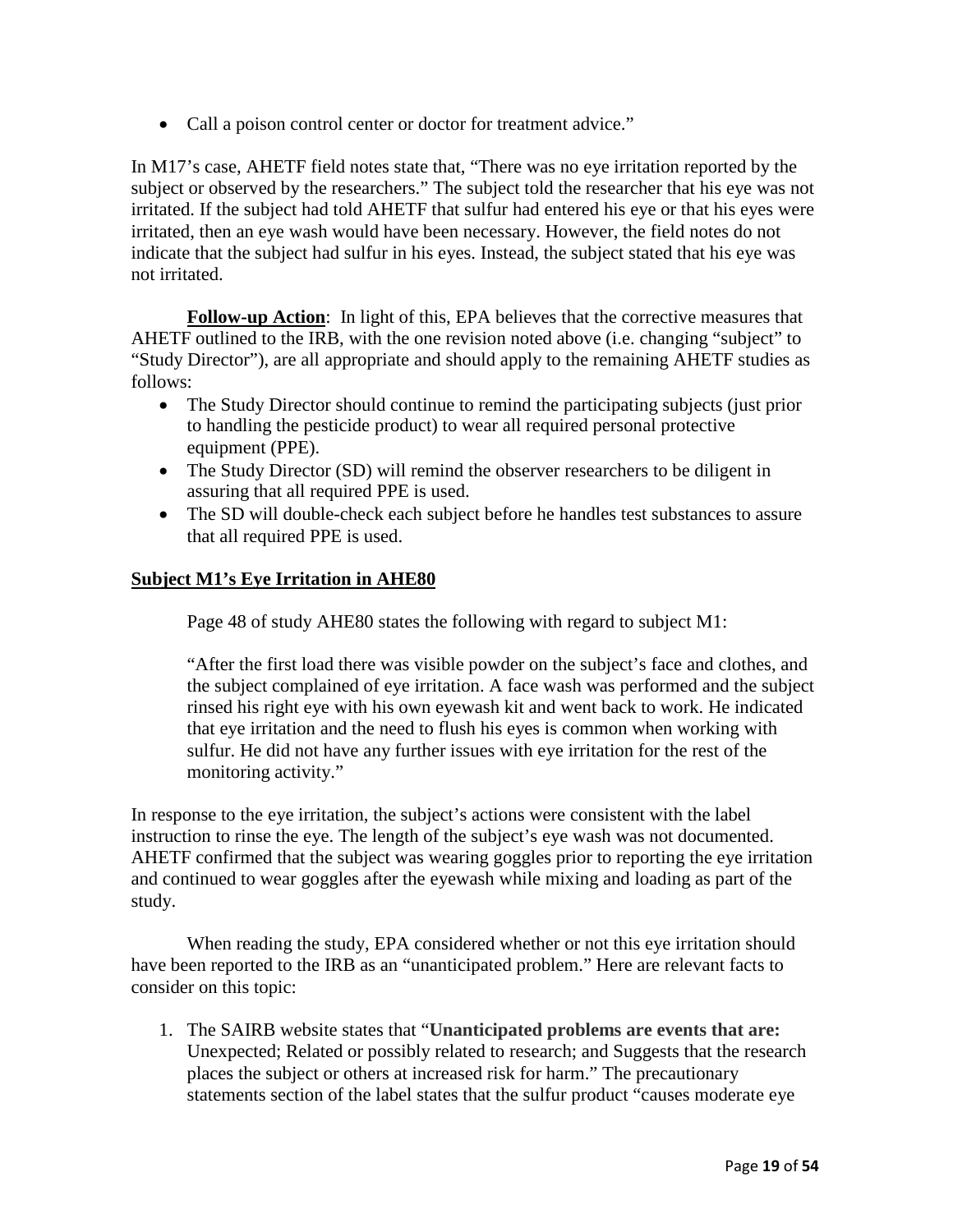irritation" so one could argue that it is a known hazard and not unanticipated which is why protective eyewear is required. However, the expectation is that goggles (or other protective eyewear) will help to protect users from this hazard. The eye irritation occurred while the subject was participating in the research.

- 2. Another factor for consideration is the AHE80 protocol which references AHETF SOP 11.F.2. "Adverse Events Reporting for IRBs." This SOP states, in part, that "The Study Director, and/or their designees, are required to report adverse events that meet both of the following criteria:
	- a. Event is **UNANTICIPATED** (An unanticipated event is any adverse experience where the nature, severity or frequency is not identified in the investigator brochure or described in the protocol. Events which are already cited in the protocol are not unanticipated and do not have to be reported to an IRB), and
	- b. Event is **POSSIBLY RELATED** to the study design or procedures. If the adverse event is clearly not related to the study test substance or procedures, it would not represent a risk to other subjects in the research and, therefore, does not have to be reported to an IRB.
	- 2.3 If these criteria are not met then the event does not have to be reported to an IRB." – *End of excerpt*
- 3. Point "a" above notes that "Events which are already cited in the protocol are not unanticipated and do not have to be reported to an IRB." Section 2.3.5 of the protocol discusses "risk of exposure in surrogate chemicals." Section 2.3.5 states that the specific risks associated with each end-use product being handled and the precautionary statements should be discussed with the subjects along with other information identified in section 2.3.5. As discussed elsewhere in this ethics review, AHETF confirmed that they discussed this information with participating subjects. From that standpoint, one can argue that the nature of the risk was not unanticipated.
- 4. In light of the aforementioned three points, the obligation to report the eye irritation to the IRB was not necessarily clear cut.

From EPA's perspective, even though the subject "indicated that eye irritation and the need to flush his eyes is common when working with sulfur," in the interest of full disclosure and out of an abundance of caution, AHETF should have reported the eye irritation to the SAIRB and explained the above.

After reviewing what occurred with subject M1, in hindsight, EPA should have suggested that the protocol include an additional exclusion criterion; EPA could have suggested that the study sponsor ask subjects whether or not they had experienced previous adverse reactions or irritations to the surrogate pesticides to be used in the study. If potential subjects responded positively to this question, they could have been excluded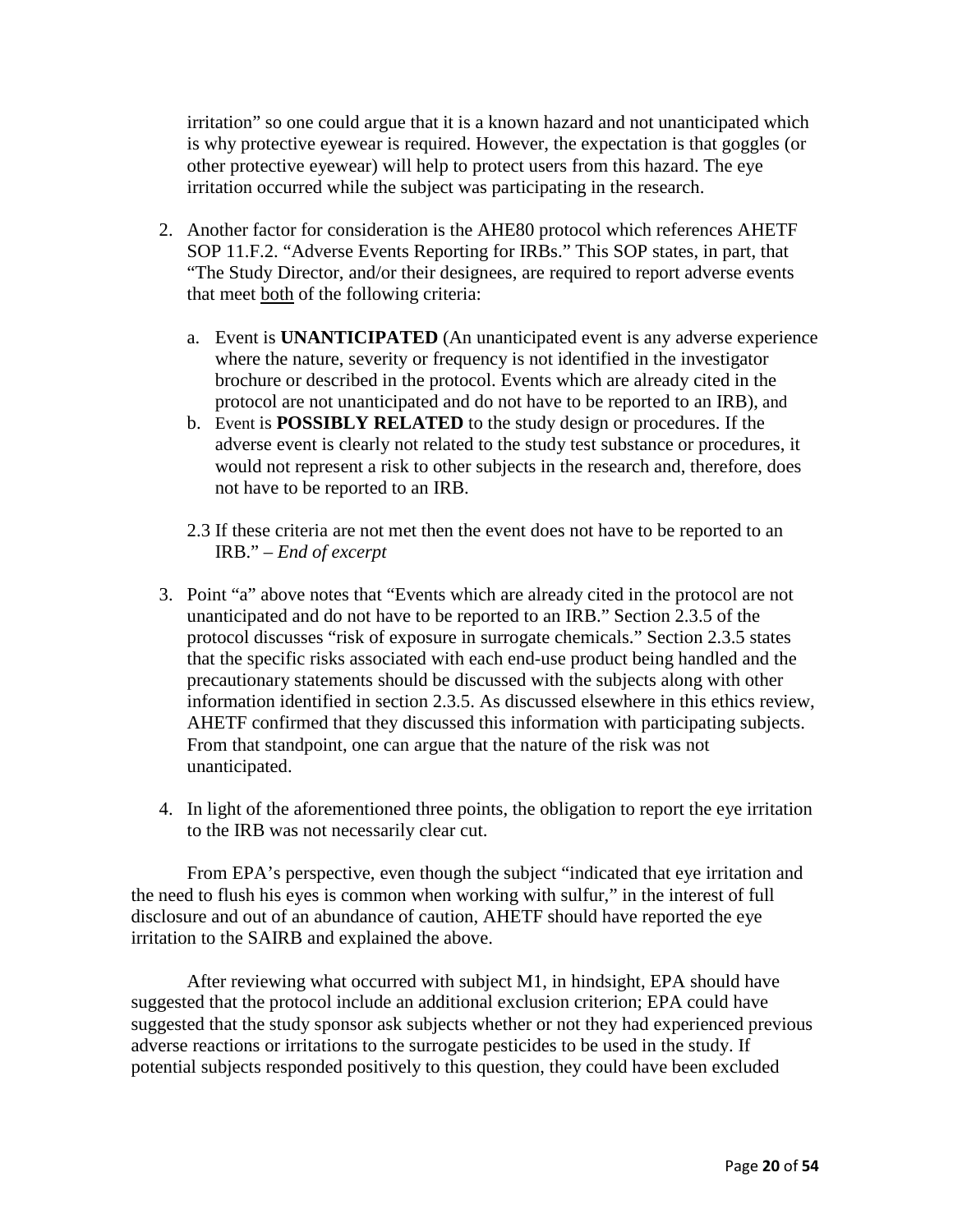from the study. Such an exclusion criterion was not part of the approved protocol for AHE80.

Page 43 of the study also states that MU M1 "was given the Study Director's phone number to call if he did experience any further irritation; no calls were received. A followup phone call was made by the Study Director two days later; however, the subject could not be reached and did not return the call." The Study Director went beyond the protocol in making this phone call to the subject. In hindsight, EPA should have suggested during the protocol review that if a subject experienced an adverse reaction or irritation, the Study Director should call and try to reach the subject to determine his/her health status as it relates to the adverse reaction/irritation. If the Study Director cannot reach the subject the first time, a second attempt should be made. **Follow-up Action**: In future studies, for new protocols, EPA should ensure that this topic is addressed as appropriate.

#### **Exposure Results Provided to AHE80 Subjects**

The consent form asks subjects if they want to receive their personal study results. For AHE80, 17 of the 20 subjects requested their personal study results. The workers identified as MUs 1-10, 12, 13, 14, 16, 17, 18 and 20 requested their personal study results. AHETF confirmed that the Study Director sent the results for these 16 subjects by U.S. Postal Service (USPS) first class mail. One subject did not provide an address and AHETF did not have a telephone number for the subject. Two sets of results were returned as undeliverable by the USPS. As a result, it appears that 14 of the 17 subjects who requested their results received them. This is not a deviation because the protocol was followed with regard to provision of personal study results.

AHETF does not intend to submit any more protocols for future studies. **Follow-up**  Action: In the future, when reviewing protocols for other types of studies, EPA should suggest to study sponsors that they request the phone numbers of all subjects who complete the consent process in case the study director needs to reach any of the subjects. Related to this, future protocols which discuss personal study results should suggest that when personal results are returned as undeliverable, the study sponsor should call the affected subjects, at least twice, in an effort to reach them and share the personal study results via telephone; if successful in reaching the subject, the study sponsor can also confirm the address previously provided and resend the personal results if the initial address provided was incorrect. EPA will ask AHETF to implement this approach in their remaining studies which have not yet been initiated and/or completed; this would apply to those studies where the protocol includes a provision to provide personal study results to participating subjects. AHETF could submit a protocol amendment addressing this, as appropriate, to the IRB.

AHETF SOP 11.J.4 contains the following applicable language:

"4.1 Each study participant will be provided an opportunity to request a copy of the exposure data resulting from their activities in the study. A summary of their personal study data (including the distribution of chemical exposure among the various body areas measured so the worker can be aware of where most dermal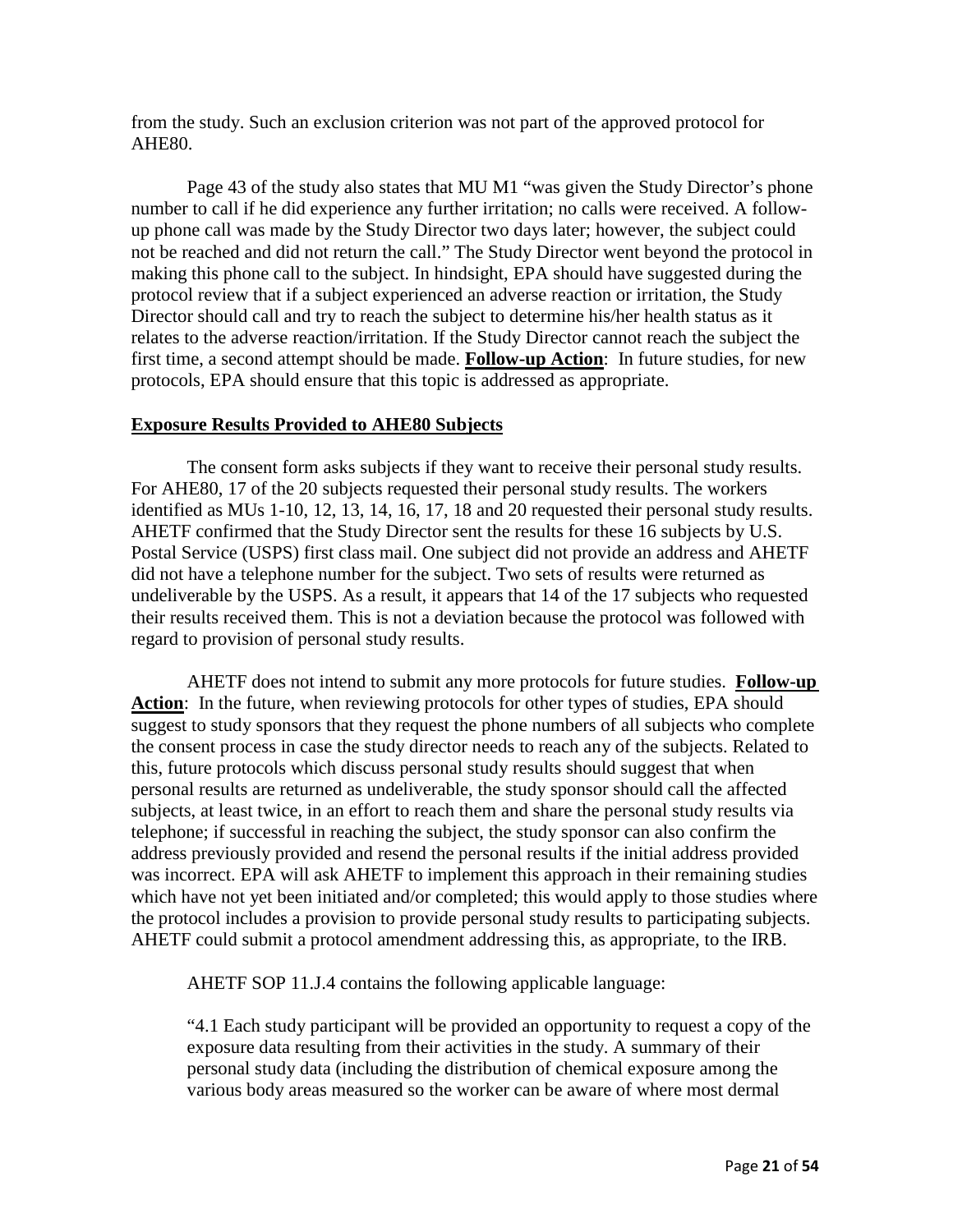exposure occurs and a comparison to the results for other workers performing the same task) will be sent to the address provided by the participant(s) desiring it (the SD or designee will complete the form in Attachment 11-J-2). This form (and all forms that contain the worker's name and address) will be maintained in a confidential file with the study records as outlined in SOPs AHETF-6.B and -6.D."

AHETF verified that the 14 subjects who received their exposures results for AHE80 were provided a summary of their personal study data as prescribed in the excerpt from SOP 11.J.4.

#### **Heat Index Records**

Page 57 of study AHE80 reports the following information regarding the heat index:

"In addition, the heat index was monitored approximately hourly after the ambient temperature reached 70ºF during an exposure monitoring period. The heat index was calculated by the field researchers based on temperature (F) and % relative humidity measurements taken from handheld devices and cross-referenced to a heat index chart, or reported from a weather station at the staging area, or from observers' handheld heat index measuring devices. The ambient temperature reached 70 ºF or higher during 10 of the 19 MUs; the highest air temperature recorded during monitoring was 84.2oF which was reached during the monitoring of M6 in Florida. The maximum heat index threshold (105oF) was reached by this subject (M6) and monitoring was stopped and samples collected. A summary of the environmental conditions during each monitoring unit are contained in Table 7" on pages 76-79 of the study.

Section 2.3.1 of the protocol for study AHE80 states that researchers will follow SOP AHETF-11.G on identifying and controlling heat stress. The SOP states that, once the ambient temperature reaches 70 degrees Fahrenheit, the Heat Index (HI) will be monitored at least every hour. The protocol also states that AHETF will monitor ambient conditions to determine the heat index and base monitoring decisions on the current Heat Index (HI). The protocol also states that exposure monitoring will be discontinued if the heat index cutoff of 105 degrees Fahrenheit (adjusted for direct sun if applicable) is reached or exceeded.

#### AHETF stated that:

"SOP 11.G.5 was followed, except as follows:

- *"7.3 The Study Director will inform all study observers at the start of the study of the current Heat Index (Apparent Temperature) Category. The observer will be informed if or when the Heat Index Category subsequently changes."*
	- o In practice, the observer started weather monitoring at the first opportunity after observing the first mixing/loading or when it felt warm enough to merit it. This practice had no impact on the subject's risk, as starting time temperatures were usually below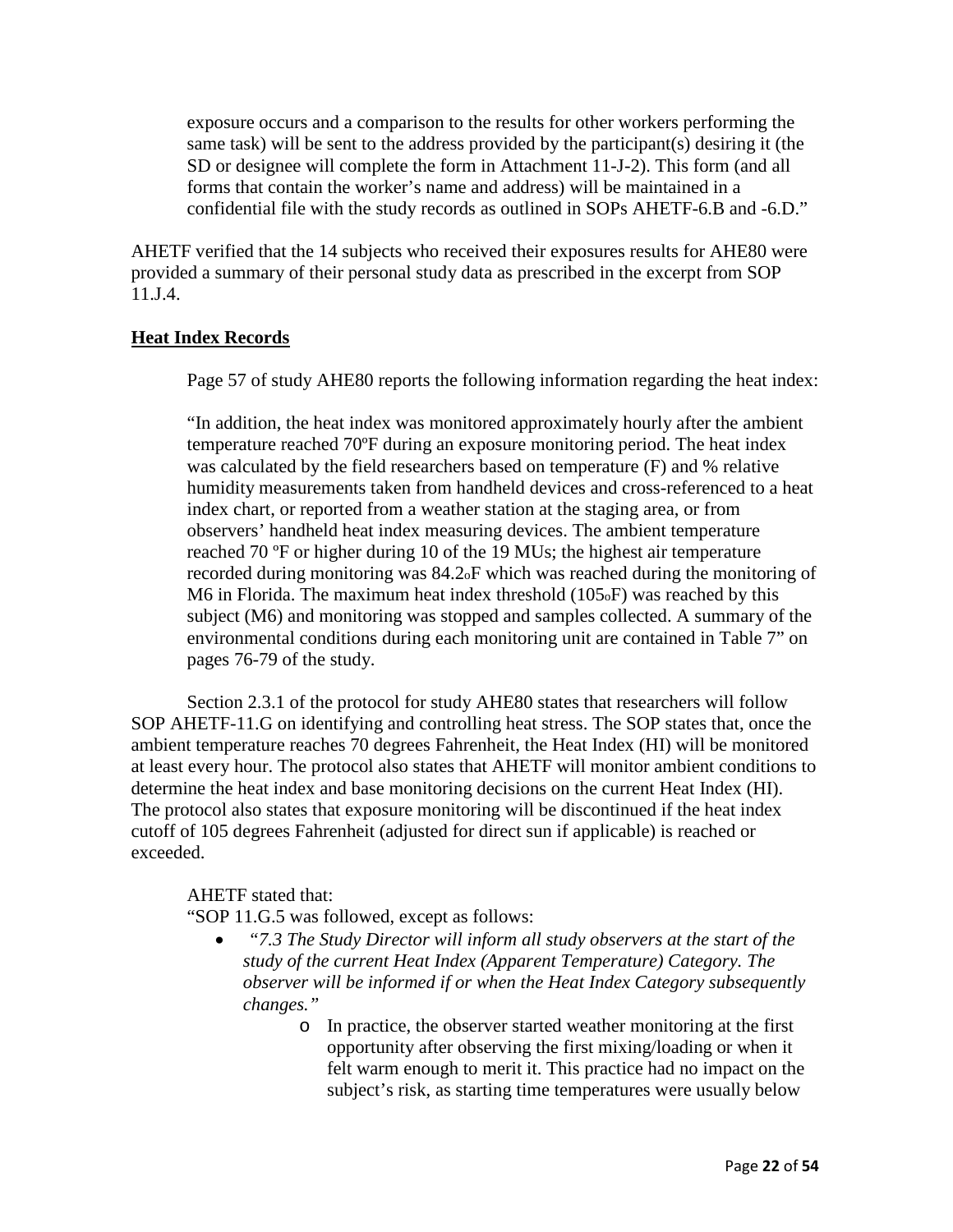HI calculation thresholds and always below any HI of concern. Likewise, the observer notified the Study Director or Designee of the HI per SOP."

This constitutes a protocol deviation. **Follow-up Action**: EPA will ask AHETF to pay close attention to and follow this aspect of SOP 11.G, as well as to continue to adhere to the rest of the SOP, in their studies which have not yet been initiated or completed.

AHETF complied with the protocol when interacting with MU M6 as described previously. When EPA requested additional details regarding monitoring unit M6, AHETF explained that: "The Heat Index reached and slightly exceeded 105F (adjusted for direct sun) during MU M6. The sun-adjusted heat indices calculated using the National Weather Service Heat Index Chart at 0931 and 1030 were 102.6F and 107.0F, respectively. The Study Director immediately terminated the monitoring upon getting the 107F reading and before the subject could load the spray rig that was just coming in to be filled. During the period 0931 – 1030, the subject worked only 7 minutes on one tank load, completed his last mixing/loading at 1001, and was at rest the remaining time. At termination of the monitoring, the health status of the subject was noted by the Study Director as 'fine.'"

EPA requested a copy of the AHE80 heat index records and raw data from the study sponsor and provided those records to the HSRB in a separate file.

The introductions to the heat index records explain that "Heat Index (HI) cannot be estimated from the National Weather Service HI chart until the threshold temperature is  $\Rightarrow$ 80F and relative humidity is  $\Rightarrow$  40%. Monitoring of temperature and humidity started when the temperatures reached  $\Rightarrow$  70F, which helped to ensure that monitoring was underway if the threshold levels for calculating HI were reached." AHETF added that, "When the temperature and humidity levels were below the threshold, the HI entry was usually recorded as 'NA' or 'Below Scale' or 'Not Required' since HI could not be calculated and was not a concern. Some of the weather instruments used later in the study internally calculated HI regardless of temperature or relative humidity levels."

The pages extracted from the field notebooks which were forwarded to the HSRB show the temperature and relative humidity entries recorded in the field. As AHETF explained, "The heat index was either calculated and recorded, or not recorded, based on the National Weather Service chart or the weather instrument algorithms." Protocol amendment 6 allowed the study sponsor the option to use the Wet-bulb Globe Temperature (WBGT) heat index monitoring system, but that option was not exercised during study AHE80.

#### **Protocol Amendments with Ethical Considerations**

The protocol for study AHE80 was amended 6 times after it was signed, as summarized in attachment 12. AHETF confirmed that all of the protocol amendments were submitted to, reviewed, and approved by an Institutional Review Board (IRB) prior to implementation. This ethics review discusses specific components of amendments 2, 3 and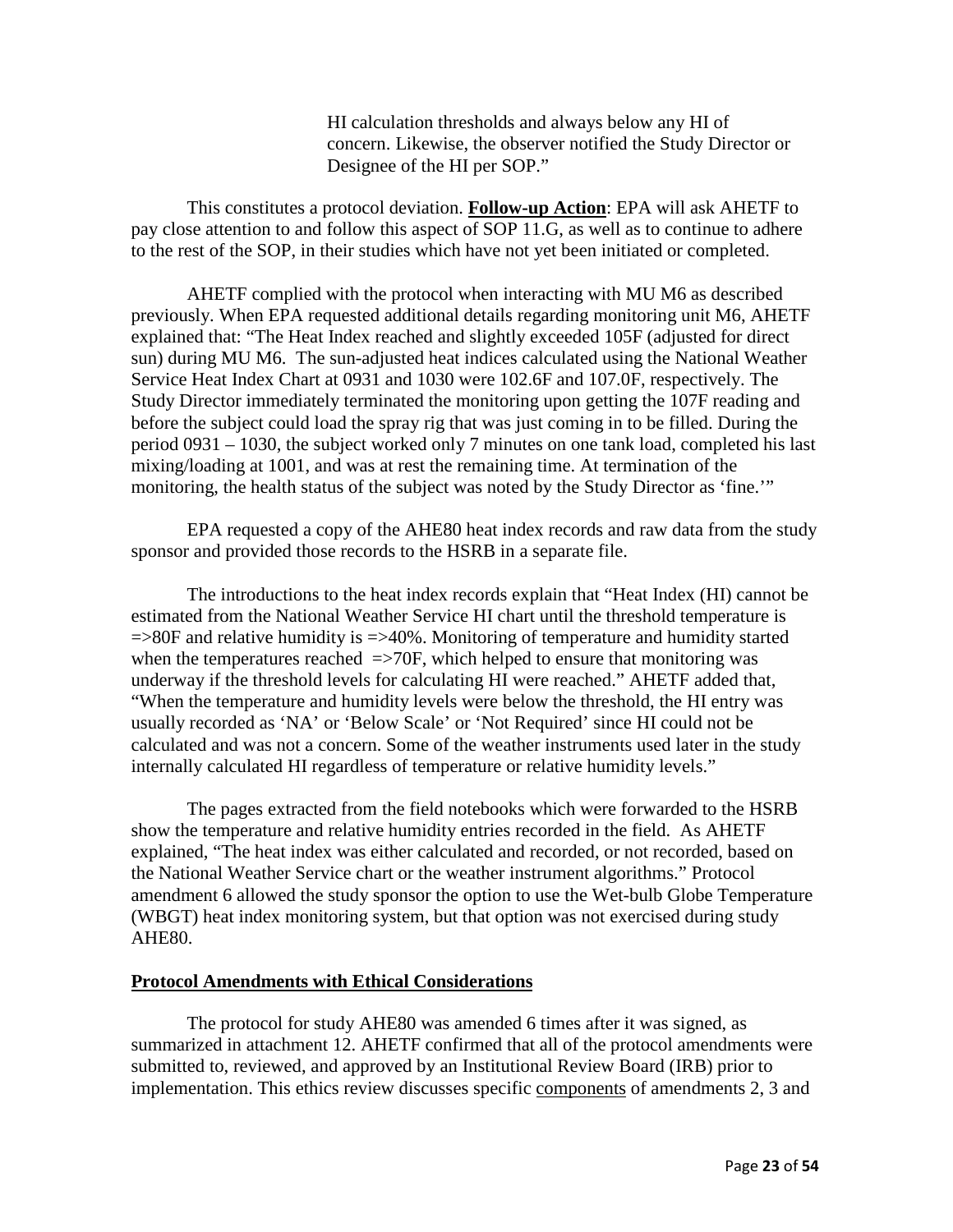4, given their potential impact on ethical considerations. Amendment 6 gave the study sponsor the option to use the Wet-bulb Globe Temperature (WBGT) heat index monitoring system; this option was not exercised and, as a result, did not impact the subjects.

#### **Amendments 2 and 3**

The IRB approved amendments 2 and 3, components of which revised the inclusion criteria as underlined below. These amendments are discussed on pages 168 and 224 of the AHE80 IRB correspondence.

#### **2.1 Inclusion Criteria**

[Unchanged] AHETF inclusion criteria applicable to all AHETF studies are presented in SOP AHETF-11.B. For this mixing/loading of wettable powders study, the following inclusion criterion also applies:

- [Add] Have experience within the past year with mixing/loading by open pouring any formulation into the equipment, or similar equipment, to be used.
- $\blacksquare$  [Change] Have experience within the past year with mixing/loading wettable powders by open pouring. By discussion with the volunteer, the Study Director will determine if the previous experience is sufficient (including the particular equipment to be used).

#### **Reason for Change/Addition:**

The study sponsor justified the changes to the IRB as follows:

"SOP 11.B.5.0 (December 28, 2010) specifies experience with the work activity (in this case, open mixing/loading) and the particular equipment within the last year and allows for other specifications. Wettable powders are sufficiently unique (dusting) to require previous experience, but not necessarily within the last year. For example, under the original protocol a volunteer who had handled WPs only once, but in the last year, would qualify. However, a volunteer who had handled WPs for many years, but not in the past year, would not qualify."

As the study sponsor explained it, the original reference to the equipment to be used "was a carryover from applicator studies in which experience with the heavy equipment (tractor and sprayer) was considered important. Mixing/loading is usually a simple operation consisting of placing the product into a hatch in a tank or into an open tank. Experience with the particular equipment is not necessary." For that reason, the study sponsor added to the criterion, experience within the past year with mixing/loading by open pouring any formulation into the equipment, or similar equipment, to be used.

The rationale for both changes, as explained above, is reasonable. Part of the criteria references the Study Director's conversation with the subjects to determine if their previous experience was sufficient; the intent is to provide further assurance that the subjects had the necessary background related to these criteria. AHETF confirmed that the study director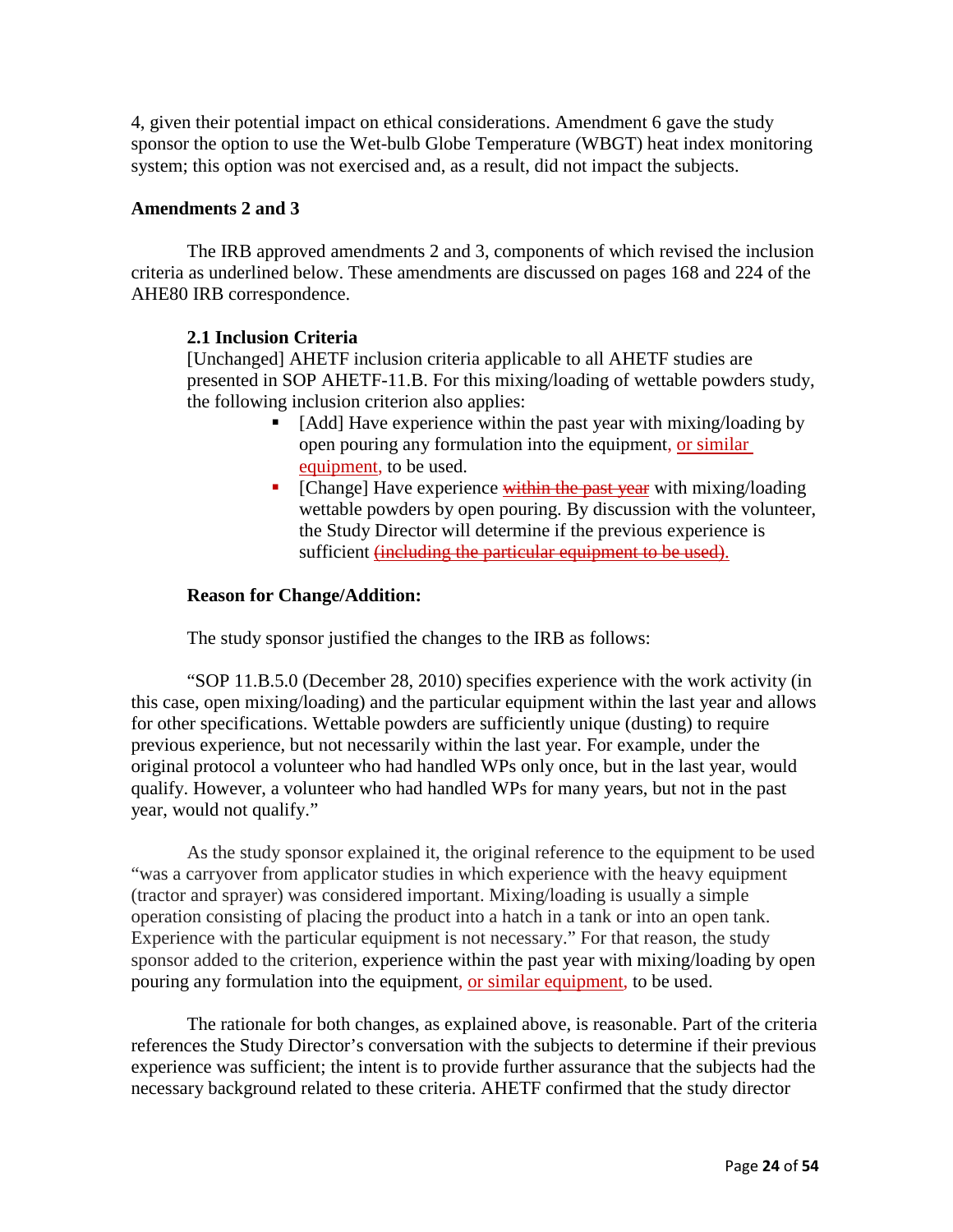had these conversations with the subjects. The revisions did not negatively impact the health and safety of the participating subjects, whose requirement to wear the required personal protective equipment was not impacted by these amendments. The IRB approved the amendments prior to implementation.

#### **Second Component of Amendment 2**

Under amendment 2, the second change focused on the following, as discussed on pages 168-169 of the AHE80 IRB correspondence:

#### **"II. Change/Addition: 2**

#### **6.3 Achievement of Design Targets**

[Add as first text] As described in Section 5.0, an 'efficient configuration' of growers selected from the Potentially Eligible List in each monitoring area permits five MUs to be conducted in a time-effective and cost-effective manner. However, the configuration possible must ultimately depend on the availability of handling activities in the monitoring areas, on the eligible growers, and on the workers willing to volunteer for the study. As a result, the Study Director may have determined that an efficient configuration as defined previously is not feasible for a monitoring area. In this case, eligible growers can be identified on an individual basis from the Potentially Eligible Lists being generated without first constructing a working pool. Workers can then be recruited and MUs scheduled on an individual grower basis as needed. This will not necessarily result in a cost-effective configuration of MUs. In extreme cases, the resulting configuration might even consist of MUs spread out over the entire monitoring area and conducted over several growing seasons." **-** *End of Excerpt* –

Based on the information available, identifying eligible growers on an individual basis to ensure a sufficient number of monitoring units, as described above, did not negatively impact the rights and/or the health and safety of participating subjects.

#### **Amendment 4**

Amendment 4 is discussed on pages 260-273 of study AHE80 and page 278 of the IRB correspondence for study AHE80. In part, amendment 4 replaced the original section 4 of the protocol. The study sponsor needed to adopt additional processes for recruitment to help ensure that they obtained a sufficient number of monitoring units. AHETF explained in the IRB correspondence that they wanted to: (1) add a new process for getting names of qualified employers from local agricultural specialists, referred to as primary sources; (2) list growers and commercial application companies (instead of just growers), to provide secondary sources of qualified names, if needed; and (3) combine certain lists of employers for this study and a similar study, AHE120, involved with mixing/loading of products in water soluble packets (WSPs).

Based on available information, adding a process related to primary and secondary sources, and combining lists of employers for AHE80 and AHE120 did not negatively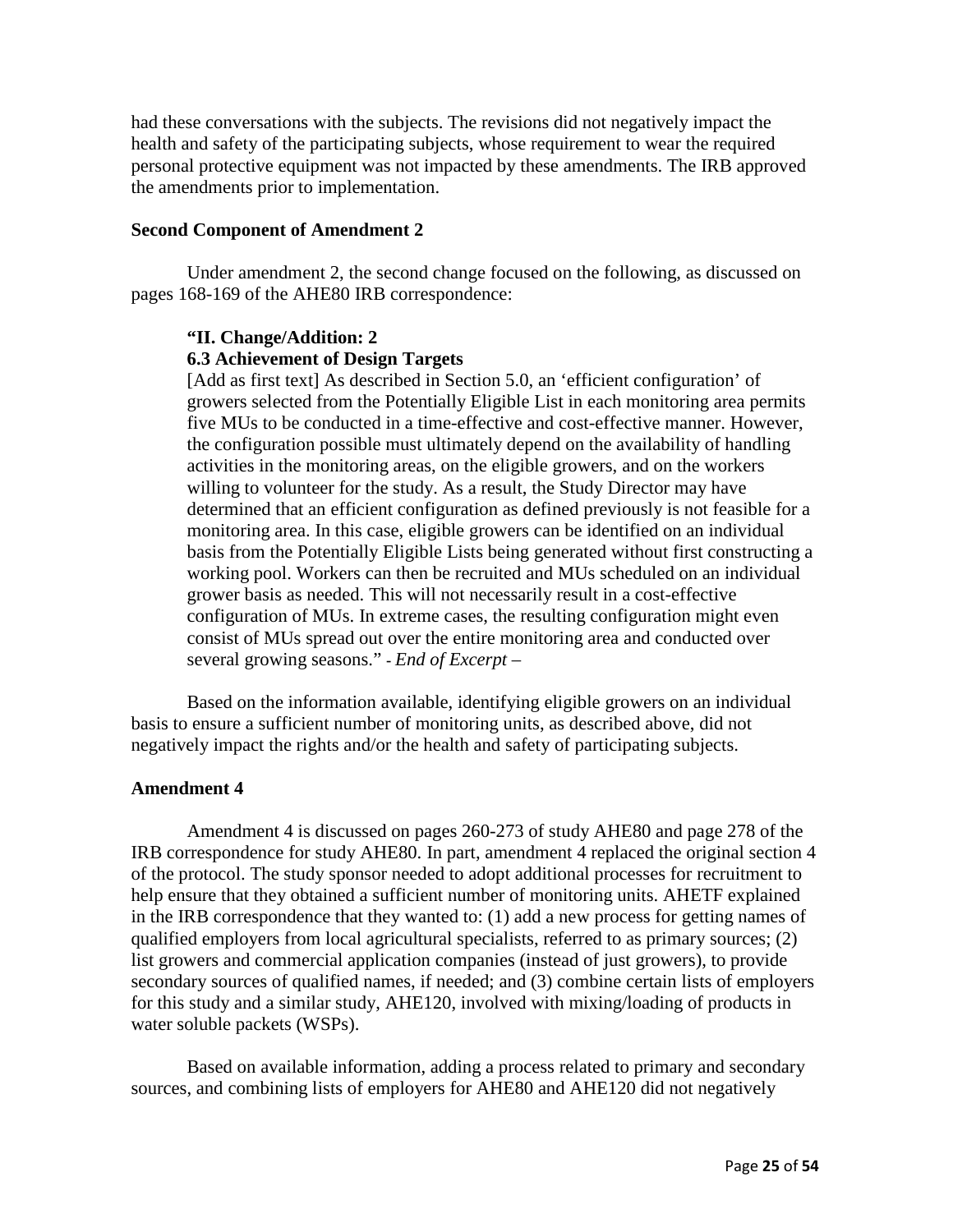impact the rights, health and/or safety of the subjects.

Regarding section 6.2 of the protocol, amendment 4 also deleted the following text as described on pages 260-271 of study AHE80 and pages 286-287 of the IRB correspondence:

#### **"VI. Deletion/Addition in Section 6.2**

Delete the following text:

For each monitoring area, the Study Director or researcher shall continue conducting grower visits as described above until an adequate number of eligible growers and potential subjects have been identified for an efficient configuration of all MUs for that monitoring area. During this process, the following restrictions will be maintained, whenever feasible, for each monitoring area:

- $\blacksquare$  At least 10 workers who may potentially volunteer for the study
- At least 2 workers available for each of the AaiH strata that the Study Director determines is feasible for that area (see Section 7.8 for more details)
- No more than one MU from any one grower or grower/commercial pesticide application company combination (this effectively requires 5 different employers since 5 MUs are desired)
- No worker may be used more than once
- $\blacksquare$  No piece of equipment may be used more than once (e.g., a particular sprayer or mixing equipment used by two different workers from different growers)

As indicated above, the efficient configuration and Eligible Grower List must include enough growers and potential subjects to fill all MUs for each monitoring area, even in cases where growers or subjects are not available at the last minute for the time interval scheduled for the field phase of the study in that area." *– End of excerpt -*

This was replaced with the following revised text:

"During this process, the following similarity restrictions will be maintained for each monitoring area and study:

- No more than one MU from any one employer for a study
- No worker may be used more than once in a study
- No piece of equipment may be used more than once in a study."

As the study sponsor explained in the IRB correspondence, "Cost effectiveness is now a less important consideration than identification of acceptable MUs in a timely fashion."

The restrictions which were maintained, as listed above, help to protect the rights, health and safety of participating subjects. Furthermore, the phrase "whenever feasible"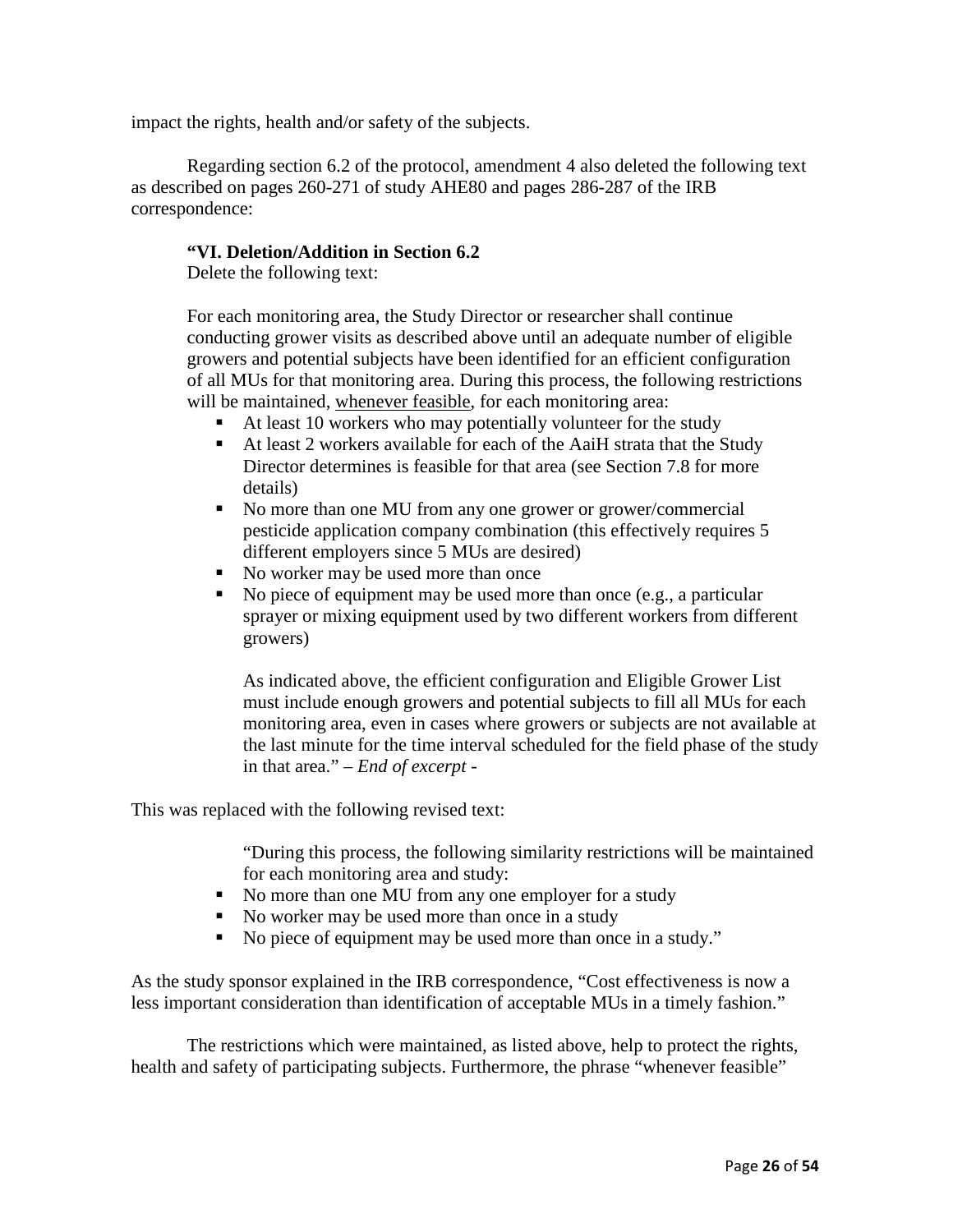was included in, and approved for, the original language; this phrase was removed in the revised language which strengthens the obligation on the part of the study sponsor.

#### **Effective Dates on Protocol Amendments for AHE80**

AHETF confirmed in writing that the 6 protocol amendments were not implemented prior to IRB approval. OPP noticed that amendments 1, 2, 3, and 5, which were unsigned and submitted for IRB review and approval already had desired "effective dates" listed on them, although they had not been implemented. For amendments 4 and 6, the effective date was identified as the "IRB approval date." OPP wants to ensure that the study sponsor understands that the effective date or implementation date for a protocol amendment can never be prior to the IRB approval date, with one exception discussed later in this section. For example, if the IRB approves an amendment on October 13, 2011, that amendment cannot be implemented until after the IRB approves it. This is the case even if the study sponsor includes a desired "effective date" on the amendment form which was submitted to the IRB. For example, if the desired effective date on the amendment form was October 6, 2011 and the IRB approved it on October 13, 2011, the earliest implementation date must follow the IRB's approval. If the effective date on the amendment form remains October 6, 2011, then that effective date on the form is inaccurate. The effective date or implementation date must follow the IRB approval. The only exception is when changes to the protocol are implemented in order to eliminate an apparent immediate hazard to a research subject without prior IRB approval; in that case, the study sponsor must report changes to the IRB consistent with the IRB reporting timeframes for such immediate hazards.

**Follow-up action**: When applying for IRB approval of a protocol amendment, if the study sponsor must include an effective date on the protocol amendment form, EPA recommends and requests that the study sponsor insert "IRB approval date" as the effective date. Unless there is an immediate hazard to a research subject, protocol amendments cannot be implemented prior to approval by the IRB.

#### **Applicable Ethical Standards**

The following provisions of 40 CFR 26 Subpart Q define the applicable ethical standards which read in pertinent part:

**§26.1703**: Except as provided in §26.1706, EPA shall not rely on data from any research subject to this subpart involving intentional exposure of any human subject who is a pregnant woman (and therefore her fetus), a nursing woman, or a child.

**§26.1705**: Except as provided in §26.1706, EPA must not rely on data from any research subject to this section unless EPA determines that the research was conducted in substantial compliance with all applicable provisions of subparts A through L of this part.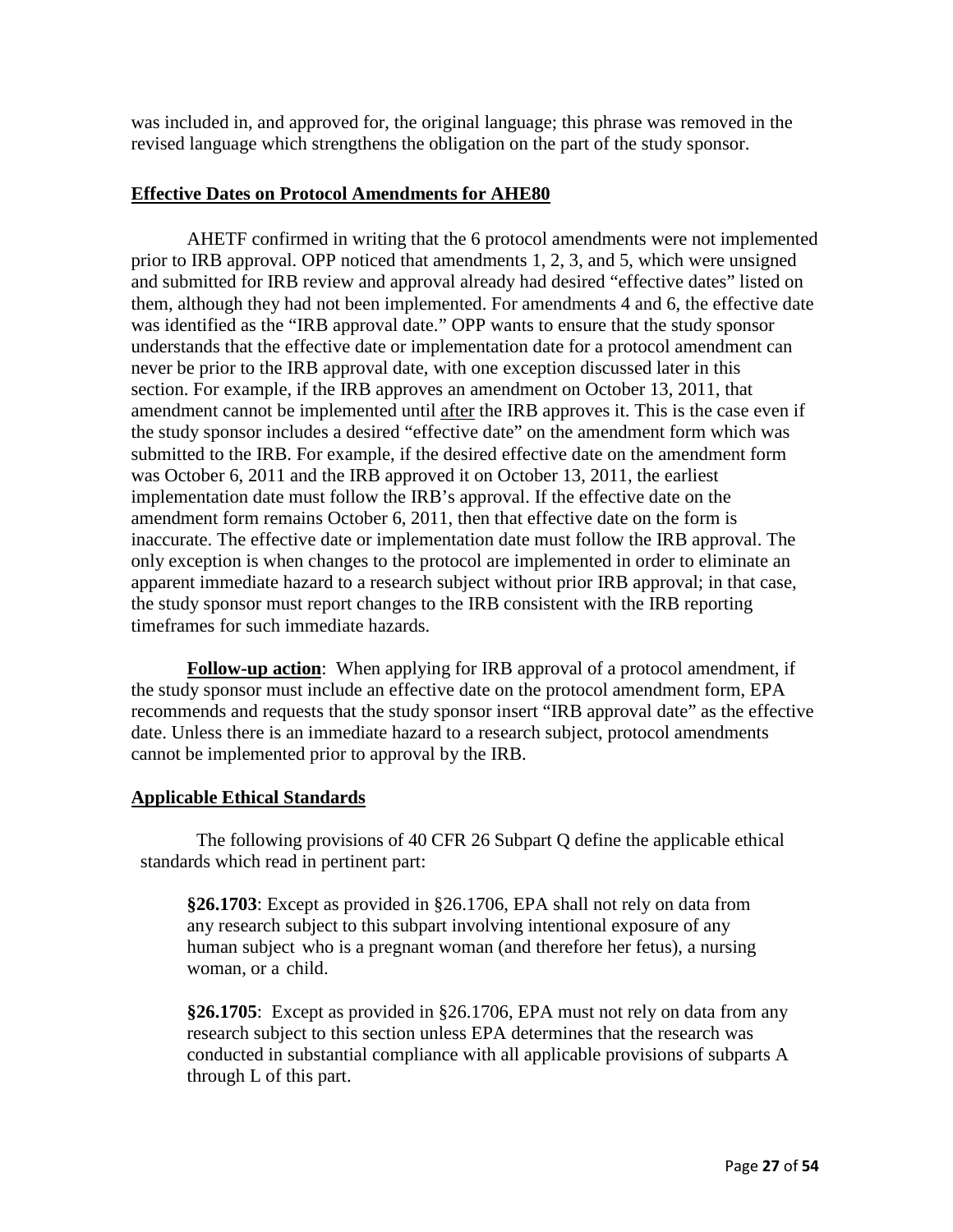In addition,  $\S 12(a)(2)(P)$  of the Federal Insecticide, Fungicide and Rodenticide Act (FIFRA) applies. This passage reads:

In general, [i]t shall be unlawful for any person . . . to use any pesticide in tests on human beings unless such human beings (i) are fully informed of the nature and purposes of the test and of any physical and mental health consequences which are reasonably foreseeable therefrom, and (ii) freely volunteer to participate in the test.

#### **Findings**

#### **Responsiveness to EPA and HSRB reviews**

EPA's and the HSRB's comments on the protocol for AHE80 were addressed as described in attachment 4.

#### **Prohibition of research involving intentional exposure of pregnant or nursing women or of children**

40 CFR §26.1703 prohibits research involving intentional exposure of pregnant or nursing women or of children under 18. All subjects who participated in study AHE80 were male and at least 18 years old. Therefore, 40 CFR §26.1703 does not prohibit reliance on this research.

#### **Substantial compliance with 40 CFR 26 subparts A through L**

40 CFR §26.1705 requires that EPA have "adequate information to determine that the research was conducted in substantial compliance with subparts A through L of this part." Within this range, only subparts K and L are directly applicable to the conduct of third-party research such as this. The AHE80 study was conducted in substantial compliance with subparts K and L.

#### **Compliance with 40 CFR §26 subpart M**

As documented in attachment 5 to this review, the central requirements of 40 CFR §26 subpart M, §26.1303 to document the ethical conduct of the research were addressed.

#### **Compliance with FIFRA §12(a)(2)(P)**

The requirement of FIFRA  $\S 12(a)(2)(P)$  that human subjects of research be "fully informed of the nature and purposes of the test and of any physical and mental health consequences reasonably foreseeable therefrom," and "freely volunteer to participate in the test," was met for this study.

#### **Summary of Follow-up Actions for AHETF**

In this ethics review, EPA recommends that AHETF implement the follow-up actions listed below. AHETF has already agreed to these follow-up actions.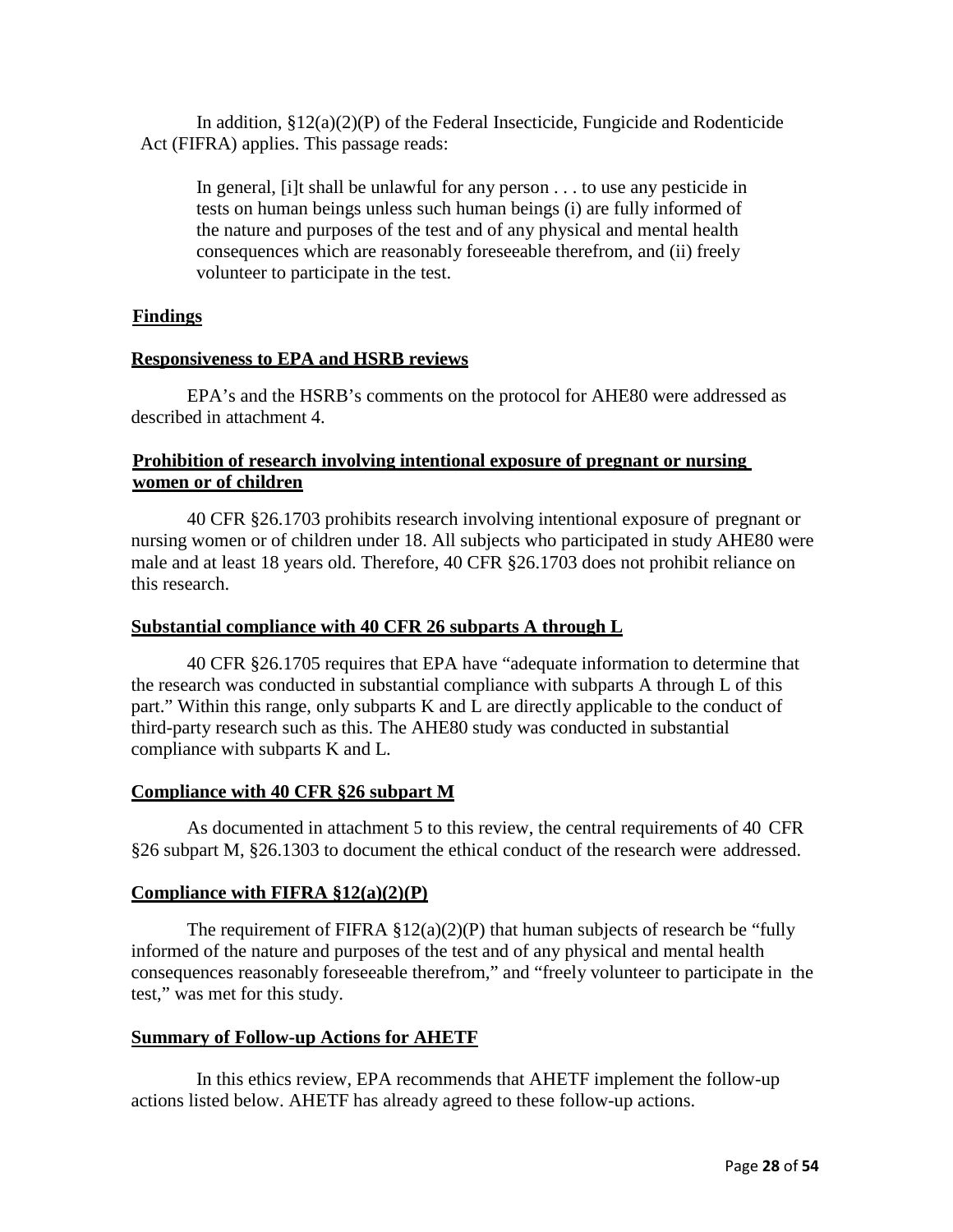1. AHETF should begin using the following updated inclusion criterion in both the protocol and consent form, beginning in August, 2016, after the HSRB meeting, for monitoring units that have not yet been initiated in other AHETF studies to which this same criterion applies:

"Be trained in safe pesticide handling procedures in accordance with the Worker Protection Standard (WPS), or be a certified applicator of restricted use pesticides or a certified crop advisor." This would necessitate the IRB approving an amendment to the consent form and protocol for the remaining studies as applicable.

- 2. AHETF should contact the assigned AHETF observer for MU M8 and the designee for the study director assigned to monitoring events on the day in question and inform them that AHETF should have asked M8 to wash his hands with water immediately, consistent with the label on site, and ensured that this occurred. EPA asked AHETF to share this information in July 2016 or before. The purpose of this communication is to influence future actions as appropriate in a positive manner and promote adherence to the label.
- 3. In July 2016 or before, AHETF should contact subject M8 and notify him that: a) he should not place his bare hands into bags of sulfur or other pesticide products consistent with the label; and b) if this occurs again, consistent with the label, he should wash his hands immediately with plenty of water for the timeframe identified on the label. The product label for sulfur indicates "rinse skin immediately with plenty of water for 15-20 minutes." The purpose of this communication is to influence the subject's future behavior in a positive manner and promote adherence to the label information.
- 4. While respecting the confidentiality of subject data, AHETF should share this example of the actions the research team should have taken with the study director, study director designees, observers and assigned medical professionals, for the remaining AHETF studies not yet initiated and/or completed. The intent is to emphasize appropriate follow-up actions in situations like this for the remaining studies under the purview of AHETF. This should occur in July 2016 or before.
- 5. As AHETF highlighted to the IRB on their own, AHETF's study directors should continue to: a) remind the participating subjects (just prior to handling the pesticide product) to wear all required personal protective equipment (PPE); b) remind the observer researchers to be diligent in assuring that all required PPE is used; and c) double check each subject before he/she handles test substances to assure that all required PPE is used.
- 6. For remaining studies which have not yet been initiated and/or completed, AHETF should request the phone numbers of all subjects who complete the consent process in case the study director needs to reach any of the subjects. This would apply to those studies where the protocol includes a provision to provide personal study results to participating subjects. AHETF could submit a protocol amendment addressing this, as appropriate, to the IRB.
- 7. For the remaining studies which have not yet been initiated and/or completed, AHETF should pay close attention to and follow the section of SOP 11.G. which states that the Study Director will inform all study observers at the start of the study of the current Heat Index (Apparent Temperature) Category. The observer will be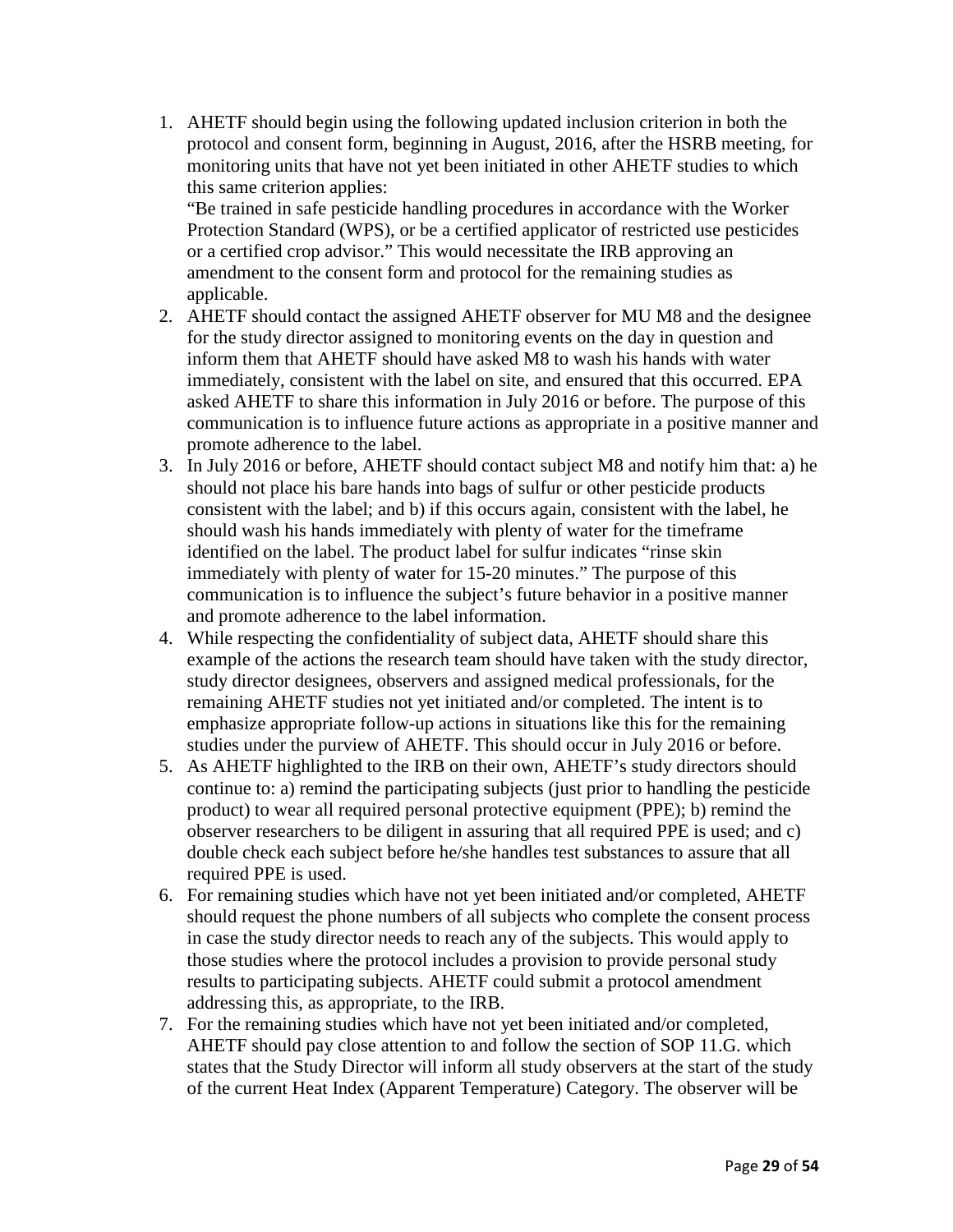informed if or when the Heat Index Category subsequently changes. Similarly, AHETF will continue to adhere to the rest of SOP 11.G.

8. When applying for IRB approval of a protocol amendment, if the study sponsor must include an effective date on the protocol amendment form, EPA recommends and requests that the study sponsor insert "IRB approval date" as the effective date. Unless there is an immediate hazard to a research subject, protocol amendments cannot be implemented prior to approval by the IRB.

#### **Summary of Follow-up Actions for EPA**

In this ethics review, EPA has also identified follow-up actions, listed below, which the Agency should implement.

- 1. For future protocols which require that interested subjects receive their personal study results, EPA should request the following provision. When personal study results are mailed to subjects and returned as undeliverable, the study sponsor should call the affected subjects, at least twice, in an effort to reach them and share the personal study results via telephone. If the study sponsor reaches the subject, they should also confirm the address previously provided and resend the personal results if the initial address provided was incorrect.
- 2. EPA should ensure that future protocols include the following provision. If a subject experiences an adverse reaction or irritation, the Study Director should call and try to reach the subject to determine his/her health status as it relates to the adverse reaction/irritation. If the Study Director cannot reach the subject the first time, a second attempt should be made.
- 3. EPA should ensure that future protocols include a provision for study sponsors to request the phone numbers of all subjects who complete the consent process in case the study director needs to reach any of the subjects regarding the study and/or follow-up actions related to the study.

#### **Conclusion**

This study reports research conducted in substantial compliance with the requirements of 40 CFR 26 subparts A through L. In its conduct, study AHE80 met applicable ethical standards for the protection of human subjects of research, and requirements for documentation of ethical conduct of the research were satisfied. AHETF agreed to implement the follow-up actions identified by EPA in this memorandum. From EPA's perspective, if this study is determined to be scientifically valid and relevant, there is no regulatory barrier to EPA's reliance on it in actions under FIFRA or §408 of FFDCA. This research will also undergo review by the Human Studies Review Board at the July 12- 13, 2016 HSRB meeting.

cc: Rick Keigwin Matt Crowley Jeff Dawson David Miller Jackie Mosby Rich Dumas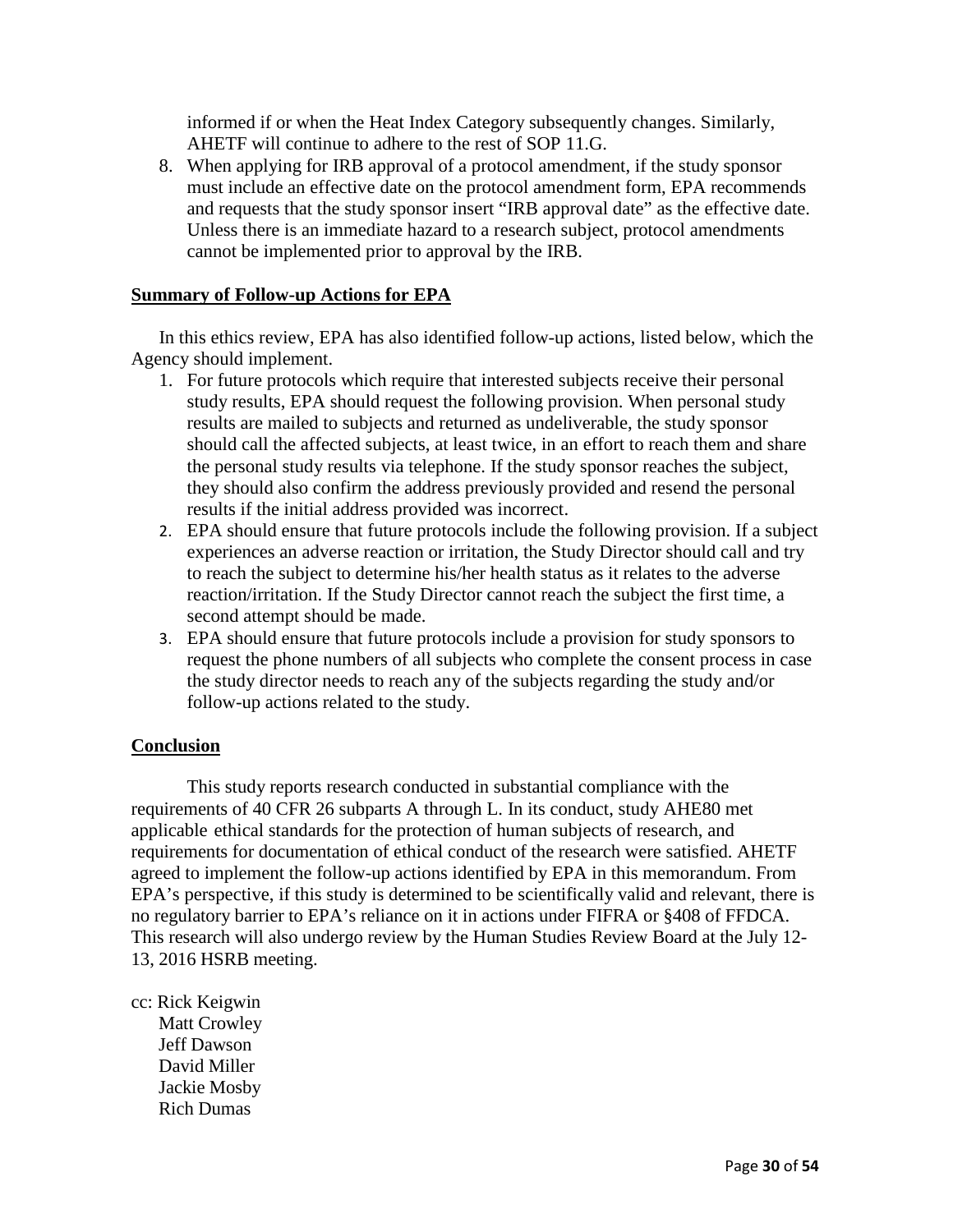- Attachment 1: AHETF's Chronology of Major Study Events
- Attachment 2: Test substance used in study AHE80
- Attachment 3: Summary of worker information from each monitoring unit
- Attachment 4: AHETF actions in response to EPA and HSRB comments on protocol
- Attachment 5: §26.1303 Completeness check for AHE80 Study
- Attachment 6: Steps taken to compile qualified employer list
- Attachment 7: Updated summary of employer lists and recruitment details
- Attachment 8: AHETF checklist from field data collection form
- Attachment 9: Assigned observers for each monitoring unit
- Attachment 10: Approved inclusion criteria
- Attachment 11: Spraying adjacent to mixing/loading area
- Attachment 12: Summary of protocol amendments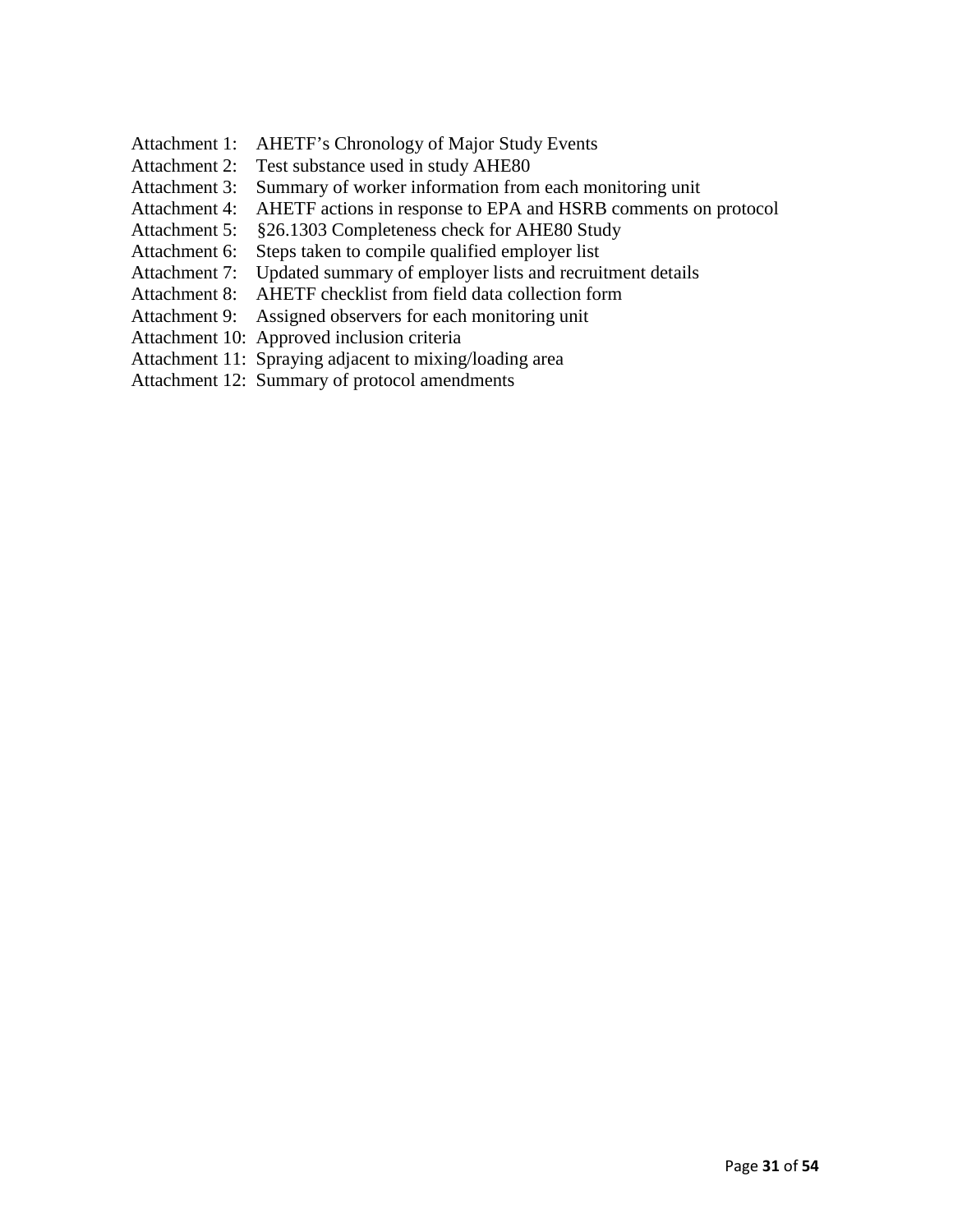# **Attachment 1 – AHETF's Chronology of Major Study Events**

**Note: This attachment is based on AHETF's table 1 from page 61 of study AHE80, with the HSRB review inserted below in bold type. EPA underlined the IRB approvals.**

| Initial submission of AHE80 protocol and related materials to the Independent<br>Investigational Review Board, Inc. (IIRB) for review<br>Approval by IIRB of final AHE80 protocol and related materials, reflecting comments<br>10/5/10<br>from EPA and HSRB, plus Spanish translations<br>Human Studies Review Board (HSRB) discusses AHE80 protocol and EPA<br>1/26/11<br>reviews<br><b>HSRB</b> Final report of January 26, 2011 HSRB meeting<br>3/17/11<br>Protocol signed by Study Director<br>4/25/11<br>Start of phase 1 recruiting, calling employers to determine Qualified Employers<br>4/26/11<br>from initial list of commercial application and utility companies<br>Start of phase 2 recruiting, calls to Qualified Employers<br>5/20/11<br>6/21/11<br>Approval of Amendment 1 by IIRB<br>Approval of Amendment 2 by IIRB<br>7/5/11<br>7/8/11<br>Start of phase 3 recruiting, calls to Potentially Eligible Employers, site visits, and<br>participant selection<br><b>Approval of Amendment 3 by IIRB</b><br>10/11/11<br>Collection of M1 with field fortifications<br>10/19/11<br>3/20/12<br>Approval of Amendment 4 by IIRB<br>Collection of M2 with field fortifications<br>5/14/12<br>5/15/12<br>Collection of M3 with field fortifications<br>5/16/12<br>Collection of M4 with field fortifications<br>Collection of M5 with field fortifications<br>5/18/12<br>10/9/12<br>Approval of Amendment 5 by IIRB<br>10/10/12<br>Collection of M6 with field fortifications<br>10/24/12<br>Notice of change in IRB name from Independent IRB (IIRB) to Schulman<br><b>Associates IRB (SAIRB)</b><br>Collection of M7 with field fortifications<br>11/1/12<br>3/27/13<br>Collection of M8<br>Collection of M9<br>3/29/13<br>Collection of M10 with field fortifications<br>Collection of M11 with field fortifications<br>Collection of M12 with field fortifications<br>4/26/13<br>Collection of M13 with field fortifications<br>5/24/13<br>6/3/13<br>Collection of M14 with field fortifications<br>Collection of M15 (terminated) with field fortifications<br>Collection of M16<br>6/15/13<br>3/1/14<br><b>Approval of Amendment 6 by SAIRB</b><br>5/28/14<br>Collection of M17 with field fortifications<br>6/2/14<br>Noncompliance Issue/Deviation Submission was electronically sent to SAIRB<br>regarding M17 not wearing his eye protection (goggles) as required by the label for the<br>first mix/load cycle. Acknowledgment by SAIRB on 6/2/14.<br>Collection of M18 with field fortifications<br>11/6/14<br>Collection of M19 with field fortifications<br>11/26/14<br>12/18/14<br>Collection of M20 with field fortifications | <b>Date</b> | <b>Major Study Events</b> |
|----------------------------------------------------------------------------------------------------------------------------------------------------------------------------------------------------------------------------------------------------------------------------------------------------------------------------------------------------------------------------------------------------------------------------------------------------------------------------------------------------------------------------------------------------------------------------------------------------------------------------------------------------------------------------------------------------------------------------------------------------------------------------------------------------------------------------------------------------------------------------------------------------------------------------------------------------------------------------------------------------------------------------------------------------------------------------------------------------------------------------------------------------------------------------------------------------------------------------------------------------------------------------------------------------------------------------------------------------------------------------------------------------------------------------------------------------------------------------------------------------------------------------------------------------------------------------------------------------------------------------------------------------------------------------------------------------------------------------------------------------------------------------------------------------------------------------------------------------------------------------------------------------------------------------------------------------------------------------------------------------------------------------------------------------------------------------------------------------------------------------------------------------------------------------------------------------------------------------------------------------------------------------------------------------------------------------------------------------------------------------------------------------------------------------------------------------------------------------------------------------------------------------------------------------------------------------------------------------------------------------------------------------------|-------------|---------------------------|
|                                                                                                                                                                                                                                                                                                                                                                                                                                                                                                                                                                                                                                                                                                                                                                                                                                                                                                                                                                                                                                                                                                                                                                                                                                                                                                                                                                                                                                                                                                                                                                                                                                                                                                                                                                                                                                                                                                                                                                                                                                                                                                                                                                                                                                                                                                                                                                                                                                                                                                                                                                                                                                                          | 9/30/10     |                           |
|                                                                                                                                                                                                                                                                                                                                                                                                                                                                                                                                                                                                                                                                                                                                                                                                                                                                                                                                                                                                                                                                                                                                                                                                                                                                                                                                                                                                                                                                                                                                                                                                                                                                                                                                                                                                                                                                                                                                                                                                                                                                                                                                                                                                                                                                                                                                                                                                                                                                                                                                                                                                                                                          |             |                           |
|                                                                                                                                                                                                                                                                                                                                                                                                                                                                                                                                                                                                                                                                                                                                                                                                                                                                                                                                                                                                                                                                                                                                                                                                                                                                                                                                                                                                                                                                                                                                                                                                                                                                                                                                                                                                                                                                                                                                                                                                                                                                                                                                                                                                                                                                                                                                                                                                                                                                                                                                                                                                                                                          |             |                           |
|                                                                                                                                                                                                                                                                                                                                                                                                                                                                                                                                                                                                                                                                                                                                                                                                                                                                                                                                                                                                                                                                                                                                                                                                                                                                                                                                                                                                                                                                                                                                                                                                                                                                                                                                                                                                                                                                                                                                                                                                                                                                                                                                                                                                                                                                                                                                                                                                                                                                                                                                                                                                                                                          |             |                           |
|                                                                                                                                                                                                                                                                                                                                                                                                                                                                                                                                                                                                                                                                                                                                                                                                                                                                                                                                                                                                                                                                                                                                                                                                                                                                                                                                                                                                                                                                                                                                                                                                                                                                                                                                                                                                                                                                                                                                                                                                                                                                                                                                                                                                                                                                                                                                                                                                                                                                                                                                                                                                                                                          |             |                           |
|                                                                                                                                                                                                                                                                                                                                                                                                                                                                                                                                                                                                                                                                                                                                                                                                                                                                                                                                                                                                                                                                                                                                                                                                                                                                                                                                                                                                                                                                                                                                                                                                                                                                                                                                                                                                                                                                                                                                                                                                                                                                                                                                                                                                                                                                                                                                                                                                                                                                                                                                                                                                                                                          |             |                           |
|                                                                                                                                                                                                                                                                                                                                                                                                                                                                                                                                                                                                                                                                                                                                                                                                                                                                                                                                                                                                                                                                                                                                                                                                                                                                                                                                                                                                                                                                                                                                                                                                                                                                                                                                                                                                                                                                                                                                                                                                                                                                                                                                                                                                                                                                                                                                                                                                                                                                                                                                                                                                                                                          |             |                           |
|                                                                                                                                                                                                                                                                                                                                                                                                                                                                                                                                                                                                                                                                                                                                                                                                                                                                                                                                                                                                                                                                                                                                                                                                                                                                                                                                                                                                                                                                                                                                                                                                                                                                                                                                                                                                                                                                                                                                                                                                                                                                                                                                                                                                                                                                                                                                                                                                                                                                                                                                                                                                                                                          |             |                           |
|                                                                                                                                                                                                                                                                                                                                                                                                                                                                                                                                                                                                                                                                                                                                                                                                                                                                                                                                                                                                                                                                                                                                                                                                                                                                                                                                                                                                                                                                                                                                                                                                                                                                                                                                                                                                                                                                                                                                                                                                                                                                                                                                                                                                                                                                                                                                                                                                                                                                                                                                                                                                                                                          |             |                           |
|                                                                                                                                                                                                                                                                                                                                                                                                                                                                                                                                                                                                                                                                                                                                                                                                                                                                                                                                                                                                                                                                                                                                                                                                                                                                                                                                                                                                                                                                                                                                                                                                                                                                                                                                                                                                                                                                                                                                                                                                                                                                                                                                                                                                                                                                                                                                                                                                                                                                                                                                                                                                                                                          |             |                           |
|                                                                                                                                                                                                                                                                                                                                                                                                                                                                                                                                                                                                                                                                                                                                                                                                                                                                                                                                                                                                                                                                                                                                                                                                                                                                                                                                                                                                                                                                                                                                                                                                                                                                                                                                                                                                                                                                                                                                                                                                                                                                                                                                                                                                                                                                                                                                                                                                                                                                                                                                                                                                                                                          |             |                           |
|                                                                                                                                                                                                                                                                                                                                                                                                                                                                                                                                                                                                                                                                                                                                                                                                                                                                                                                                                                                                                                                                                                                                                                                                                                                                                                                                                                                                                                                                                                                                                                                                                                                                                                                                                                                                                                                                                                                                                                                                                                                                                                                                                                                                                                                                                                                                                                                                                                                                                                                                                                                                                                                          |             |                           |
|                                                                                                                                                                                                                                                                                                                                                                                                                                                                                                                                                                                                                                                                                                                                                                                                                                                                                                                                                                                                                                                                                                                                                                                                                                                                                                                                                                                                                                                                                                                                                                                                                                                                                                                                                                                                                                                                                                                                                                                                                                                                                                                                                                                                                                                                                                                                                                                                                                                                                                                                                                                                                                                          |             |                           |
|                                                                                                                                                                                                                                                                                                                                                                                                                                                                                                                                                                                                                                                                                                                                                                                                                                                                                                                                                                                                                                                                                                                                                                                                                                                                                                                                                                                                                                                                                                                                                                                                                                                                                                                                                                                                                                                                                                                                                                                                                                                                                                                                                                                                                                                                                                                                                                                                                                                                                                                                                                                                                                                          |             |                           |
|                                                                                                                                                                                                                                                                                                                                                                                                                                                                                                                                                                                                                                                                                                                                                                                                                                                                                                                                                                                                                                                                                                                                                                                                                                                                                                                                                                                                                                                                                                                                                                                                                                                                                                                                                                                                                                                                                                                                                                                                                                                                                                                                                                                                                                                                                                                                                                                                                                                                                                                                                                                                                                                          |             |                           |
|                                                                                                                                                                                                                                                                                                                                                                                                                                                                                                                                                                                                                                                                                                                                                                                                                                                                                                                                                                                                                                                                                                                                                                                                                                                                                                                                                                                                                                                                                                                                                                                                                                                                                                                                                                                                                                                                                                                                                                                                                                                                                                                                                                                                                                                                                                                                                                                                                                                                                                                                                                                                                                                          |             |                           |
|                                                                                                                                                                                                                                                                                                                                                                                                                                                                                                                                                                                                                                                                                                                                                                                                                                                                                                                                                                                                                                                                                                                                                                                                                                                                                                                                                                                                                                                                                                                                                                                                                                                                                                                                                                                                                                                                                                                                                                                                                                                                                                                                                                                                                                                                                                                                                                                                                                                                                                                                                                                                                                                          |             |                           |
|                                                                                                                                                                                                                                                                                                                                                                                                                                                                                                                                                                                                                                                                                                                                                                                                                                                                                                                                                                                                                                                                                                                                                                                                                                                                                                                                                                                                                                                                                                                                                                                                                                                                                                                                                                                                                                                                                                                                                                                                                                                                                                                                                                                                                                                                                                                                                                                                                                                                                                                                                                                                                                                          |             |                           |
|                                                                                                                                                                                                                                                                                                                                                                                                                                                                                                                                                                                                                                                                                                                                                                                                                                                                                                                                                                                                                                                                                                                                                                                                                                                                                                                                                                                                                                                                                                                                                                                                                                                                                                                                                                                                                                                                                                                                                                                                                                                                                                                                                                                                                                                                                                                                                                                                                                                                                                                                                                                                                                                          |             |                           |
|                                                                                                                                                                                                                                                                                                                                                                                                                                                                                                                                                                                                                                                                                                                                                                                                                                                                                                                                                                                                                                                                                                                                                                                                                                                                                                                                                                                                                                                                                                                                                                                                                                                                                                                                                                                                                                                                                                                                                                                                                                                                                                                                                                                                                                                                                                                                                                                                                                                                                                                                                                                                                                                          |             |                           |
|                                                                                                                                                                                                                                                                                                                                                                                                                                                                                                                                                                                                                                                                                                                                                                                                                                                                                                                                                                                                                                                                                                                                                                                                                                                                                                                                                                                                                                                                                                                                                                                                                                                                                                                                                                                                                                                                                                                                                                                                                                                                                                                                                                                                                                                                                                                                                                                                                                                                                                                                                                                                                                                          |             |                           |
|                                                                                                                                                                                                                                                                                                                                                                                                                                                                                                                                                                                                                                                                                                                                                                                                                                                                                                                                                                                                                                                                                                                                                                                                                                                                                                                                                                                                                                                                                                                                                                                                                                                                                                                                                                                                                                                                                                                                                                                                                                                                                                                                                                                                                                                                                                                                                                                                                                                                                                                                                                                                                                                          |             |                           |
|                                                                                                                                                                                                                                                                                                                                                                                                                                                                                                                                                                                                                                                                                                                                                                                                                                                                                                                                                                                                                                                                                                                                                                                                                                                                                                                                                                                                                                                                                                                                                                                                                                                                                                                                                                                                                                                                                                                                                                                                                                                                                                                                                                                                                                                                                                                                                                                                                                                                                                                                                                                                                                                          |             |                           |
|                                                                                                                                                                                                                                                                                                                                                                                                                                                                                                                                                                                                                                                                                                                                                                                                                                                                                                                                                                                                                                                                                                                                                                                                                                                                                                                                                                                                                                                                                                                                                                                                                                                                                                                                                                                                                                                                                                                                                                                                                                                                                                                                                                                                                                                                                                                                                                                                                                                                                                                                                                                                                                                          | 3/28/13     |                           |
|                                                                                                                                                                                                                                                                                                                                                                                                                                                                                                                                                                                                                                                                                                                                                                                                                                                                                                                                                                                                                                                                                                                                                                                                                                                                                                                                                                                                                                                                                                                                                                                                                                                                                                                                                                                                                                                                                                                                                                                                                                                                                                                                                                                                                                                                                                                                                                                                                                                                                                                                                                                                                                                          |             |                           |
|                                                                                                                                                                                                                                                                                                                                                                                                                                                                                                                                                                                                                                                                                                                                                                                                                                                                                                                                                                                                                                                                                                                                                                                                                                                                                                                                                                                                                                                                                                                                                                                                                                                                                                                                                                                                                                                                                                                                                                                                                                                                                                                                                                                                                                                                                                                                                                                                                                                                                                                                                                                                                                                          | 4/12/13     |                           |
|                                                                                                                                                                                                                                                                                                                                                                                                                                                                                                                                                                                                                                                                                                                                                                                                                                                                                                                                                                                                                                                                                                                                                                                                                                                                                                                                                                                                                                                                                                                                                                                                                                                                                                                                                                                                                                                                                                                                                                                                                                                                                                                                                                                                                                                                                                                                                                                                                                                                                                                                                                                                                                                          |             |                           |
|                                                                                                                                                                                                                                                                                                                                                                                                                                                                                                                                                                                                                                                                                                                                                                                                                                                                                                                                                                                                                                                                                                                                                                                                                                                                                                                                                                                                                                                                                                                                                                                                                                                                                                                                                                                                                                                                                                                                                                                                                                                                                                                                                                                                                                                                                                                                                                                                                                                                                                                                                                                                                                                          |             |                           |
|                                                                                                                                                                                                                                                                                                                                                                                                                                                                                                                                                                                                                                                                                                                                                                                                                                                                                                                                                                                                                                                                                                                                                                                                                                                                                                                                                                                                                                                                                                                                                                                                                                                                                                                                                                                                                                                                                                                                                                                                                                                                                                                                                                                                                                                                                                                                                                                                                                                                                                                                                                                                                                                          |             |                           |
|                                                                                                                                                                                                                                                                                                                                                                                                                                                                                                                                                                                                                                                                                                                                                                                                                                                                                                                                                                                                                                                                                                                                                                                                                                                                                                                                                                                                                                                                                                                                                                                                                                                                                                                                                                                                                                                                                                                                                                                                                                                                                                                                                                                                                                                                                                                                                                                                                                                                                                                                                                                                                                                          | 6/14/13     |                           |
|                                                                                                                                                                                                                                                                                                                                                                                                                                                                                                                                                                                                                                                                                                                                                                                                                                                                                                                                                                                                                                                                                                                                                                                                                                                                                                                                                                                                                                                                                                                                                                                                                                                                                                                                                                                                                                                                                                                                                                                                                                                                                                                                                                                                                                                                                                                                                                                                                                                                                                                                                                                                                                                          |             |                           |
|                                                                                                                                                                                                                                                                                                                                                                                                                                                                                                                                                                                                                                                                                                                                                                                                                                                                                                                                                                                                                                                                                                                                                                                                                                                                                                                                                                                                                                                                                                                                                                                                                                                                                                                                                                                                                                                                                                                                                                                                                                                                                                                                                                                                                                                                                                                                                                                                                                                                                                                                                                                                                                                          |             |                           |
|                                                                                                                                                                                                                                                                                                                                                                                                                                                                                                                                                                                                                                                                                                                                                                                                                                                                                                                                                                                                                                                                                                                                                                                                                                                                                                                                                                                                                                                                                                                                                                                                                                                                                                                                                                                                                                                                                                                                                                                                                                                                                                                                                                                                                                                                                                                                                                                                                                                                                                                                                                                                                                                          |             |                           |
|                                                                                                                                                                                                                                                                                                                                                                                                                                                                                                                                                                                                                                                                                                                                                                                                                                                                                                                                                                                                                                                                                                                                                                                                                                                                                                                                                                                                                                                                                                                                                                                                                                                                                                                                                                                                                                                                                                                                                                                                                                                                                                                                                                                                                                                                                                                                                                                                                                                                                                                                                                                                                                                          |             |                           |
|                                                                                                                                                                                                                                                                                                                                                                                                                                                                                                                                                                                                                                                                                                                                                                                                                                                                                                                                                                                                                                                                                                                                                                                                                                                                                                                                                                                                                                                                                                                                                                                                                                                                                                                                                                                                                                                                                                                                                                                                                                                                                                                                                                                                                                                                                                                                                                                                                                                                                                                                                                                                                                                          |             |                           |
|                                                                                                                                                                                                                                                                                                                                                                                                                                                                                                                                                                                                                                                                                                                                                                                                                                                                                                                                                                                                                                                                                                                                                                                                                                                                                                                                                                                                                                                                                                                                                                                                                                                                                                                                                                                                                                                                                                                                                                                                                                                                                                                                                                                                                                                                                                                                                                                                                                                                                                                                                                                                                                                          |             |                           |
|                                                                                                                                                                                                                                                                                                                                                                                                                                                                                                                                                                                                                                                                                                                                                                                                                                                                                                                                                                                                                                                                                                                                                                                                                                                                                                                                                                                                                                                                                                                                                                                                                                                                                                                                                                                                                                                                                                                                                                                                                                                                                                                                                                                                                                                                                                                                                                                                                                                                                                                                                                                                                                                          |             |                           |
|                                                                                                                                                                                                                                                                                                                                                                                                                                                                                                                                                                                                                                                                                                                                                                                                                                                                                                                                                                                                                                                                                                                                                                                                                                                                                                                                                                                                                                                                                                                                                                                                                                                                                                                                                                                                                                                                                                                                                                                                                                                                                                                                                                                                                                                                                                                                                                                                                                                                                                                                                                                                                                                          |             |                           |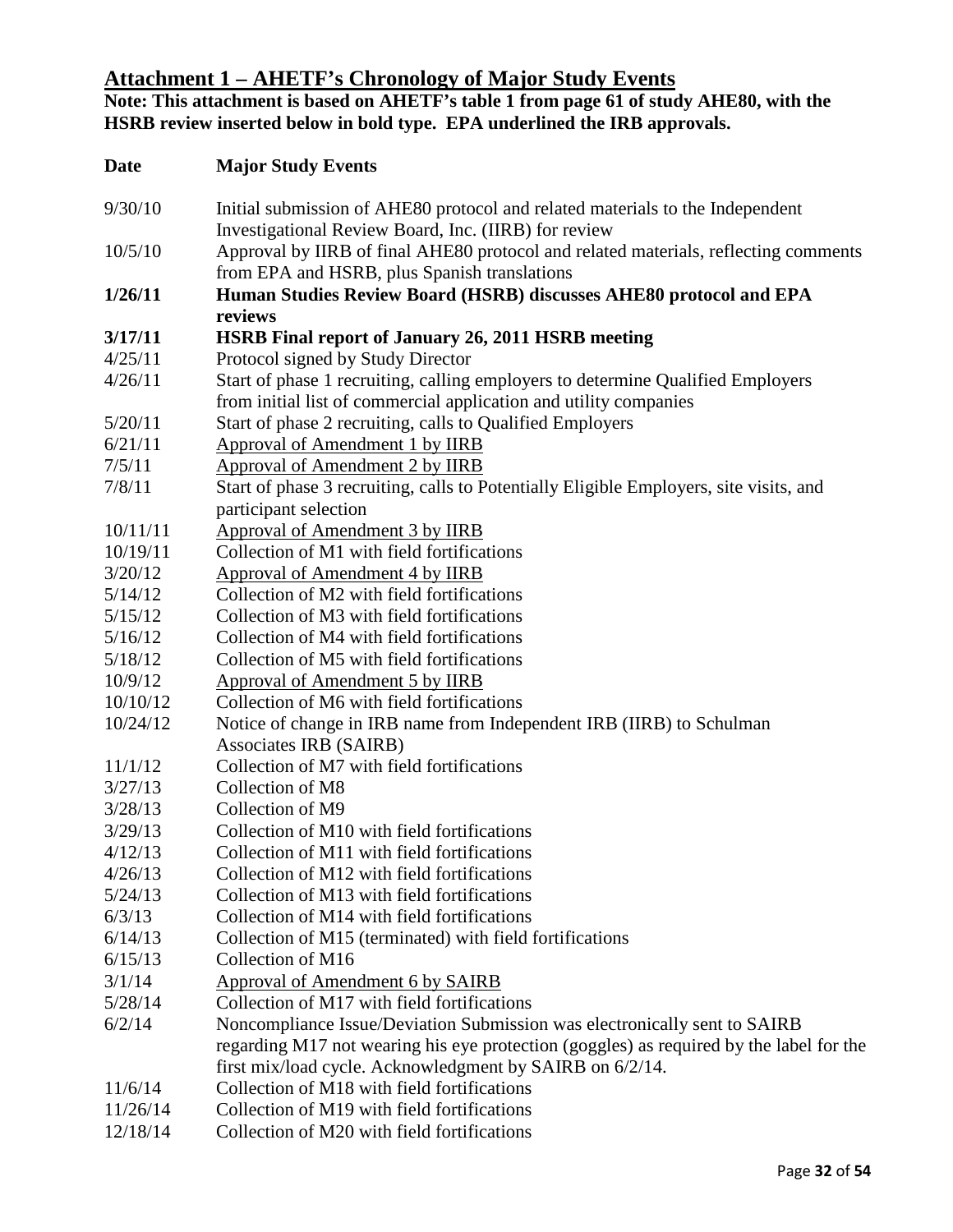# **Attachment 2 – Test Substance used in Study AHE80**

Note: The following information is an excerpt from pages 41-42 of study AHE80.

"Two forms of powder sulfur are marketed, wettable powder and micronized powder, and both forms were used in this study. Micronized sulfur claims to be milled to smaller particle sizes than wettable powder, although there is no official distinction between the two. Two of the four wettable powder products (Yellow Jacket Wettable Sulfur II and Microfine Sulfur) used in the study are actually the same product manufactured by Georgia Gulf Sulfur Corporation, but are marketed and sold by two different companies.

All sulfur used in the study was packaged in either paper or plastic 30 pound bags." The brands of sulfur, along with corresponding EPA registration numbers, that were used in this study are shown below.

Yellow Jacket Wettable Sulfur II 6325-13 Wettable Powder Microfine Sulfur 6325-13-34704 Wettable Powder Microthiol Disperss 70506-187 Micronized Powder Micro Sulf 55146-75 Micronized Powder

**Product Name 6 EPA Registration Number 6 Form of Sulfur Number**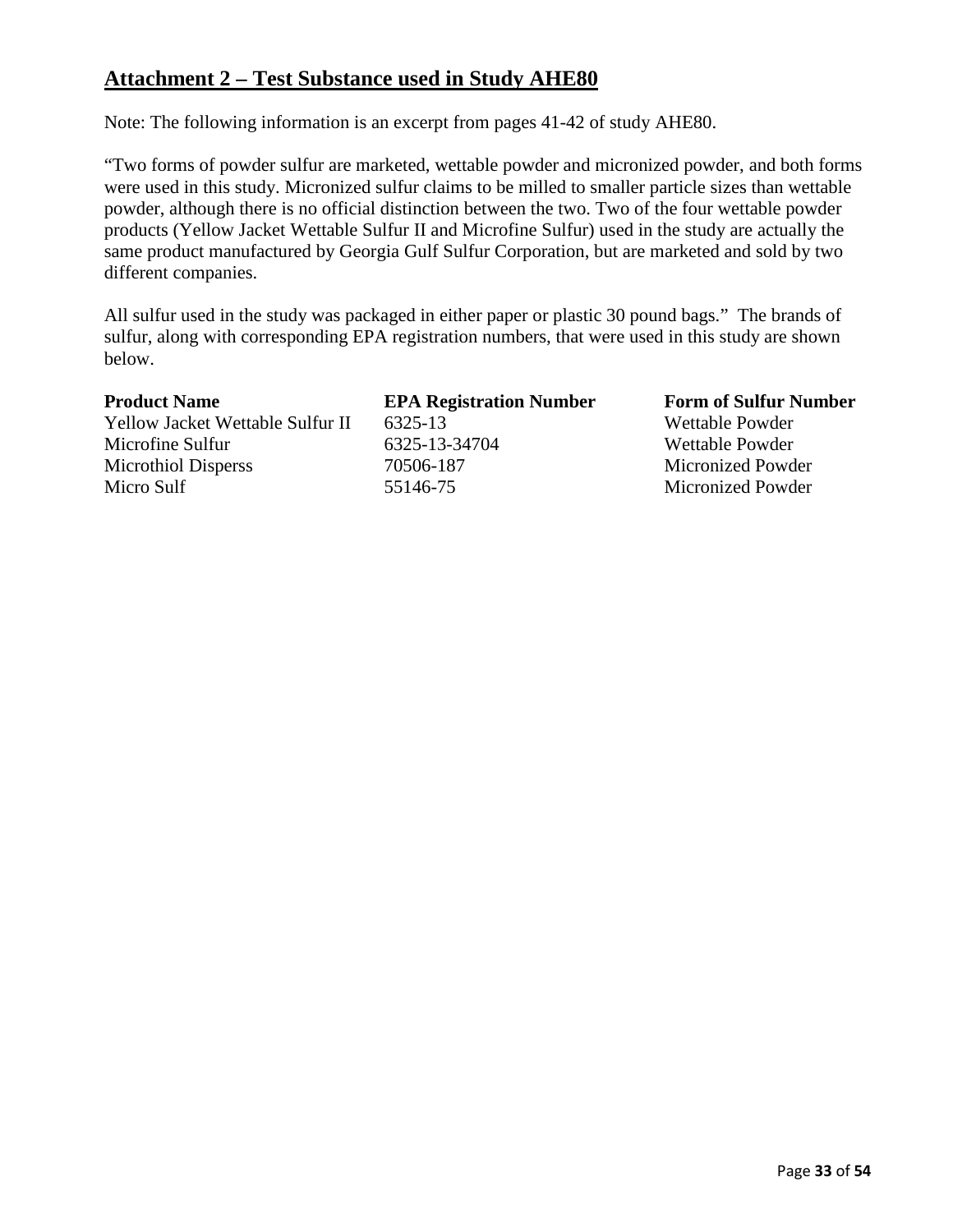# **Attachment 3 – Summary of Worker Information from each Monitoring Unit**

The tables in this attachment provide information on participating subjects including, but not limited to, age, gender and years of experience, based on each of the four monitoring areas. These tables are from pages 64-67 of study AHE80.

| Mixer/                               | Monitoring area $81$ = New York |                  |                  |                               |                   |
|--------------------------------------|---------------------------------|------------------|------------------|-------------------------------|-------------------|
| <b>Loader MU</b>                     | M <sub>2</sub>                  | M <sub>3</sub>   | M4               | M5                            | M17               |
| <b>Worker ID</b>                     | WID-81-1                        | $WD-81-3$        | WID-81-4         | WID-81-5                      | WID-81-6          |
| <b>Task</b>                          | M/L                             | M/L              | M/L              | M/L                           | M/L               |
| Age                                  | 54                              | 55               | 31               | 53                            | $71$ <sup>"</sup> |
| Height (in.)                         | 80                              | 68               | 69               | 73                            | 64                |
| Weight (lb.)                         | 242                             | 158              | 167              | 234                           | 196               |
| Gender                               | Male                            | Male             | Male             | Male                          | Male              |
| <b>Employment</b>                    | Farm<br>$O$ wner/<br>Operator   | Farm<br>Employee | Farm<br>Employee | Farm<br>$O$ wner/<br>Operator | Farm<br>Employee  |
| <b>Years of</b><br><b>Experience</b> | 39                              | 15               | 15               | 40                            | 20                |
| <b>Date</b><br><b>Monitored</b>      | 05/14/12                        | 05/15/12         | 05/16/12         | 05/18/12                      | 5/28/14           |
| Country                              | USA                             | <b>USA</b>       | <b>USA</b>       | <b>USA</b>                    | <b>USA</b>        |
| <b>State</b>                         | New York                        | New York         | New York         | New York                      | New York          |
| County                               | Wayne                           | Wayne            | Ontario          | Wayne                         | Niagara           |
| <b>Nearest Town</b>                  | William-son                     | Wolcott          | Sodus            | William-son                   | <b>Burt</b>       |

# **Table 3. Worker Information for New York**

\* Eligibility Form based on ID reports 73, Day of Monitoring self-report of 71 years.

EPA Note: AHETF confirmed that "years of experience" refers to experience mixing/loading wettable powders.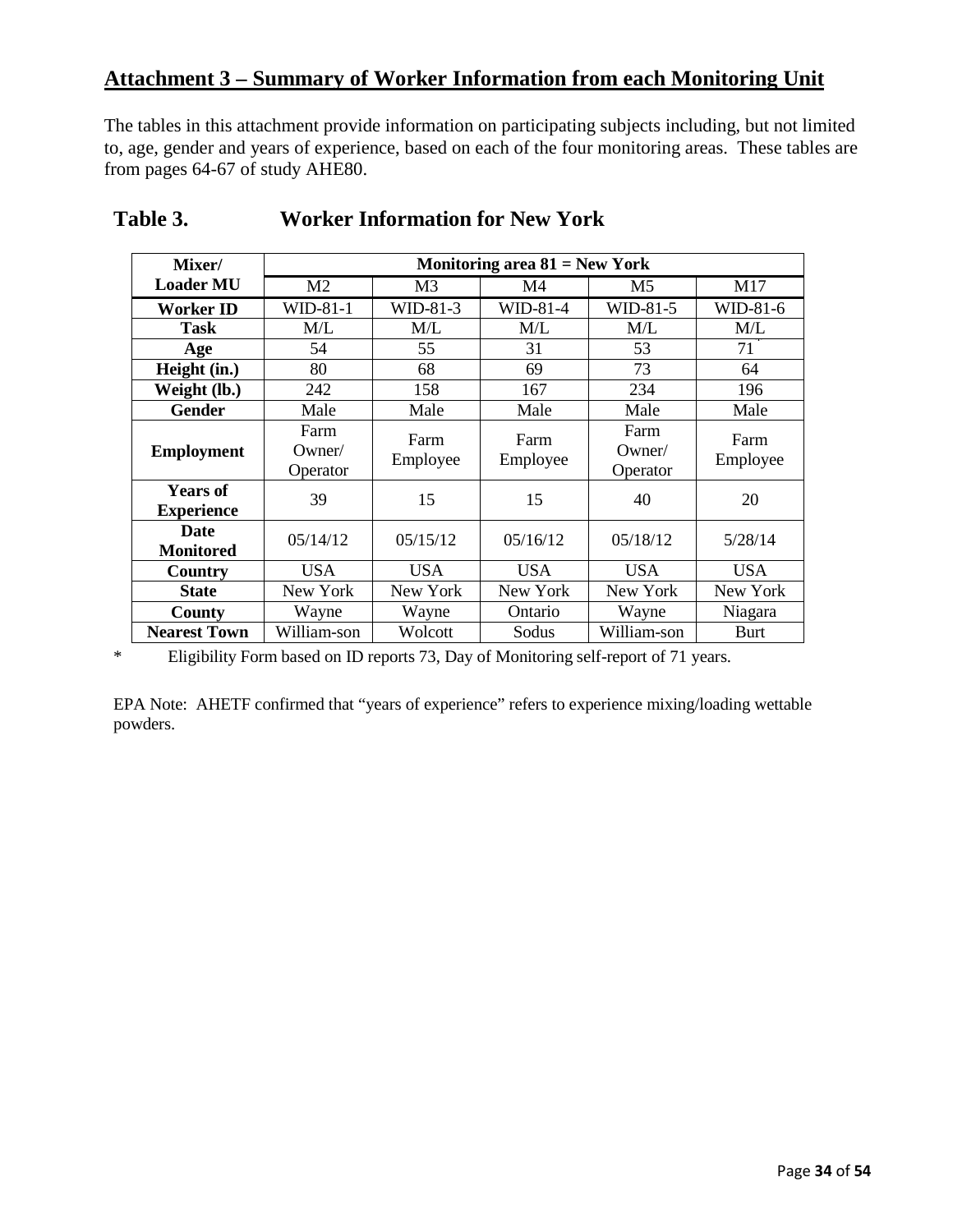| Mixer/Loader                         | Monitoring area 82 = Florida         |                  |                  |                          |                                      |  |
|--------------------------------------|--------------------------------------|------------------|------------------|--------------------------|--------------------------------------|--|
| MU                                   | M1                                   | M6               | M7               | M18                      | M20                                  |  |
| Worker ID                            | WID-82-1                             | WID-82-3         | WID-82-2         | WID-82-5                 | WID-82-6                             |  |
| <b>Task</b>                          | M/L                                  | M/L              | M/L              | M/L                      | M/L                                  |  |
| Age                                  | 53                                   | 55               | 41               | 31                       | 42                                   |  |
| Height (in.)                         | 73                                   | 71               | 67               | 72                       | 71                                   |  |
| Weight (lb.)                         | 262                                  | 258              | 315              | 190                      | 279                                  |  |
| <b>Gender</b>                        | Male                                 | Male             | Male             | Male                     | Male                                 |  |
| <b>Employment</b>                    | Commercial<br>Applicator<br>Employee | Farm<br>Employee | Farm<br>Employee | Commercial<br>Applicator | Commercial<br>Applicator<br>Employee |  |
| <b>Years of</b><br><b>Experience</b> | 8                                    | $\overline{2}$   | Not Recorded     | 17                       | 20                                   |  |
| <b>Date Monitored</b>                | 10/19/11                             | 10/10/12         | 11/01/12         | 11/06/14                 | 12/18/14                             |  |
| Country                              | USA                                  | <b>USA</b>       | <b>USA</b>       | <b>USA</b>               | <b>USA</b>                           |  |
| <b>State</b>                         | Florida                              | Florida          | Florida          | Florida                  | Florida                              |  |
| County                               | Hardee                               | St. Lucie        | Polk             | Highlands                | Hardee                               |  |
| <b>Nearest Town</b>                  | Zolfo Springs                        | Fort Pierce      | Haines City      | Lake Placid              | Wauchula                             |  |

# **Table 3. Worker Information for Florida**

# **Table 3. Worker Information for Michigan**

| Mixer/Loader        | Monitoring area $83$ = Michigan |                    |                 |                |                 |
|---------------------|---------------------------------|--------------------|-----------------|----------------|-----------------|
| MU                  | M12                             | M13                | M14             | $M15*$         | M <sub>16</sub> |
| Worker ID           | WID-83-1                        | WID-83-3           | WID-83-6        | WID-83-5       | WID-83-4        |
| <b>Task</b>         | M/L                             | M/L                | M/L             | M/L            | M/L             |
| Age                 | 37                              | 54                 | 62              | 55             | 30              |
| Height (in.)        | 70                              | 70                 | 71              | 64             | 71              |
| Weight (lb.)        | 189                             | 165                | 198             | 135            | 260             |
| <b>Gender</b>       | Male                            | Male               | Male            | Male           | Male            |
|                     | Farm                            | Farm               | Farm            | Farm           | Farm Owner      |
| <b>Employment</b>   | Owner                           | Employee           | Owner           | Owner/Operator |                 |
| <b>Years of</b>     |                                 | 9<br>33            | 35              | 32             | 10              |
| <b>Experience</b>   |                                 |                    |                 |                |                 |
| Date                | 04/26/2013                      | 05/24/13           | 06/03/13        | $NA^*$         | 06/15/13        |
| <b>Monitored</b>    |                                 |                    |                 |                |                 |
| Country             | <b>USA</b>                      | <b>USA</b>         | <b>USA</b>      | USA            | <b>USA</b>      |
| <b>State</b>        | MI                              | MI                 | MI              | MI             | MI              |
| County              | Berrien                         | Leelanau           | Antrim          | Benzie         | Antrim          |
| <b>Nearest Town</b> | St. Joseph                      | <b>Suttons Bay</b> | Central<br>Lake | Frankfort      | Elk Rapids      |

\* Monitoring was terminated due to equipment malfunction; no samples were analyzed.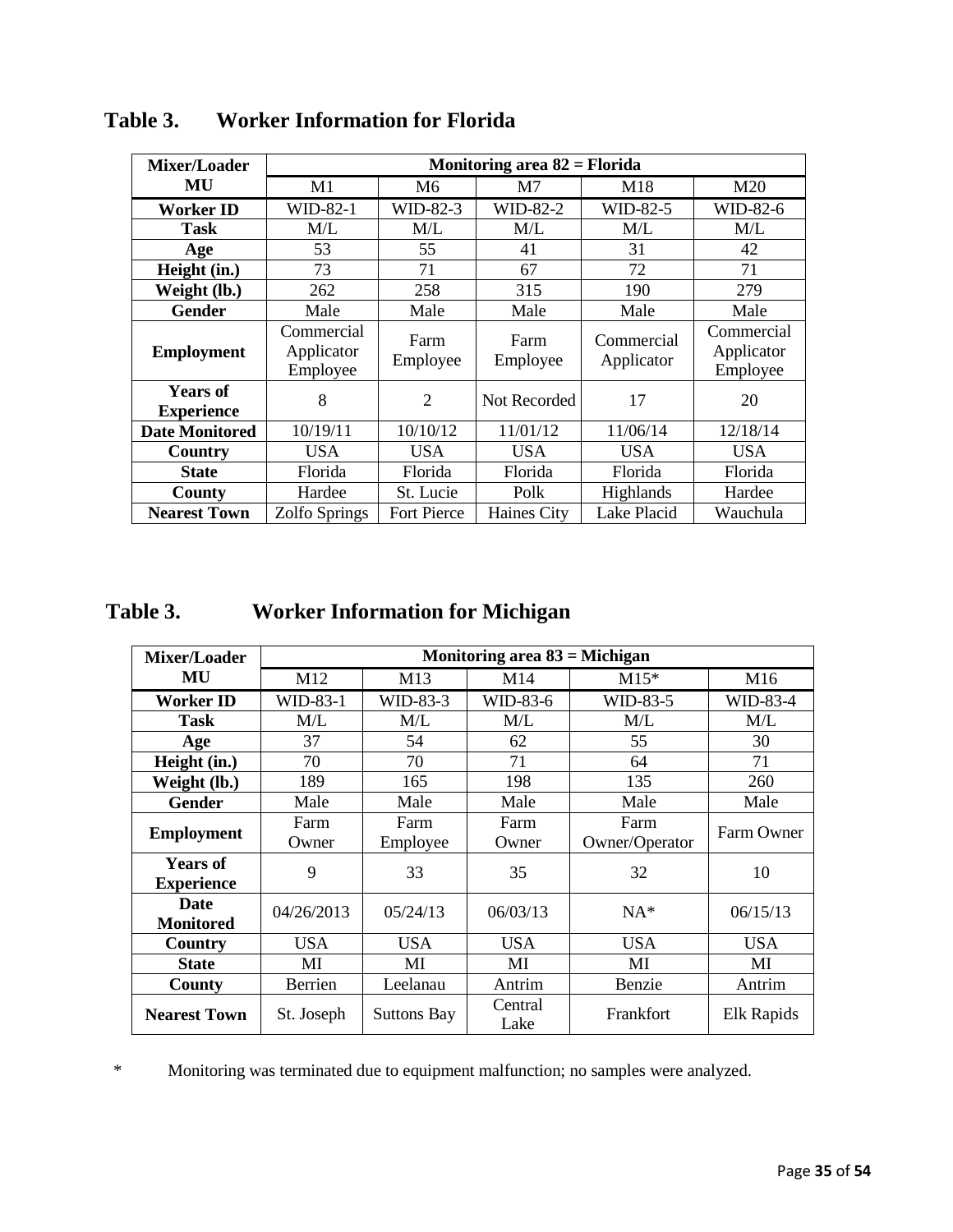| Mixer/Loader        | Monitoring area $84 =$ California |                |            |            |            |
|---------------------|-----------------------------------|----------------|------------|------------|------------|
| MU                  | M8                                | M <sub>9</sub> | M10        | M11        | M19        |
| Worker ID           | WID-84-1                          | WID-84-2       | WID-84-3   | WID-84-4   | WID-84-5   |
| <b>Task</b>         | M/L                               | M/L            | M/L        | M/L        | M/L        |
| Age                 | 50                                | 69             | 53         | 68         | 18         |
| Height (in.)        | 71                                | 68             | 71         | 74         | 74         |
| Weight (lb.)        | 225                               | 184            | 241        | 250        | 165        |
| <b>Gender</b>       | Male                              | Male           | Male       | Male       | Male       |
|                     | Farm                              | Farm           | Farm       | Farm       | Farm       |
| <b>Employment</b>   | Owner                             | Owner          | Operator   | Owner      | Employee   |
| <b>Years of</b>     |                                   | 35<br>44       | 35         | 30         | 1          |
| <b>Experience</b>   |                                   |                |            |            |            |
| <b>Date</b>         | 3/27/13                           | 3/28/13        | 3/29/2013  | 4/12/13    | 11/26/14   |
| <b>Monitored</b>    |                                   |                |            |            |            |
| Country             | USA                               | <b>USA</b>     | <b>USA</b> | <b>USA</b> | <b>USA</b> |
| <b>State</b>        | CA                                | <b>CA</b>      | <b>CA</b>  | <b>CA</b>  | CA         |
| County              | Fresno                            | Fresno         | Fresno     | Fresno     | Fresno     |
| <b>Nearest Town</b> | Selma                             | Del Rey        | Selma      | Kingsburg  | Fresno     |

# **Table 3. Worker Information for California**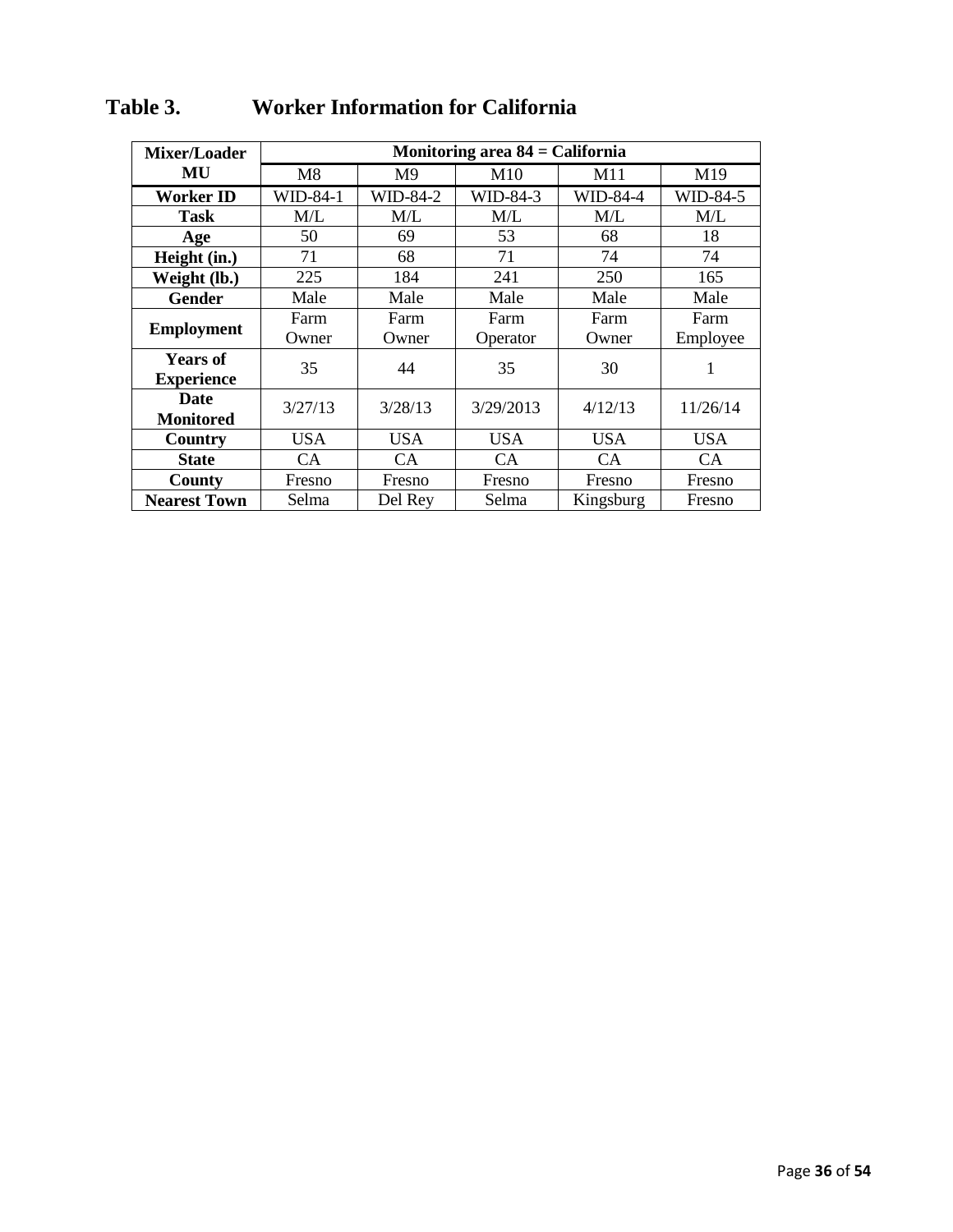# **Attachment 4 EPA and HSRB Ethics Comments on AHE80 Protocol & AHETF Actions**

| <b>Comments on AHE80 Protocol</b>                                                                                                                                                                                                                     | <b>AHETF Actions to Address Comments</b>                                                                                                                                                                                                                                                                                                                                                                                                                                                                                                                                                                        |
|-------------------------------------------------------------------------------------------------------------------------------------------------------------------------------------------------------------------------------------------------------|-----------------------------------------------------------------------------------------------------------------------------------------------------------------------------------------------------------------------------------------------------------------------------------------------------------------------------------------------------------------------------------------------------------------------------------------------------------------------------------------------------------------------------------------------------------------------------------------------------------------|
| EPA comment:<br>SOP AHETF-11-B.5 should be<br>revised to specify that potential<br>study participants will be asked                                                                                                                                   | The SOP has been revised and was sent to EPA and IIRB at<br>the time it was revised. SOP 11.B.5 currently states, in part,<br>that study participants must:                                                                                                                                                                                                                                                                                                                                                                                                                                                     |
| about what they normally wear<br>when handling pesticides in a<br>way that does not direct them to<br>a particular answer or lead them<br>to agree to wear less PPE than<br>they normally would out of a<br>desire to participate in the<br>research. | "Confirm they do normally wear personal protective"<br>equipment that is required by the label. If the worker<br>indicates that they may wear additional PPE not required by<br>the product label, and that additional PPE might impact the<br>objectives of the study, such as chemical-resistant clothing,<br>then the Study Director should be notified to determine if<br>the worker shall be included in the study. Confirm they<br>intend to follow label directions. The research staff shall not<br>influence nor ask in a manner to influence the worker to<br>wear less PPE than they normally wear." |
| EPA comment:<br>The language in the consent form<br>about refusing medical treatment<br>should be revised to read as<br>follows:<br>"You may refuse medical<br>treatment unless the medical<br>professional decides you are too                       | AHETF explained their perspective that "researchers are not<br>medical professionals and are not in a position to write SOPs<br>that incorporate medical information or decisions. The<br>AHETF prefers leaving this to the medical professionals,<br>particularly since the actions of medical professionals may<br>vary among locations (e.g., in a hot, humid environment<br>versus a hot, dry environment)."                                                                                                                                                                                                |
| sick to make a rational decision<br>about getting medical treatment."                                                                                                                                                                                 | The latest consent form dated May 2012 states that:<br>"You may refuse medical treatment unless the medical<br>professional decides you are too sick to make a decision<br>about getting medical treatment."                                                                                                                                                                                                                                                                                                                                                                                                    |
| EPA comment:<br>The AHETF should revise its<br>plan for providing exposure<br>information to subjects to                                                                                                                                              | The HSRB did not finalize the report from the HSRB's<br>working group.                                                                                                                                                                                                                                                                                                                                                                                                                                                                                                                                          |
| address subjects who might not<br>speak English and/or are<br>illiterate, and also to incorporate<br>any future guidance from the<br>HSRB's working group on this<br>issue.                                                                           | AHETF updated their original plan for notifying participants<br>of their results.                                                                                                                                                                                                                                                                                                                                                                                                                                                                                                                               |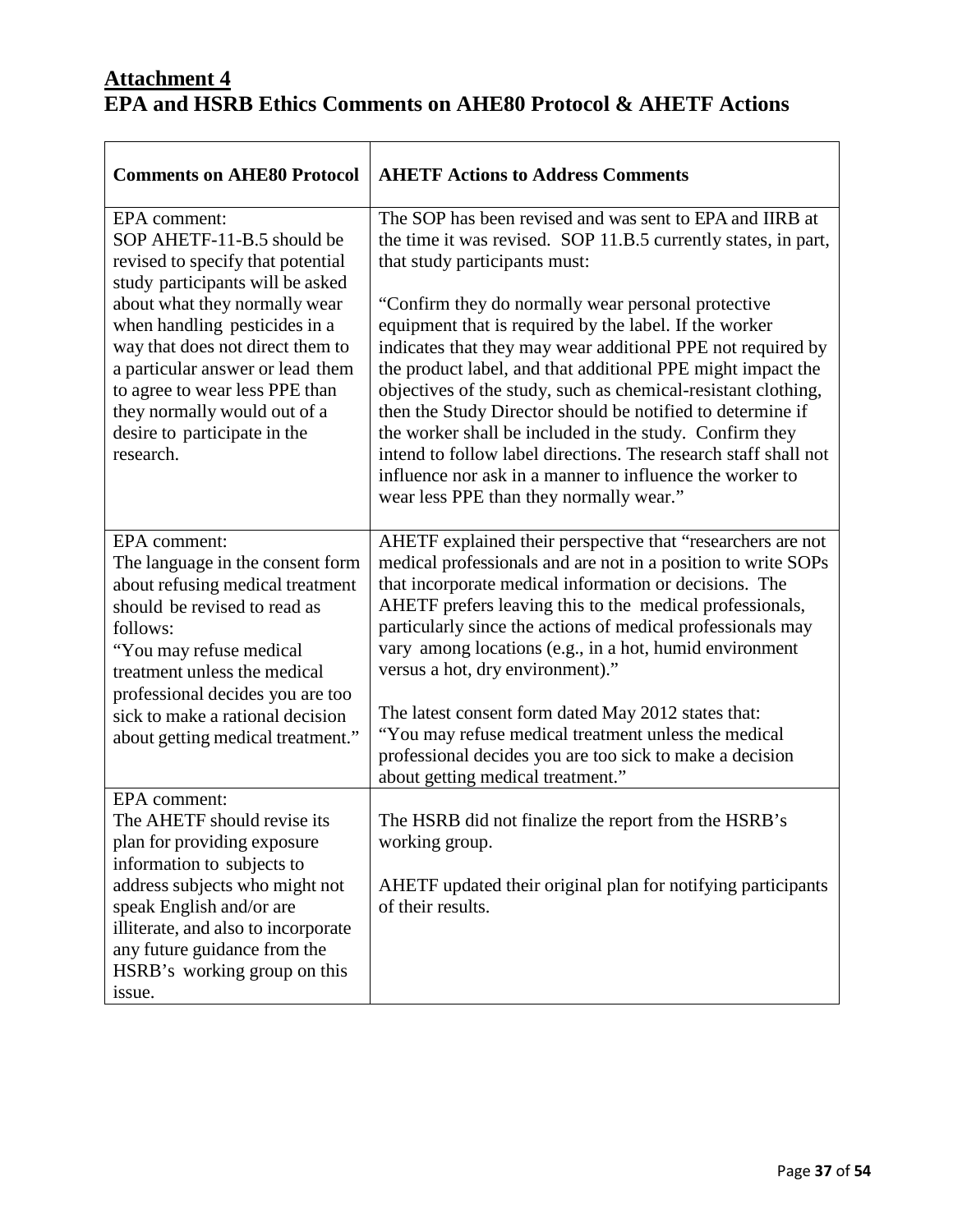| EPA comment:                                            | AHETF feels that due to the potential risk of heat stress, the     |
|---------------------------------------------------------|--------------------------------------------------------------------|
| The AHETF should clarify the                            | consumption of water by the participant should not be              |
| discrepancy about whether hand                          | restricted by sample collection procedures. AHE80                  |
| wash samples are to be collected                        | protocol, section 2.8 states that subjects will have their         |
| prior to water breaks.                                  | hands washed (with the assistance of a researcher) before          |
|                                                         | monitoring begins and before they eat or smoke, any time           |
| Supplement 1 of the AHE80                               | they would normally wash their hands (such as before using         |
| protocol states the subjects will:                      | the toilet), and at the end of the day. As part of the worker's    |
| Have their hands washed again,                          | personal hygiene, they may wash their hands after using the        |
| (with the assistance of a                               | toilet; this is not anticipated to impact the results of the       |
| researcher), in mild surfactant                         | study since the workers' hands will be washed prior to using       |
| and water, before they smoke or                         | the toilet.                                                        |
| eat anything, any time they                             |                                                                    |
| would normally wash their hands                         |                                                                    |
| (such as before using the toilet),                      |                                                                    |
| and at the end of the day. The                          |                                                                    |
| water from these hand washes                            |                                                                    |
| will be saved for analysis.                             |                                                                    |
|                                                         |                                                                    |
| SOP AHETF-11.G-2 states:                                |                                                                    |
| "Urge workers to drink liquid                           |                                                                    |
| during the monitoring                                   |                                                                    |
| periodNOTE: Hand washes                                 |                                                                    |
| will not be taken during water                          |                                                                    |
| breaks unless specifically                              |                                                                    |
| required by the label or requested                      |                                                                    |
| by the worker."<br>EPA comment:                         |                                                                    |
| In addition, future AHETF                               | The appropriate SOPs were revised where necessary to               |
| protocols or SOPs should                                | clarify that the letters with results sent to the participants are |
| incorporate the following (the                          | translated into Spanish by the same person who translated          |
| information has previously been                         | the other documents and that letters will be sent to non-          |
| provided in protocol                                    | readers the same as all other participants, assuming they          |
| supplements):                                           | have someone available to read the letters to them.                |
| information about how                                   |                                                                    |
| subjects are presented                                  | The AHETF consulted with bilingual pesticide trainers              |
| with individual exposure                                | throughout the U.S. about the readability of the Spanish           |
| information, including                                  | documents to ensure there would be no difficulties due to          |
| how this process will                                   | dialects.                                                          |
| handled for subjects who                                |                                                                    |
| do not speak English or                                 |                                                                    |
| are illiterate; and                                     |                                                                    |
| an explanation of the                                   |                                                                    |
| process that the AHETF                                  |                                                                    |
| follows to improve and                                  |                                                                    |
| verify the accuracy of the                              |                                                                    |
|                                                         |                                                                    |
| Spanish translations.                                   |                                                                    |
| <b>HSRB</b> comment:                                    |                                                                    |
| The Board concurred with the<br>Agency's recommendation |                                                                    |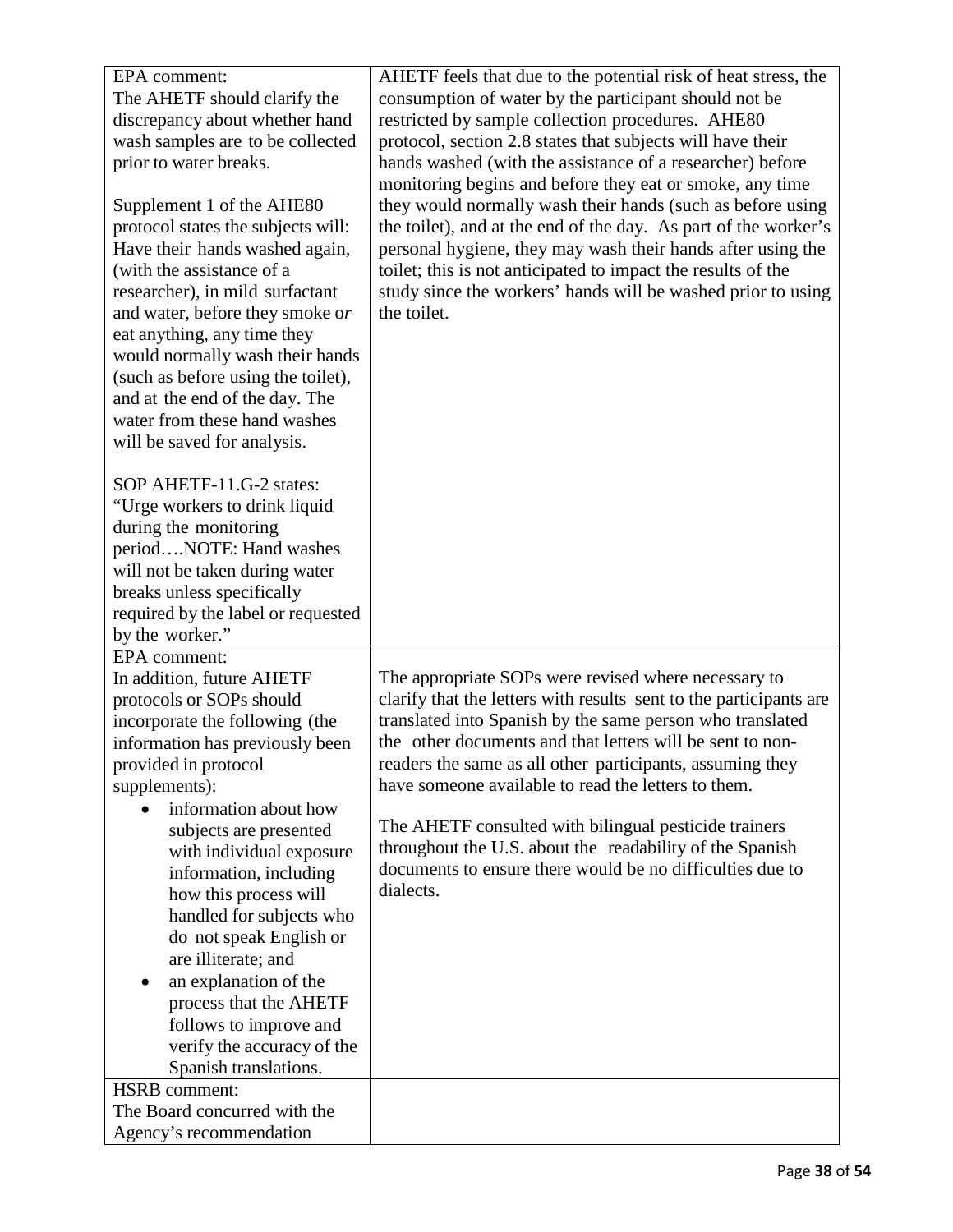(Evans et al. 2010, 5) that the protocol standard operating procedure (SOP) AHETF-11- B.5 should be revised to specify that potential study participants will be asked about what they normally wear when handling pesticides in a way that does not direct them to a particular answer or lead them to agree to wear less personal protective equipment (PPE) than they normally would out of a desire to participate in the research.

The Board concurred with the Agency's recommendation that the language in the consent form about refusing medical treatment should be revised. However, the Board did not concur with the suggested revisions. The Agency recommends that the language be revised to read as follows: "You may refuse medical treatment unless the medical professional decides you are too sick to make a rational decision about getting medical treatment." The Board recommended that the language be revised as follows: "You may refuse medical treatment unless the medical professional decides (based on established criteria) that you are too sick to make a decision about getting medical treatment." In addition, it recommended that in an appropriate SOP, the criteria for decision-making capacity are provided as guidance for medical professionals who perform this function in AHETF research. The criteria for decision-making capacity can be found in the clinical and clinical ethics literature (e.g., Appelbaum 2007) and generally include all the following: The patient a) can appreciate the situation and its consequences; b) can underThe SOP was revised to clearly state that no leading questions will be asked. The final SOP was sent to EPA and IIRB at the time it was revised.

The AHE80 consent form dated May 2012 states, in part, in the eligibility section that, to be eligible, you must "usually wear the personal protective equipment (PPE) listed on the label of the pesticide products you will mix and load, and confirm that you would not normally wear personal protective items not required by the label, such as chemicalresistant clothing or an apron, on the day of the study."

AHETF explained their perspective that "researchers are not medical professionals and are not in a position to write SOPs that incorporate medical information or decisions. The AHETF prefers leaving this to the medical professionals, particularly since the actions of medical professionals may vary among locations (e.g., in a hot, humid environment versus a hot, dry environment)."

The latest consent form dated May 2012 states that: "You may refuse medical treatment unless the medical professional decides you are too sick to make a decision about getting medical treatment."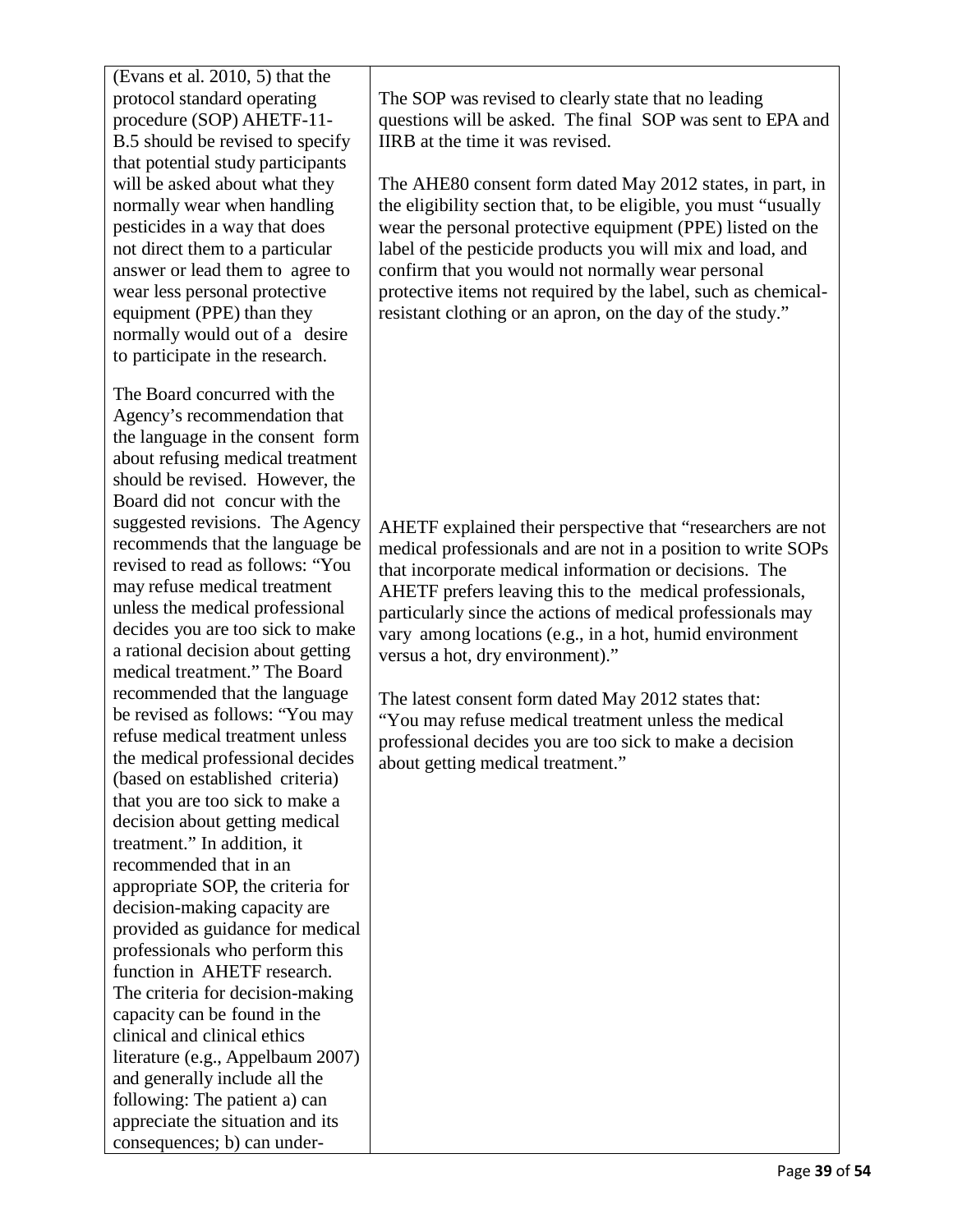| stand the relevant information; c)      |                                                                    |
|-----------------------------------------|--------------------------------------------------------------------|
| can reason about the treatment          |                                                                    |
| decision; and d) can                    |                                                                    |
| communicate a choice.                   |                                                                    |
| The Board partly concurred with         |                                                                    |
| the Agency recommendation that          | The appropriate SOPs were revised where necessary to               |
| the AHETF should revise its plan        | clarify that the letters with results sent to the participants are |
| for providing exposure                  | translated into Spanish by the same person who translated          |
| information to subjects to              | the other documents and that letters will be sent to non-          |
| address subjects who might not          | readers the same as all other participants, assuming they          |
| speak English and/or are                | have someone available to read the letters to them.                |
| illiterate, and also to incorporate     |                                                                    |
| any future guidance from the            | The HSRB's working group report was not finalized. It              |
| HSRB's working group on this            | was not formally submitted to EPA, who received a draft            |
| issue. The Board concurred that         | copy.                                                              |
| the AHETF and the Agency                |                                                                    |
| need to develop procedures to           | The AHETF consulted with bilingual pesticide trainers              |
| protect the needs of study              | throughout the U.S. about the readability of the Spanish           |
| participants who do not speak           | documents to ensure there would be no difficulties due to          |
| English or who have low levels          | dialects.                                                          |
| of literacy. However the Board          |                                                                    |
| recommended that these                  |                                                                    |
| procedures need to be rooted in         |                                                                    |
| the vocabulary and best practices       |                                                                    |
| of appropriate fields such as           |                                                                    |
| cultural competence and literacy.       |                                                                    |
| For example, the term illiterate is     |                                                                    |
| no longer used by literacy              |                                                                    |
| experts. The Agency should              |                                                                    |
| consider seeking guidance on            |                                                                    |
| these issues from the report of         |                                                                    |
| the US Department of Health and         |                                                                    |
| Human Services, National                |                                                                    |
| <b>Action Plan to Improve Health</b>    |                                                                    |
| Literacy (2010) and reports from        |                                                                    |
| the Institute of Medicine, Health       |                                                                    |
| Literacy: A Prescription to End         |                                                                    |
| Confusion (2004); Toward                |                                                                    |
| Health Equity and Patient-              |                                                                    |
| <b>Centeredness: Integrating Health</b> |                                                                    |
| Literacy, Disparities Reduction,        |                                                                    |
| and Quality Improvement,                |                                                                    |
| Workshop Summary (2009). The            |                                                                    |
| <b>Board concurred that AHETF</b>       |                                                                    |
| should incorporate any future           |                                                                    |
| guidance from the HSRB"s work           |                                                                    |
| group on return of results to           |                                                                    |
| participants after it submits its       |                                                                    |
| reports.                                |                                                                    |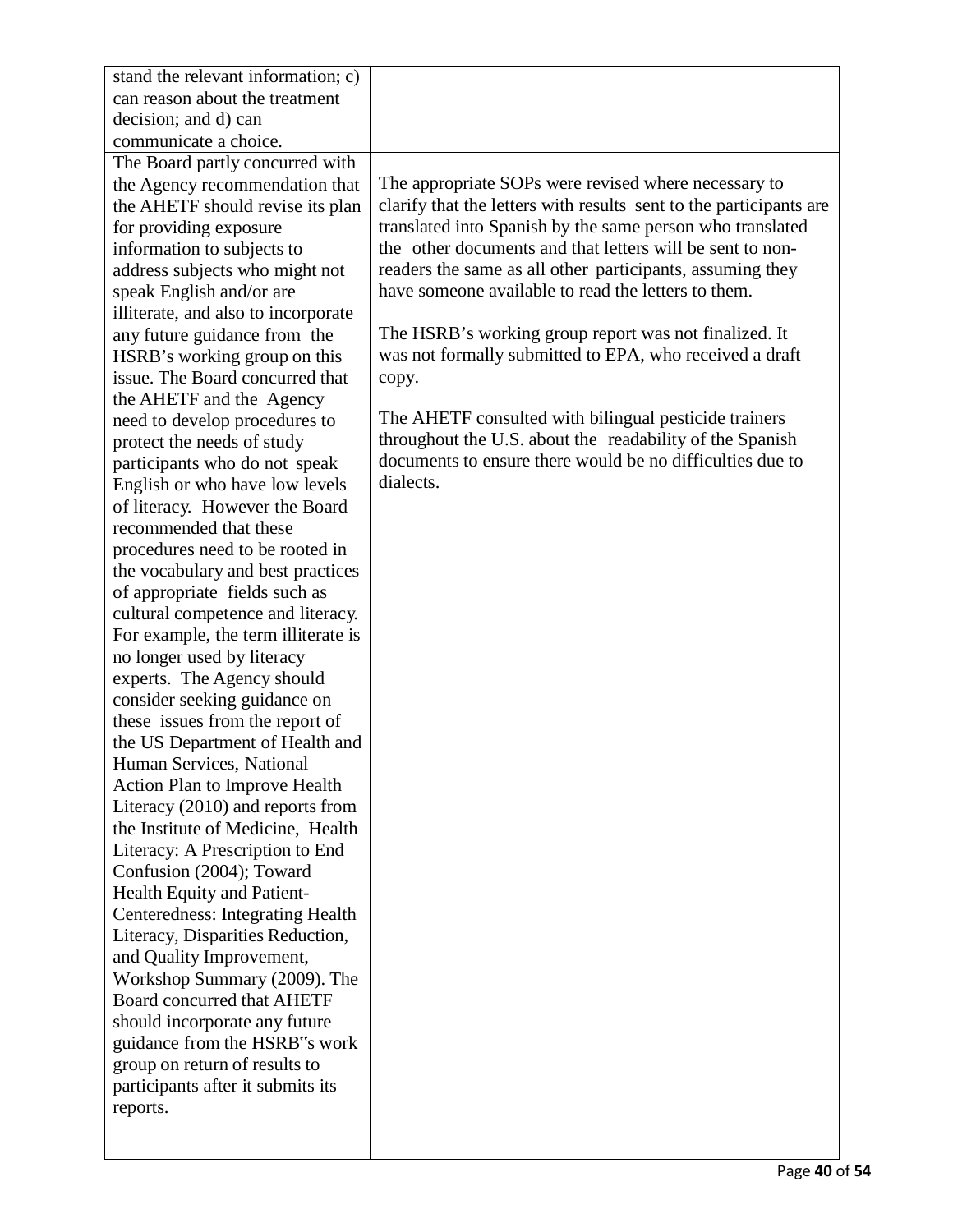| AHETF feels that due to the potential risk of heat stress, the<br>consumption of water by the participant should not be<br>restricted by sample collection procedures. AHE80<br>protocol, section 2.8 states that subjects will have their<br>hands washed (with the assistance of a researcher) before<br>monitoring begins and before they eat or smoke, any time<br>they would normally wash their hands (such as before using<br>the toilet), and at the end of the day. As part of the worker's<br>personal hygiene, they may wash their hands after using the<br>toilet; this is not anticipated to impact the results of the |
|-------------------------------------------------------------------------------------------------------------------------------------------------------------------------------------------------------------------------------------------------------------------------------------------------------------------------------------------------------------------------------------------------------------------------------------------------------------------------------------------------------------------------------------------------------------------------------------------------------------------------------------|
| study since the workers' hands will be washed prior to using<br>the toilet.                                                                                                                                                                                                                                                                                                                                                                                                                                                                                                                                                         |
| The appropriate SOPs were revised where necessary to<br>clarify that the letters with results sent to the participants are<br>translated into Spanish by the same person who translated<br>the other documents and that letters will be sent to non-<br>readers the same as all other participants, assuming they<br>have someone available to read the letters to them.<br>The AHETF consulted with bilingual pesticide trainers<br>throughout the U.S. about the readability of the Spanish<br>documents to ensure there would be no difficulties due to<br>dialects.                                                             |
| The following sections of the informed consent form have<br>been changed to read as follows:<br>Eligibility<br>If you are female, you must take an over-the-<br>7.<br>counter urine pregnancy test less than 24 hours before you<br>take part in the study. Researchers will provide the<br>materials for the pregnancy test at no cost to you. This test<br>will be supervised by a female researcher and a private<br>toilet area will be provided<br>Procedures before the start of the study<br>If you are female, within 24 hours prior to                                                                                     |
| 8.                                                                                                                                                                                                                                                                                                                                                                                                                                                                                                                                                                                                                                  |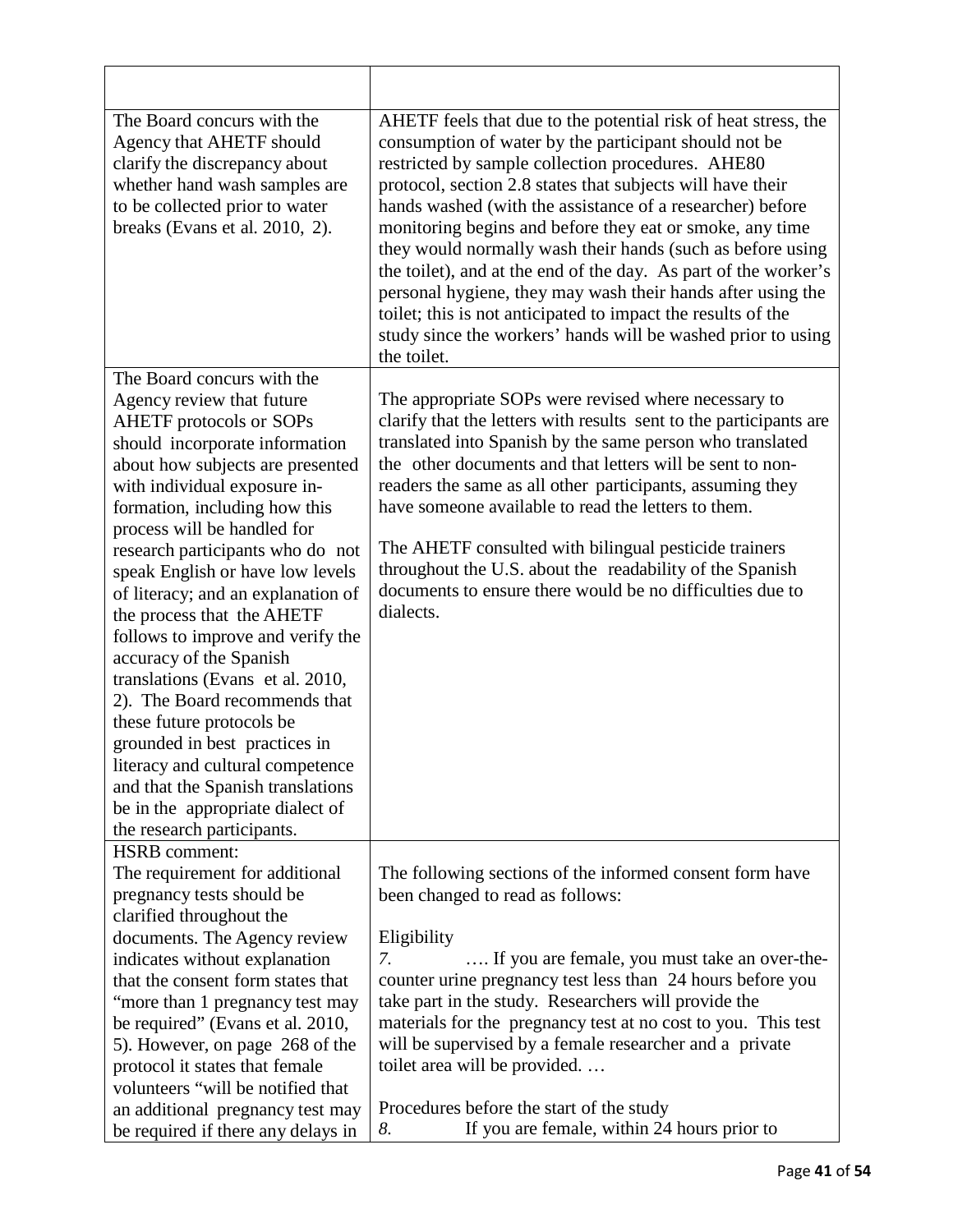| the planned start of the study"     | starting the study you will perform an over-the-counter          |
|-------------------------------------|------------------------------------------------------------------|
| (Collier 2011, 268). This           | pregnancy test. If there is a delay in the start of the study of |
| explanation for why additional      | more than 24 hours, another pregnancy test may be needed.        |
| pregnancy tests may be required     | The negative results of your pregnancy test will be verified     |
| should be made explicit in the      | by a female member of the study.                                 |
| informed consent document.          |                                                                  |
| <b>HSRB</b> comment:                | Section 17. 1 of the final AHE80 protocol (dated March 29,       |
| The Agency review states that       | 2011) states, in part, that "subjects will have an opportunity   |
| the return of individual exposure   | to request their personal study results when they are            |
| results may benefit research        | available. Individual results requested by subjects will be      |
| subjects (Evans et al. 2010, 15).   | communicated in accordance with SOP AHETF 11.J."                 |
| The Board recommended that          | The HSRB working group did not finalize the workgroup            |
| this language be deleted until the  | report.                                                          |
| Board Working Group finishes        |                                                                  |
| its report and the Board reviews    |                                                                  |
| it.                                 |                                                                  |
| <b>HSRB</b> comment:                |                                                                  |
| The Board recommended that          |                                                                  |
| <b>AHETF</b> clarify how witnesses  | The SOP and supporting documents were modified to                |
| will be selected for workers who    | address this comment. Only the worker will select a              |
| self-identify as non-readers.       | witness. Study personnel will ensure the witness meets the       |
| According to the protocol they      | criteria. If the worker has not identified a witness or if the   |
| "may choose a witness, or a         | Study Director determines the witness does not meet the          |
| third-party witness will be         | criteria, then that worker will be excluded from further         |
| identified by the Study Director    | consideration and will not proceed with the recruitment and      |
| or designee and provided to the     | consent process.                                                 |
| worker during the private           |                                                                  |
| consent meeting" (Collier 2010a,    |                                                                  |
| 292). It needs to be clarified that |                                                                  |
| these witnesses are not             |                                                                  |
| associated with the research        |                                                                  |
| project.                            |                                                                  |
| <b>HSRB</b> comment:                |                                                                  |
| The Board recommended that the      | The appropriate documents were revised as suggested.             |
| risk of surrogate chemicals be      |                                                                  |
| included as one of the risks        | <b>AHETF</b> stated that:                                        |
| associated with participation in    | "Specific symptoms and short-term health                         |
| this study and be listed in the     | effects of accidental exposure may not be                        |
| consent forms and in the            | provided on a product label or on an MSDS.                       |
| protocol. When exposure to          | Labels and MSDSs may have "Precautionary                         |
| surrogate pesticides is re-         | Health" statements listing potential health                      |
| included as a risk of the study,    | issues such as eye and skin irritation but may                   |
| several documents will need         | not list symptoms of short-term                                  |
| revisions, including SOP            | overexposure."                                                   |
| AHETF-11.J.2. with IC               |                                                                  |
| checklist; DSM Form 386; and        | The consent form includes the following language in the          |
| the Governing Document.             | section on risks and discomforts:                                |
|                                     |                                                                  |
| The Board concluded that the        | " RISKS AND DISCOMFORTS                                          |
| discussion of the effects of        |                                                                  |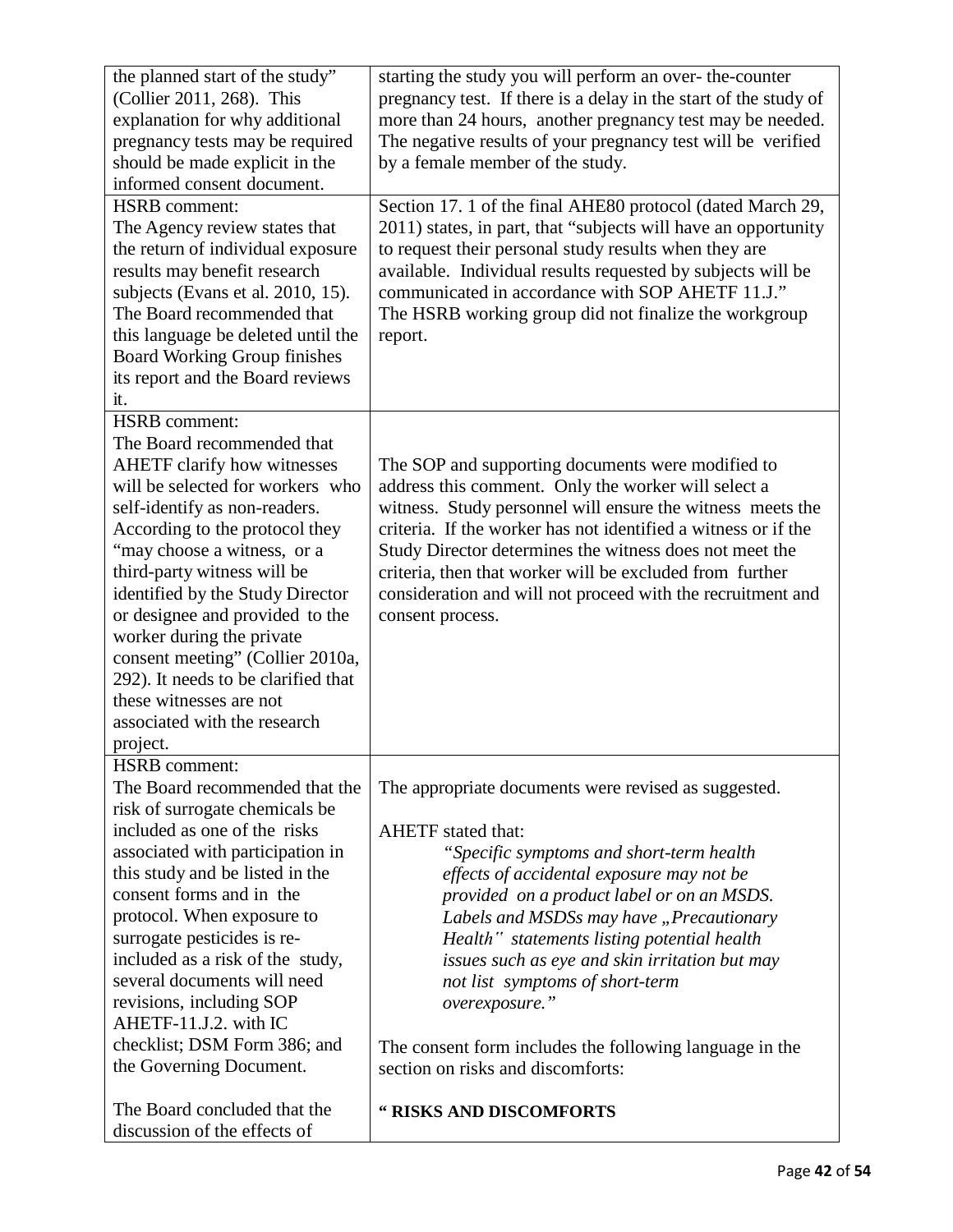| surrogate chemicals is<br>conspicuously absent from the<br>consent form and recommended<br>that they either be listed<br>explicitly or, at a minimum, that<br>the consent document be revised<br>to include a statement like:<br>The label for the [surrogate]<br>compound] will be reviewed<br>with you before you take part in<br>the study. This review will<br>include how much of that<br>product you might handle during<br>the study, the symptoms and<br>short-term health effects of<br>accidental exposure to the<br><i>product</i> , what clothing and<br>personal protective equipment<br>you must wear, the importance of<br>washing your hands before<br>eating, and other safety<br>precautions that should be<br>followed" (c.f. Collier 2010a,<br>$146-7$ ). | Because you will wear long underwear underneath your normal<br>work clothes, you have a risk of getting sick from being too hot.<br>This is known as heat stress or heat illness and can be serious or<br>life threatening. Early signs and symptoms include feeling<br>overheated, tired, dizzy, irritable, and having decreased<br>concentration. If you feel any of these signs or symptoms during<br>or after the workday notify a researcher right away. If you don't<br>feel well for any reason, notify a researcher right away. A<br>researcher will be watching you for these signs. AHETF will stop<br>your work if the weather gets too hot.<br>As a safety measure, AHETF will have a medical professional on<br>site during the study. This may be a paramedic, physician's<br>assistant, nurse, certified first responder, or emergency medical<br>technician. This professional will also watch you for signs of<br>illness. They will provide medical attention as needed.<br>You may have other risks or discomforts, including:<br>Eye or skin irritation from the detergent and water<br>mixture used to wash your<br>hands, face and neck<br>Getting sick from exposure to the pesticide product<br>٠<br>Discomfort from wearing a portable air sampling pump<br>٠<br>around your waist<br>Being embarrassed during dressing and undressing<br>Being concerned about taking an over-the-counter<br>٠<br>pregnancy test<br>Working longer than normal because of the extra time it<br>takes to collect samples for analysis.<br>You will be mixing and loading a pesticide as part of this<br>research. Handling this pesticide will have risks, including the<br>possible risk of sickness, eye or skin irritation, and allergic skin<br>reactions. These kinds of risks are present when you handle many<br>pesticide types, but might be slightly different if researchers ask<br>you to mix a different amount of pesticide or work slightly longer<br>than usual. On the day of the study, a researcher will show you<br>the label for the product that you will be using and discuss the<br>risks of that product with you.<br>There may be other risks that are not known at this time. You will |
|-------------------------------------------------------------------------------------------------------------------------------------------------------------------------------------------------------------------------------------------------------------------------------------------------------------------------------------------------------------------------------------------------------------------------------------------------------------------------------------------------------------------------------------------------------------------------------------------------------------------------------------------------------------------------------------------------------------------------------------------------------------------------------|----------------------------------------------------------------------------------------------------------------------------------------------------------------------------------------------------------------------------------------------------------------------------------------------------------------------------------------------------------------------------------------------------------------------------------------------------------------------------------------------------------------------------------------------------------------------------------------------------------------------------------------------------------------------------------------------------------------------------------------------------------------------------------------------------------------------------------------------------------------------------------------------------------------------------------------------------------------------------------------------------------------------------------------------------------------------------------------------------------------------------------------------------------------------------------------------------------------------------------------------------------------------------------------------------------------------------------------------------------------------------------------------------------------------------------------------------------------------------------------------------------------------------------------------------------------------------------------------------------------------------------------------------------------------------------------------------------------------------------------------------------------------------------------------------------------------------------------------------------------------------------------------------------------------------------------------------------------------------------------------------------------------------------------------------------------------------------------------------------------------------------------------------------------------------------------------------------------------------|
|                                                                                                                                                                                                                                                                                                                                                                                                                                                                                                                                                                                                                                                                                                                                                                               | be told in a timely manner both verbally and in writing of any<br>new information. This new information might cause you to<br>change your mind about being in the study." - End of excerpt -                                                                                                                                                                                                                                                                                                                                                                                                                                                                                                                                                                                                                                                                                                                                                                                                                                                                                                                                                                                                                                                                                                                                                                                                                                                                                                                                                                                                                                                                                                                                                                                                                                                                                                                                                                                                                                                                                                                                                                                                                               |
| <b>HSRB</b> comment:                                                                                                                                                                                                                                                                                                                                                                                                                                                                                                                                                                                                                                                                                                                                                          |                                                                                                                                                                                                                                                                                                                                                                                                                                                                                                                                                                                                                                                                                                                                                                                                                                                                                                                                                                                                                                                                                                                                                                                                                                                                                                                                                                                                                                                                                                                                                                                                                                                                                                                                                                                                                                                                                                                                                                                                                                                                                                                                                                                                                            |
| The Board recommended that the<br>discussion of "greater than<br>minimal risk" in the protocol be<br>clarified. On page 44, the EPA<br>review states:<br>In this study risks to subjects are<br>classified as "greater than<br>minimal", primarily since<br>agricultural work is considered a                                                                                                                                                                                                                                                                                                                                                                                                                                                                                 | The AHETF position on the study being greater than<br>minimal risk is provided in the AHE80 protocol, which<br>states on page 8 (of 41) that, "the likelihood of harm or<br>discomfort is greater than what is encountered in ordinary<br>daily life. In particular, the risk of heat-related illness<br>(resulting from wearing an extra layer of clothing to trap<br>chemical) will be increased due to study participation."                                                                                                                                                                                                                                                                                                                                                                                                                                                                                                                                                                                                                                                                                                                                                                                                                                                                                                                                                                                                                                                                                                                                                                                                                                                                                                                                                                                                                                                                                                                                                                                                                                                                                                                                                                                            |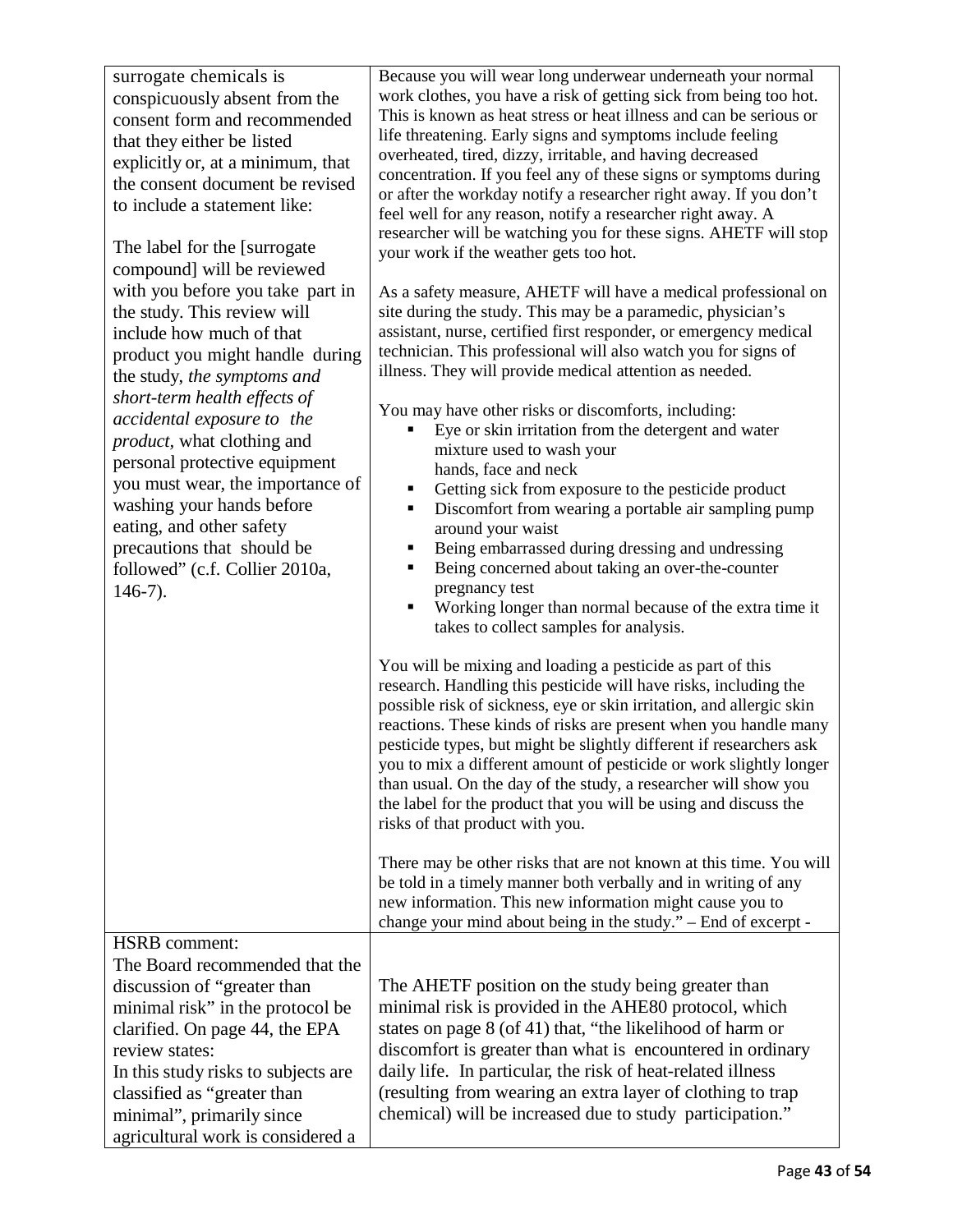| high risk occupation where the<br>likelihood of harm or discomfort<br>is greater than what is<br>encountered in ordinary daily life<br>(Evans et al. 2010, 44).                                                                                                                                                                                                                                            |  |
|------------------------------------------------------------------------------------------------------------------------------------------------------------------------------------------------------------------------------------------------------------------------------------------------------------------------------------------------------------------------------------------------------------|--|
| However, on page 106, the                                                                                                                                                                                                                                                                                                                                                                                  |  |
| AHETF protocol states,                                                                                                                                                                                                                                                                                                                                                                                     |  |
| In this study, risks to subjects are<br>classified as "greater than<br>minimal", since the likelihood of<br>harm or discomfort is greater<br>than what is encountered in<br>ordinary daily life. In particular,<br>the risk of heat-related illness<br>(resulting from wearing an extra<br>layer of clothing to trap<br>chemical) will be increased due<br>to study participation (Collier<br>2010a, 106). |  |
| It is not clear whether "greater"<br>than minimal risk" refers to                                                                                                                                                                                                                                                                                                                                          |  |
| agricultural work or the risk of                                                                                                                                                                                                                                                                                                                                                                           |  |
| heat-related illness associated                                                                                                                                                                                                                                                                                                                                                                            |  |
| with participation in the study or                                                                                                                                                                                                                                                                                                                                                                         |  |
| to both.                                                                                                                                                                                                                                                                                                                                                                                                   |  |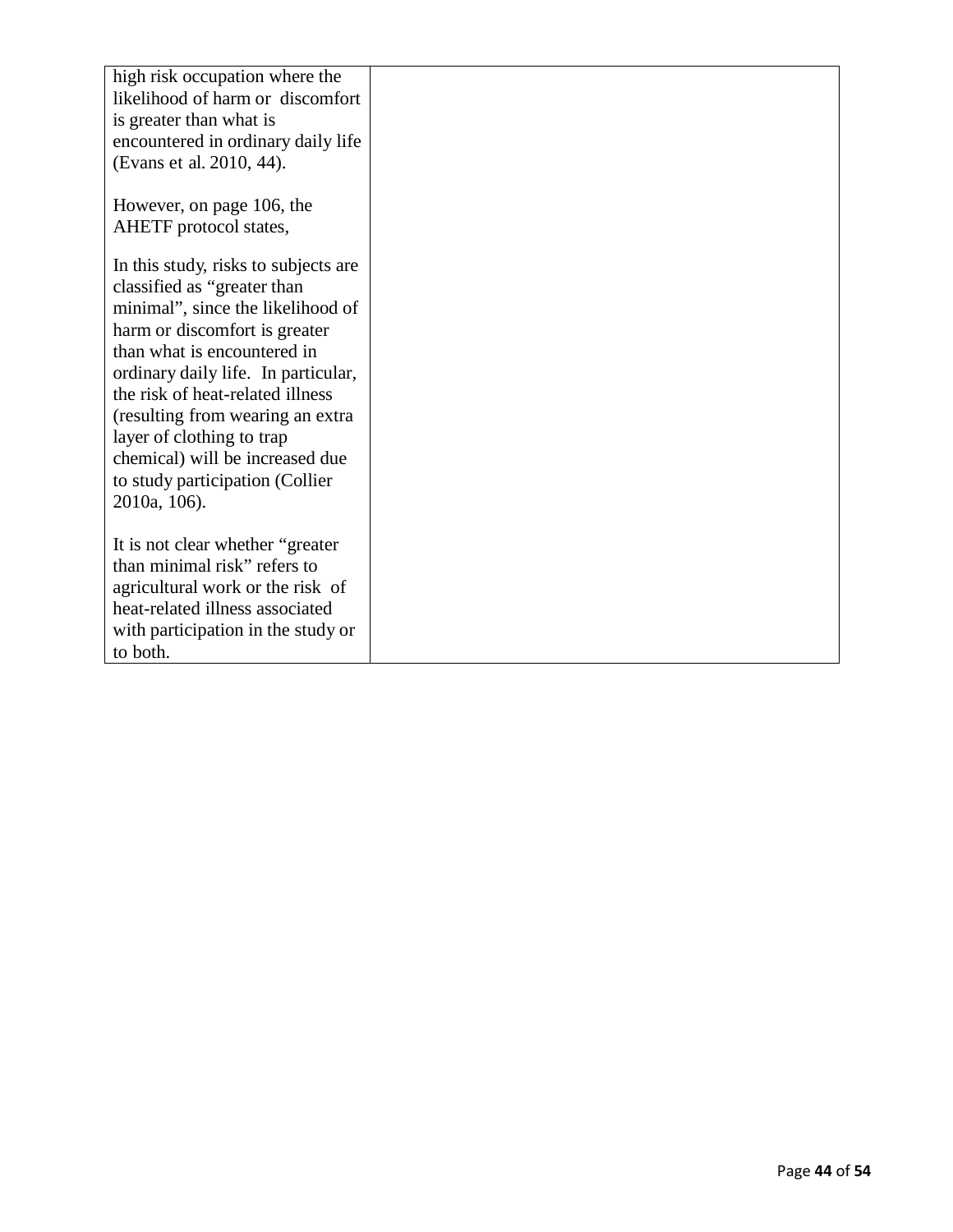#### **Attachment 5: § 26.1303 Checklist for Completeness of Study AHE80 Submitted for EPA Review**

Any person who submits to EPA data derived from human research covered by this subpart shall provide at the time of submission information concerning the ethical conduct of such research. To the extent available to the submitter and not previously provided to EPA, such information should include:

|                                                                                                                               |                                        | <b>Requirement</b>                                                                                                                                                                                                                                                                                                                                                                                       | Y/N | <b>Comments/Page</b><br><b>References</b>                                  |
|-------------------------------------------------------------------------------------------------------------------------------|----------------------------------------|----------------------------------------------------------------------------------------------------------------------------------------------------------------------------------------------------------------------------------------------------------------------------------------------------------------------------------------------------------------------------------------------------------|-----|----------------------------------------------------------------------------|
|                                                                                                                               | $\bullet$                              | $$1115(a)(1)$ : Copies of<br>all research proposals reviewed,<br>scientific evaluations, if any, that accompany the proposals,<br>approved sample consent documents,<br>progress reports submitted by investigators, and reports of injuries to<br>subjects.                                                                                                                                             | Υ   | Provided with protocol<br>and completed study (in<br>IRB correspondence.). |
| (a) Copies of all of the records relevant to the research specified by<br>§26.1115(a) to be prepared and maintained by an IRB | $\bullet$<br>$\bullet$<br>$\bullet$    | §1115(a)(2): Minutes of IRB meetings which shall be in sufficient detail to show<br>attendance at the meetings;<br>actions taken by the IRB;<br>the vote on these actions including the number of members voting<br>for, against, and abstaining;<br>the basis for requiring changes in or disapproving research;<br>a written summary of the discussion of controverted issues and their<br>resolution. | Y   |                                                                            |
|                                                                                                                               |                                        | §1115(a)(3): Records of continuing review activities.                                                                                                                                                                                                                                                                                                                                                    | Υ   |                                                                            |
|                                                                                                                               | investigators.                         | §1115(a)(4): Copies of all correspondence between the IRB and the                                                                                                                                                                                                                                                                                                                                        | Υ   |                                                                            |
|                                                                                                                               | §1115(a)(5):<br>$\bullet$<br>$\bullet$ | A list of IRB members identified by name; earned degrees;<br>representative capacity; indications of experience such as board<br>certifications, licenses, etc., sufficient to describe each member's chief<br>anticipated contributions to IRB deliberations;<br>any employment or other relationship between each member and the<br>institution                                                        | Υ   | EPA received this<br>information previously.                               |
|                                                                                                                               |                                        | §1115(a)(6): Written procedures for the IRB in the same detail as described in §<br>26.1108(a) and § 26.1108(b).                                                                                                                                                                                                                                                                                         | Y   | EPA received this<br>information previously.                               |
|                                                                                                                               |                                        | §1115(a)(7): Statements of significant new findings provided to subjects, as<br>required by § 26.1116(b)(5).                                                                                                                                                                                                                                                                                             | N/A |                                                                            |
|                                                                                                                               |                                        | (1) The potential risks to human subjects;                                                                                                                                                                                                                                                                                                                                                               | Υ   |                                                                            |
|                                                                                                                               |                                        | (2) The measures proposed to minimize risks to the human subjects;                                                                                                                                                                                                                                                                                                                                       | Υ   |                                                                            |
| the records relevant to the<br>tified in §26.1125(a)-(f)                                                                      | §1125(a)<br>A discussion of:           | (3): The nature and magnitude of all expected benefits of such research,<br>and to whom they would accrue;                                                                                                                                                                                                                                                                                               | Υ   |                                                                            |
|                                                                                                                               |                                        | (4) Alternative means of obtaining information comparable to what would<br>be collected through the proposed research; and                                                                                                                                                                                                                                                                               | Υ   |                                                                            |
|                                                                                                                               |                                        | (5) The balance of risks and benefits of the proposed research.                                                                                                                                                                                                                                                                                                                                          | Υ   |                                                                            |
|                                                                                                                               |                                        | §1125(b): All information for subjects and written informed consent agreements<br>as originally provided to the IRB, and as approved by the IRB.                                                                                                                                                                                                                                                         | Υ   |                                                                            |
|                                                                                                                               |                                        | §1125(c): Information about how subjects will be recruited, including any<br>advertisements proposed to be used.                                                                                                                                                                                                                                                                                         | Υ   |                                                                            |
| Copies of all of t                                                                                                            |                                        | §1125(d): A description of the circumstances and methods proposed for<br>presenting information to potential human subjects for the purpose of obtaining<br>their informed consent.                                                                                                                                                                                                                      | Y   |                                                                            |
|                                                                                                                               | sponsors.                              | §1125(e): All correspondence between the IRB and the investigators or                                                                                                                                                                                                                                                                                                                                    | Y   |                                                                            |
| $\widehat{e}$                                                                                                                 |                                        | §1125(f): Official notification to the sponsor or investigator, in accordance with<br>the requirements of this subpart, that research involving human subjects has<br>been reviewed and approved by an IRB.                                                                                                                                                                                              | Y   |                                                                            |
|                                                                                                                               |                                        | (c) Copies of sample records used to document informed consent as specified by<br>§26.1117, but not identifying any subjects of the research                                                                                                                                                                                                                                                             | Υ   |                                                                            |
|                                                                                                                               |                                        | (d) If any of the information listed in paragraphs (a) through (c) of this section is not<br>provided, the person shall describe the efforts made to obtain the information.                                                                                                                                                                                                                             | n/a |                                                                            |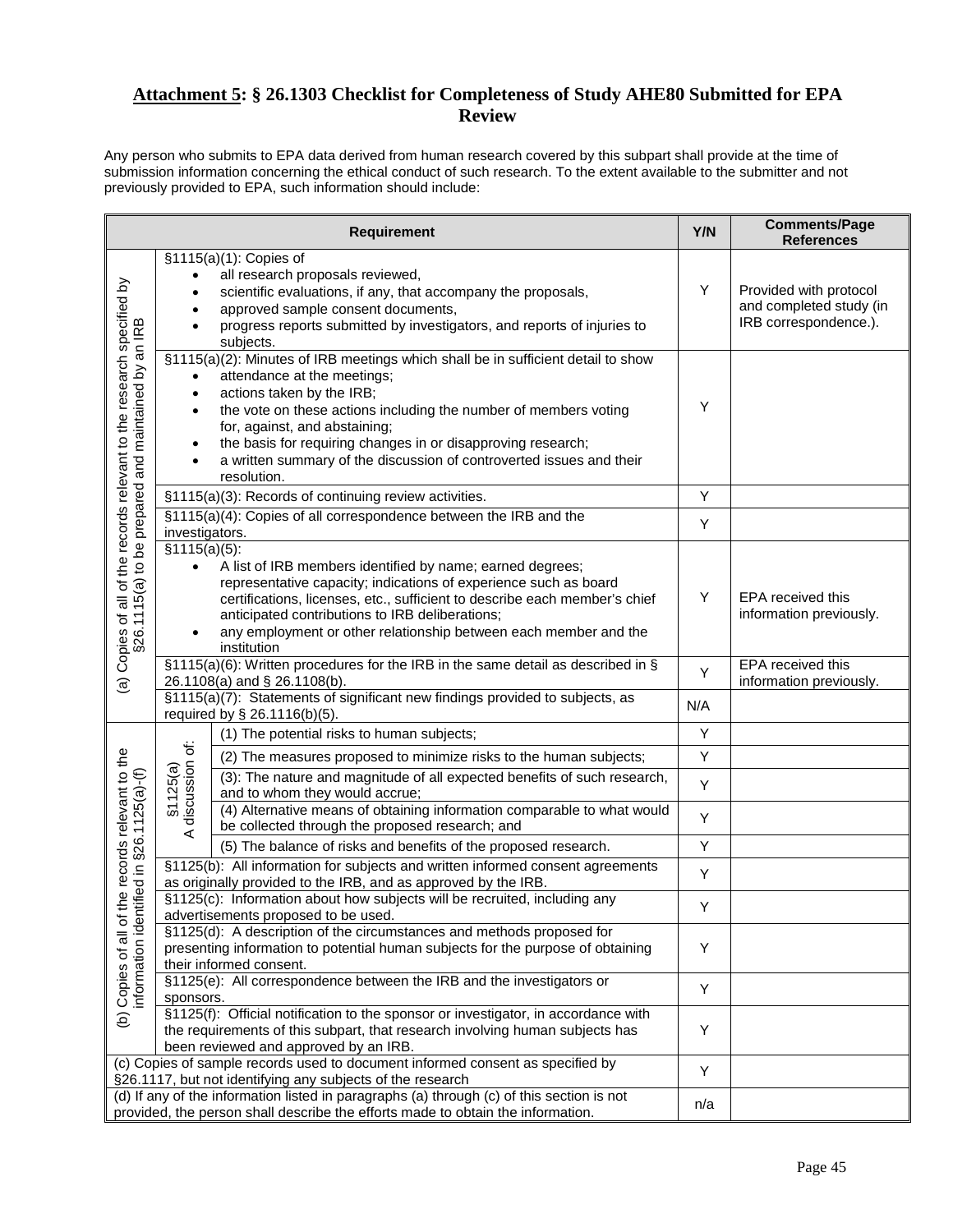#### **Attachment 6 – Steps Taken to Compile Qualified Employer List**

Excerpt from Page 25 of Study AHE80

In summary, the Qualified Employer List (QEL) for the New York monitoring area was compiled as follows:

| Not qualified (does not use wettable powders or water soluble packages) 123 |  |
|-----------------------------------------------------------------------------|--|
|                                                                             |  |
|                                                                             |  |
|                                                                             |  |

Please note that the steps taken to compile the QEL for the other monitoring areas can be found on the following pages of AHE80:

Florida – Page 29 Michigan – Pages 32-33 California – Pages 36-37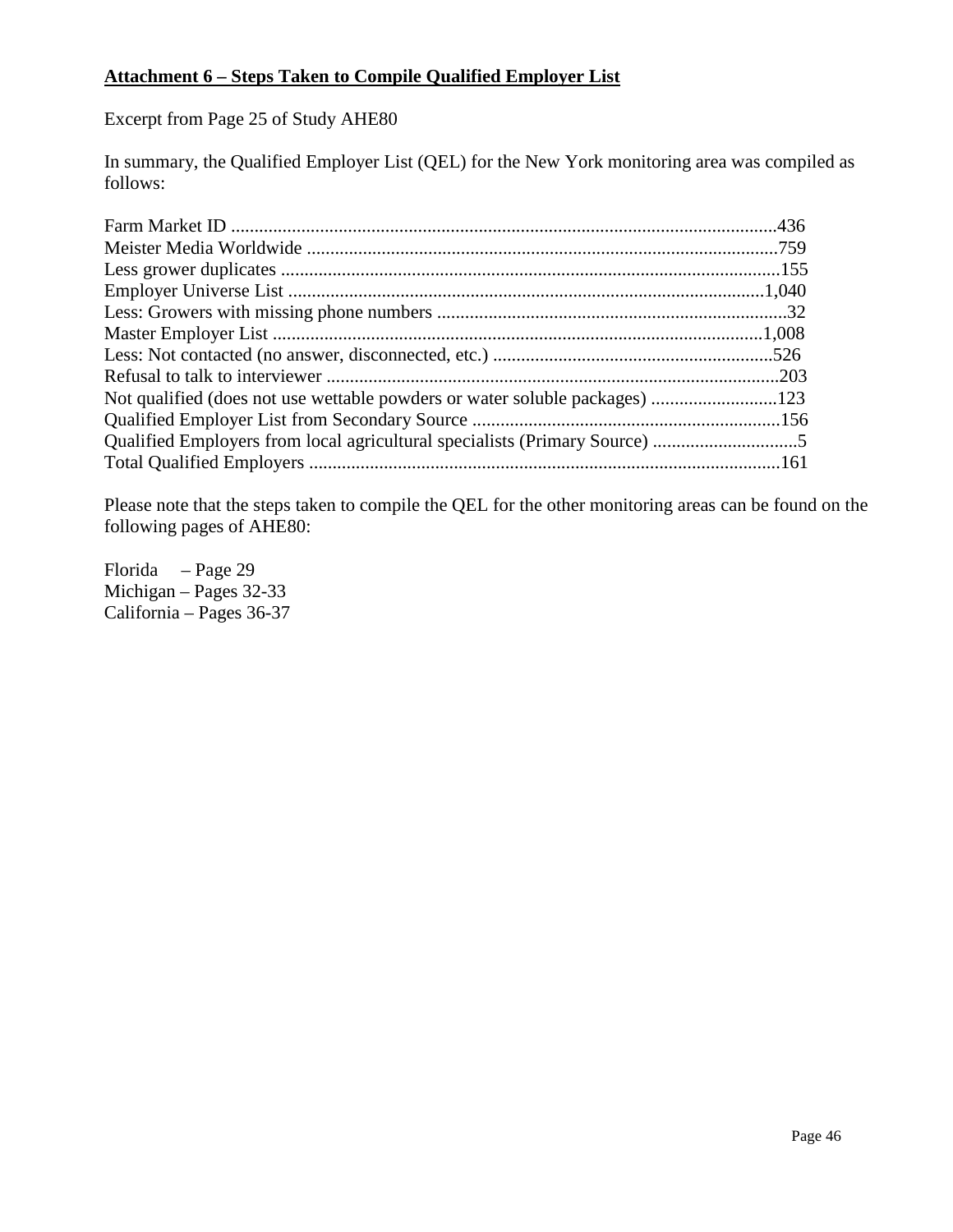# **Attachment 7: Updated summary of employer lists and recruitment details**

The following summaries, by monitoring area, are from pages 27, 31, 34-35, and 38-39 of study AHE80 with one addition from AHETF. AHETF provided the numbers of workers attending recruitment meetings, which was added to each table in attachment 7.

### **Summary of Employer Lists and Recruitment Details for Site 81 in the New York Monitoring Area**

| Category                                                                                                                                        | <b>Monitoring</b><br>area totals |
|-------------------------------------------------------------------------------------------------------------------------------------------------|----------------------------------|
| Employers on the Employer Universe List (EUL)                                                                                                   | 1,040                            |
| Employers on the Master Employer Lists (MELs)                                                                                                   | 1,008                            |
| Employers on the Qualified Employer Lists (QELs)                                                                                                | 161                              |
| Employers contacted from the QELs (direct discussion or voice message<br>response from employer)                                                | 145                              |
| Employers on the Potentially Eligible Employer Lists (PEELs, <i>i.e.</i> ,<br>passed suitability screening, including willingness to cooperate) | 44                               |
| Total qualified workers linked to all the employers on the PEELs                                                                                | 90                               |
| Potentially Eligible Employers contacted by Study Director (direct discussion,<br>voice message exchange, or e-mail exchange with employer)     | 36                               |
| Employers on the Eligible Employer Lists (EELs)                                                                                                 | $\overline{7}$                   |
| Total workers linked to all the employers on the EELs                                                                                           | 23                               |
| Workers attending recruitment meeting                                                                                                           | 6                                |
| Workers signing a consent form                                                                                                                  | 6                                |
| Workers who signed a consent form, but were not selected for<br>monitoring                                                                      | 1                                |
| Workers withdrawing at their own request (after monitoring began)                                                                               | $\Omega$                         |
| Workers removed from participation by AHETF                                                                                                     | $\overline{0}$                   |
| Workers completing participation                                                                                                                | 5                                |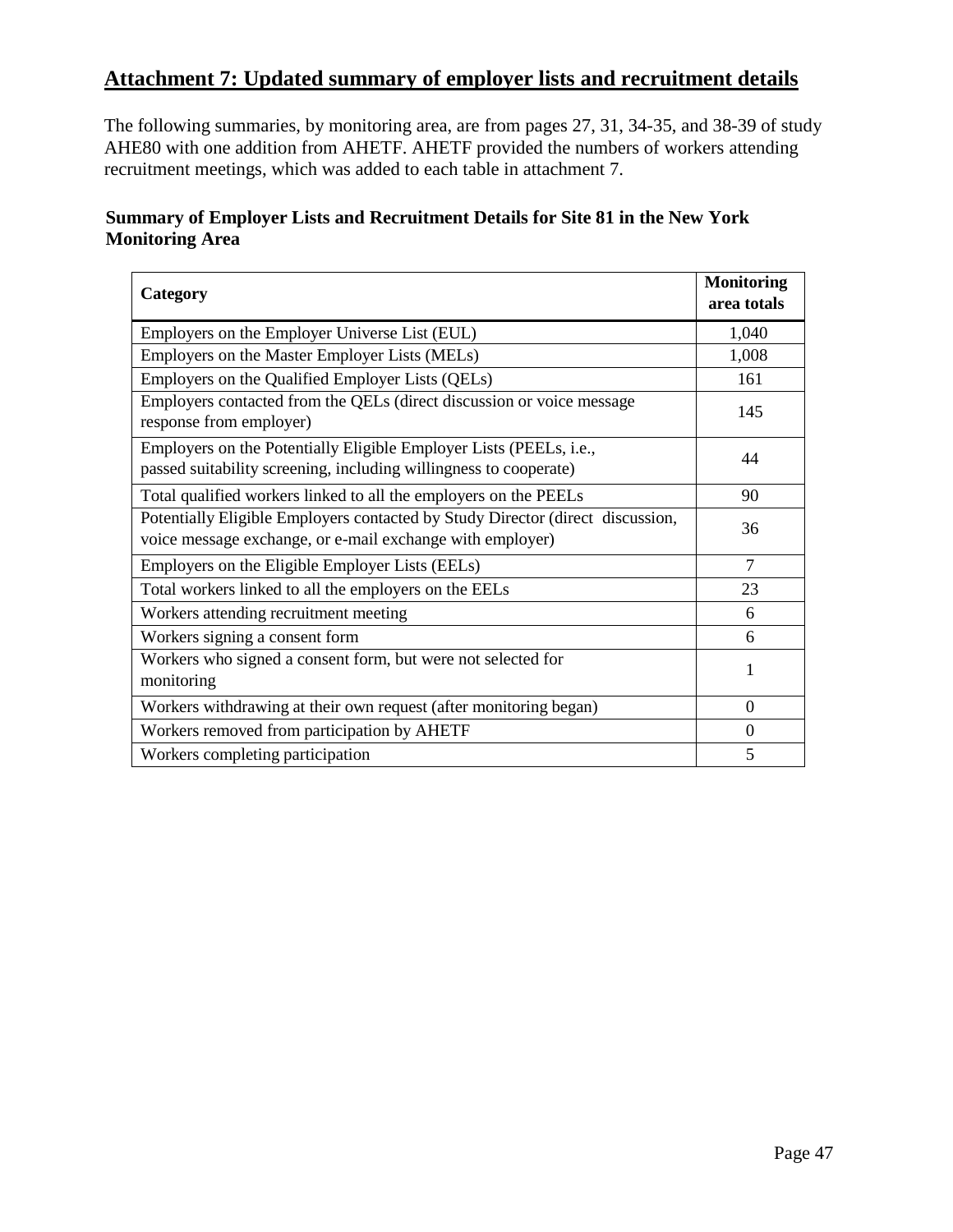# **Summary of Employer Lists and Recruitment Details for Area 82 in the Florida Monitoring Area**

| Category                                                                                                                                        | <b>Monitoring</b><br>area totals |
|-------------------------------------------------------------------------------------------------------------------------------------------------|----------------------------------|
| Employers on the Employer Universe List (EUL)                                                                                                   | 12,152                           |
| Employers on the Master Employer Lists (MELs)                                                                                                   | 5,176                            |
| Employers on the Qualified Employer Lists (QELs)                                                                                                | 355                              |
| Employers contacted from the QELs (direct discussion or voice message<br>response from employer)                                                | 303                              |
| Employers on the Potentially Eligible Employer Lists (PEELs, <i>i.e.</i> ,<br>passed suitability screening, including willingness to cooperate) | 91                               |
| Total qualified workers linked to all the employers on the PEELs                                                                                | 301                              |
| Potentially Eligible Employers contacted by Study Director (direct discussion,<br>voice message exchange, or e-mail exchange with employer)     | 43                               |
| Employers on the Eligible Employer Lists (EELs)                                                                                                 | 12                               |
| Total workers linked to all the employers on the EELs                                                                                           | 66                               |
| Workers attending recruitment meeting                                                                                                           | 5                                |
| Workers signing a consent form                                                                                                                  | 5                                |
| Workers who signed a consent form, but were not selected for<br>monitoring                                                                      | $\Omega$                         |
| Workers withdrawing at their own request (after monitoring began)                                                                               | $\overline{0}$                   |
| Workers removed from participation by AHETF                                                                                                     | $\mathbf{0}$                     |
| Workers completing participation                                                                                                                | 5                                |

Page 48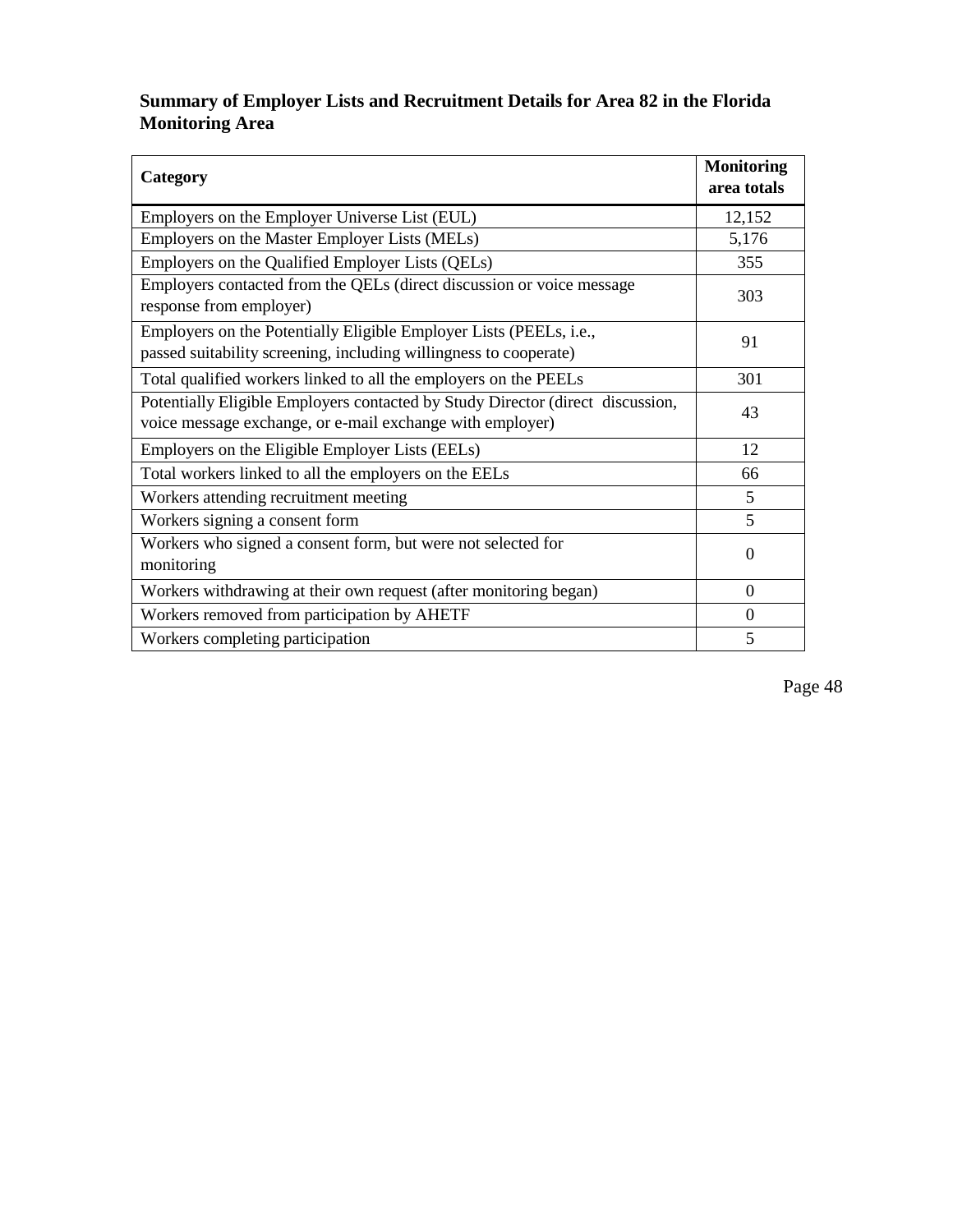| Category                                                                                                                                    | <b>Monitoring</b><br>area totals |
|---------------------------------------------------------------------------------------------------------------------------------------------|----------------------------------|
| Employers on the Employer Universe List (EUL)                                                                                               | 955                              |
| Employers on the Master Employer Lists (MELs)                                                                                               | 945                              |
| Employers on the Qualified Employer Lists (QELs)                                                                                            | 209                              |
| Employers contacted from the QELs (direct discussion or voice message<br>response from employer)                                            | 187                              |
| Employers on the Potentially Eligible Employer Lists (PEELs, i.e.,<br>passed suitability screening, including willingness to cooperate)     | 60                               |
| Total qualified workers linked to all the employers on the PEELs                                                                            | 145                              |
| Potentially Eligible Employers contacted by Study Director (direct discussion,<br>voice message exchange, or e-mail exchange with employer) | 37                               |
| Employers on the Eligible Employer Lists (EELs)                                                                                             | $\tau$                           |
| Total workers linked to all the employers on the EELs                                                                                       | 27                               |
| Workers attending recruitment meeting                                                                                                       | 6                                |
| Workers signing a consent form                                                                                                              | 6                                |
| Workers who signed a consent form, but were not selected for<br>monitoring                                                                  | 1                                |
| Workers withdrawing at their own request (after monitoring began)                                                                           | $\theta$                         |
| Workers removed from participation by AHETF (monitoring terminated)                                                                         |                                  |
| Workers completing participation                                                                                                            | $\overline{4}$                   |

# **Summary of Employer Lists and Recruitment Details for Area 83 in the Michigan M A**

**Summary of Employer Lists and Recruitment Details for Area 84 in the California Monitoring Area**

| Category                                                                                                                                    | <b>Monitoring</b><br>area totals |
|---------------------------------------------------------------------------------------------------------------------------------------------|----------------------------------|
| Employers on the Employer Universe List (EUL)                                                                                               | 9,353                            |
| Employers on the Master Employer Lists (MELs)                                                                                               | 5,454                            |
| Employers on the Qualified Employer Lists (QELs)                                                                                            | 413                              |
| Employers contacted from the QELs (direct discussion or voice message<br>response from employer)                                            | 321                              |
| Employers on the Potentially Eligible Employer Lists (PEELs, i.e.,<br>passed suitability screening, including willingness to cooperate)     | 102                              |
| Total qualified workers linked to all the employers on the PEELs                                                                            | 383                              |
| Potentially Eligible Employers contacted by Study Director (direct discussion,<br>voice message exchange, or e-mail exchange with employer) | 61                               |
| Employers on the Eligible Employer Lists (EELs)                                                                                             | 18                               |
| Total workers linked to all the employers on the EELs                                                                                       | 65                               |
| Workers attending recruitment meeting                                                                                                       | 5                                |
| Workers signing a consent form                                                                                                              | 5                                |
| Workers who signed a consent form, but were not selected for<br>monitoring                                                                  | $\Omega$                         |
| Workers withdrawing at their own request (after monitoring began)                                                                           | $\theta$                         |
| Workers removed from participation by AHETF                                                                                                 | $\overline{0}$                   |
| Workers completing participation                                                                                                            | 5                                |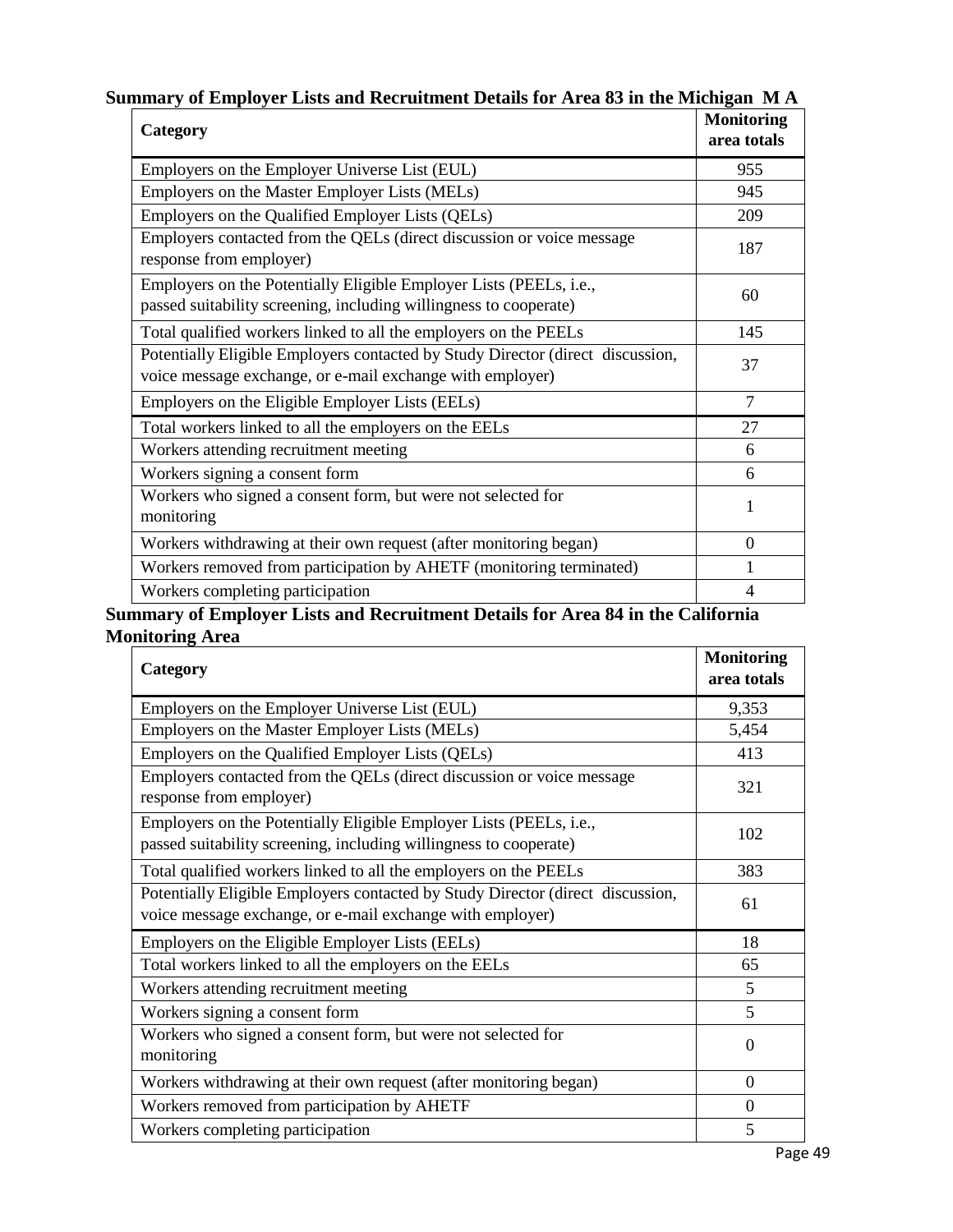# **Attachment 8 - AHETF checklist from field data collection form**

#### **WORKER CHECKLIST—Day of Monitoring**

#### **During the Day**

- □ Hands should be washed before eating or smoking, but let a researcher wash your hands whenever you choose to do so
- □ Do not get product in eyes, on skin, or on clothing
- □ Avoid breathing vapors or spray mist
- □ Stay hydrated; we have drinks if you need them
- $\Box$  Product
- □ You may handle up to:

AHE80:  $\Box$  2000 Lb AI for sulfur.  $\Box$  160 Lb AI for permethrin.

AHE120:  $\Box$  1680 Lb AI for TPM.  $\Box$  400 Lb AI for all other products.

□ Remember to wear chemical-resistant gloves and:

□ Sulfur and imidacloprid: Protective eyewear.

- $\Box$  Be alert for signs of acute toxicity to the product, including:
	- $\square$  Eye irritation.

#### **After the Work Period:**

- □ Bathe or shower as soon as practical
- □ Use toll-free number on consent form to report any problems

#### **Heat Stress Briefing**

- □ Tell a researcher immediately if you feel over-heated or sick
- □ Identify medical professional on site.
- □ Heat illness poster on site, subject informed.
- □ Water and sports drinks available, subject informed.
- □ Shady or cooler area available for breaks, identified to subject.
- □ Remind subject of heat illness risks, suggest drinks before and during study.
- □ Heat illness symptoms and treatment chart available to researchers.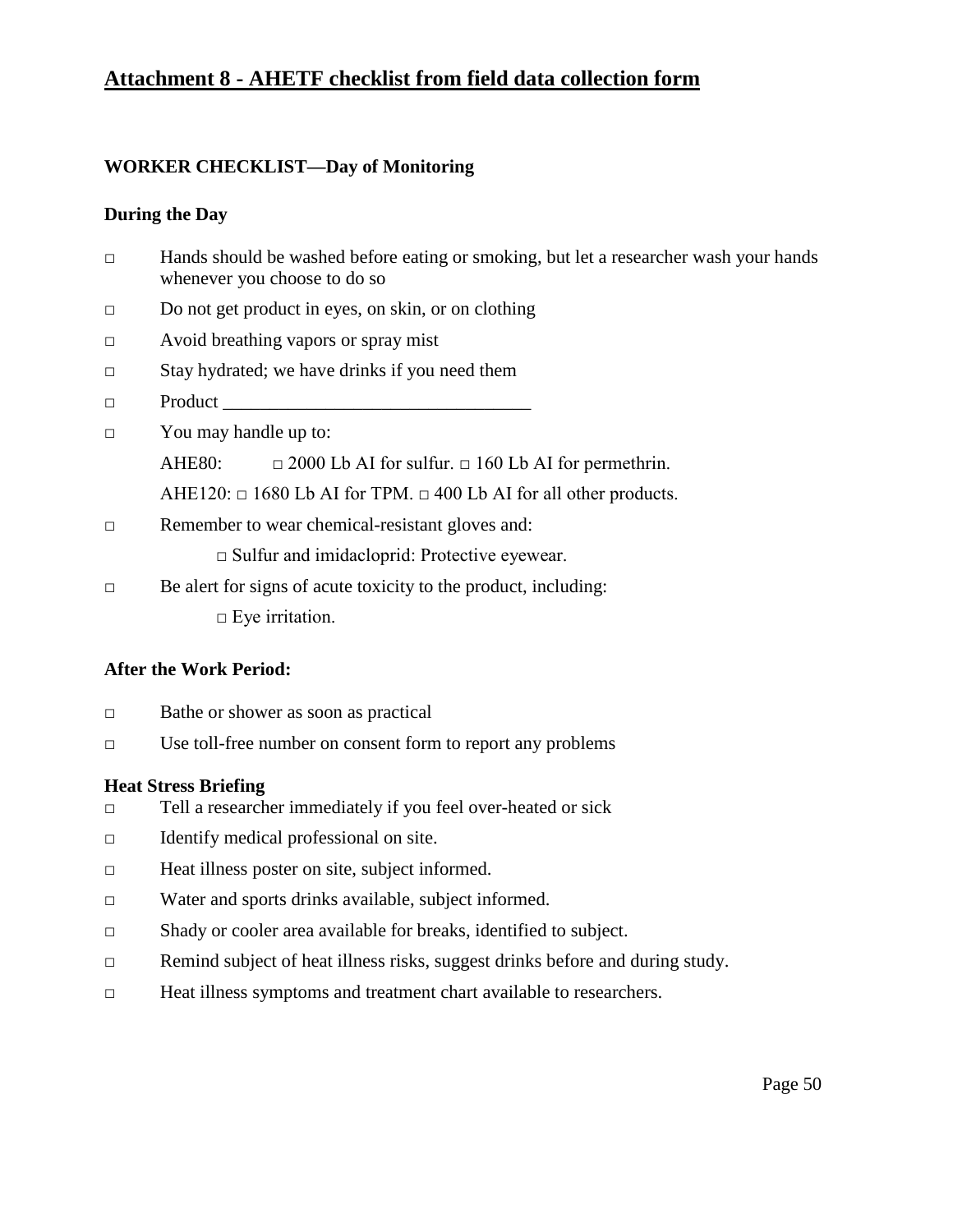# **Attachment 9 - Assigned observers for each MU for AHE80**

AHETF provided the following chart in response to a request from EPA. Page 42 of AHE80 refers to the "assigned observers." For AHE80, EPA asked for information on the assigned observers for each of the monitoring units.

| MU             | ATTLOU ODSCI VEL and DRUGY DITCOUT INOSICI<br>Observer | <b>Study Director</b> |
|----------------|--------------------------------------------------------|-----------------------|
|                |                                                        |                       |
| $\mathbf{1}$   | <b>CRO</b>                                             | <b>SD</b>             |
| $\overline{2}$ | <b>CRO</b>                                             | <b>SD</b>             |
| 3              | <b>CRO</b>                                             | <b>SD</b>             |
| $\overline{4}$ | <b>CRO</b>                                             | <b>SD</b>             |
| 5              | <b>CRO</b>                                             | <b>SD</b>             |
| 6              | <b>CRO--First Responder</b>                            | <b>SD</b>             |
| 7              | <b>CRO--First Responder</b>                            | <b>SD</b>             |
| 8              | CRO--LPN                                               | $SDD-1$               |
| 9              | <b>CRO--LPN</b>                                        | SDD-2                 |
| 10             | <b>CRO--First Responder</b>                            | SDD-1                 |
| 11             | <b>CRO--First Responder</b>                            | SDD-2                 |
| 12             | <b>CRO--LPN</b>                                        | <b>SD</b>             |
| 13             | CRO--LPN                                               | <b>SD</b>             |
| 14             | <b>CRO--LPN</b>                                        | <b>SD</b>             |
| 15             | <b>CRO--LPN</b>                                        | <b>SD</b>             |
| 16             | CRO--LPN                                               | <b>SD</b>             |
| 17             | <b>CRO--LPN</b>                                        | <b>SD</b>             |
| 18             | <b>CRO--First Responder</b>                            | <b>SD</b>             |
| 19             | <b>CRO--First Responder</b>                            | $SDD-1$               |
| 20             | AHETF--SDD-3                                           | <b>SD</b>             |

AHE80 Observer and Study Director Roster

CRO = Contract Research Organization Researcher

SD = AHE80 Study Director

 $SDD-1 = AHETF Study Director on other exposure studies$ 

SDD-2 = Qualified Study Director Designee

AHETF--SDD-3 = AHETF Researcher also qualified as SDD

**EPA Note:** The protocol consistently refers to the "Study Director or designated researcher" or the "AHETF researchers" or the "Study Director or designated member of the study team." For that reason, the aforementioned information is not in conflict with the approved protocol.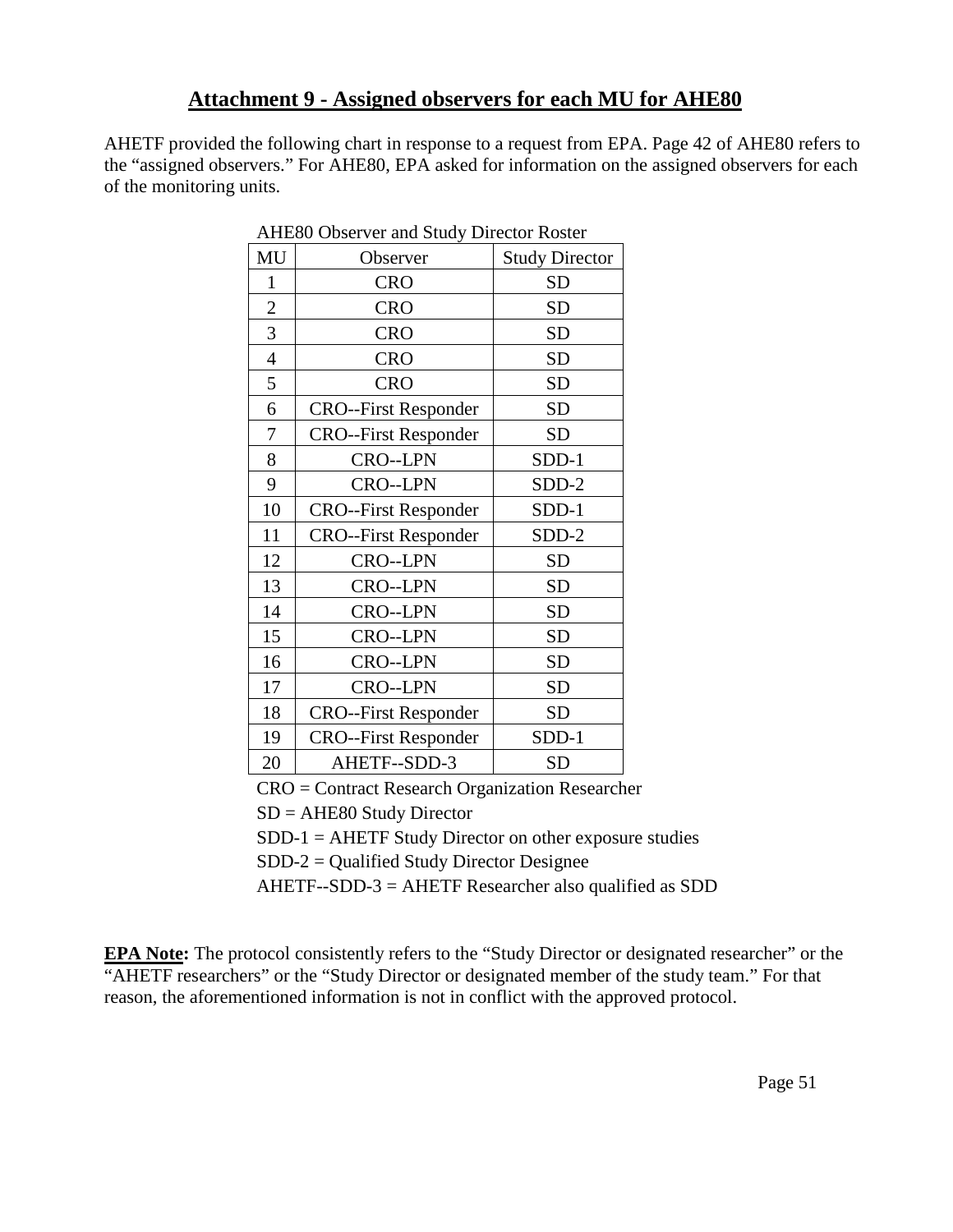#### **Attachment 10 - APPROVED INCLUSION CRITERIA FOR STUDY PARTICIPATION in AHE80**

#### **Note: This is the approved inclusion criteria from SOP 11.B.7 with AHE80 revisions incorporated into criteria "a" and "b". The IRB approved the revisions prior to implementation as part of AHE80 protocol amendments 2 and 3.**

a. Have experience within the past year with mixing/loading by open pouring any formulation into the equipment, or similar equipment, to be used.

b. Have experience with mixing/loading wettable powders by open pouring. By discussion with the volunteer, the Study director will determine if the previous experience is sufficient. c. Handle pesticides as part of their job.

d. Be trained in safe pesticide handling procedures in accordance with the Worker Protection Standard (WPS) or equivalent Canadian regulations, or be exempt from such training. e. Provide proof of being at least 18 years old (or 19 if monitoring occurs in Alabama or Nebraska) with a government-issued photo ID. If other more restrictive age of consent requirements are identified (for example other states or provinces with age of consent above 18 years) they will be enforced by AHETF.

f. Confirm they do not work for a pesticide company (that is, a manufacturer or pesticide registrant or a contractor of the AHETF.

g. Consider their general health status to be good and tell researchers they have no medical conditions that affect their ability to participate in the study (See SOP AHETF-11.C for health status determination).

h. Not be pregnant or nursing (See SOP AHETF-11.D).

i. Confirm they do normally wear personal protective equipment that is required by the label. If the worker indicates that they may wear additional PPE not required by the product label, and that additional PPE might impact the objectives of the study, such as chemical-resistant clothing, then the Study Director should be notified to determine if the worker shall be included in the study. Confirm they intend to follow label directions. The research staff shall not influence nor ask in a manner to influence the worker to wear less PPE than they normally wear.

j. Have a private meeting with a researcher to review and discuss the consent form.

k. Understand English or Spanish (see SOP AHETF-11.I for detailed discussion of this topic).

1. Understand and sign the consent form, and if in California, the California Experimental Research Subject's Bill of Rights.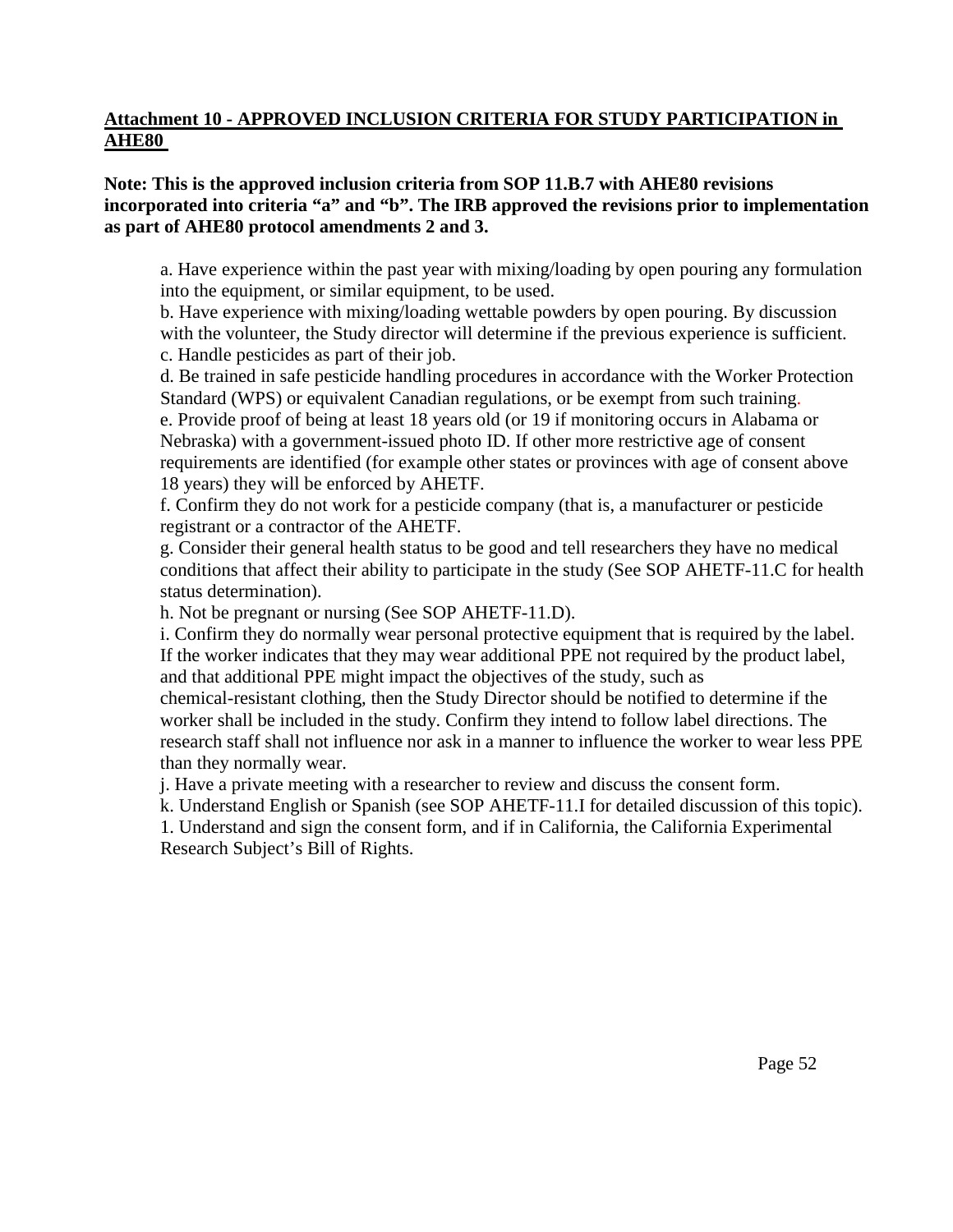# **Attachment 11 - Spraying Adjacent to Mixing Loading Area**

#### EPA Question and AHETF Response

EPA Question: Why did the sprayer treat the mixing/loading area?

AHETF Response: "The application was actually made to grape vines adjacent to, but not directly over the M/L area. The following site diagram from the raw data collected during the MU shows that the mixing/loading area was surrounded by grape vines and that there was a well and a pump (including an electrical panel) at the mixing/loading area that would prevent the spray rig from actually spraying the mixing/loading area. There is another note in the observations (at 0943) that the sprayer was about 10 rows from the mixing/loading area which is shortly before the comment (at 1045) about spraying "in M/L area". This indicates the sprayer was near the mixing/loading area, but does not indicate the sprayer actually sprayed over the mixing/loading area." (See site diagram.)